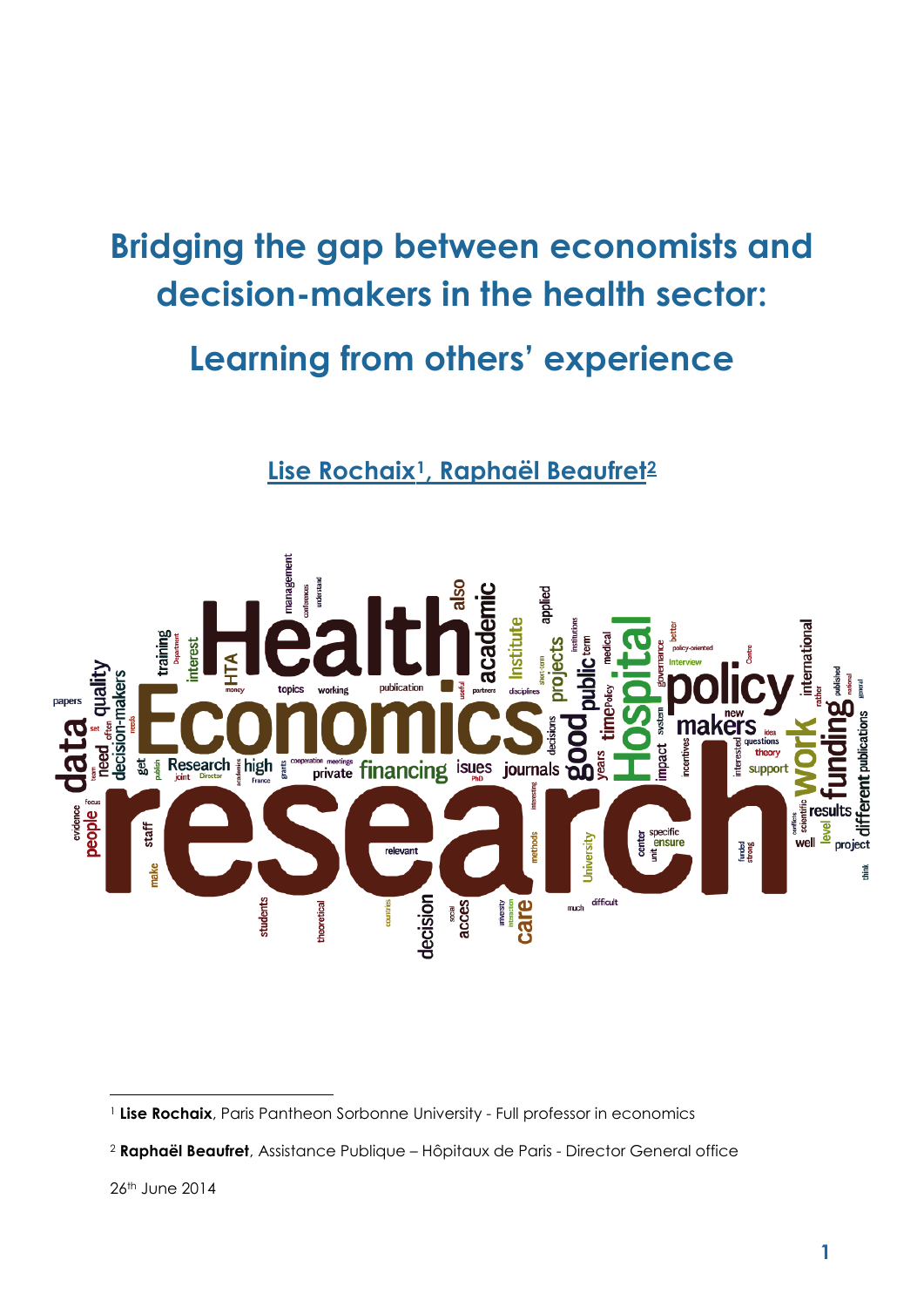# **Summary**

The purpose of this study is to draw a number of recommendations regarding the setting up, under the auspices of Paris School of Economics, of a new research entity in health economics, based in Paris and endowed by the federation of Paris hospitals (*Assistance Publique - Hôpitaux de Paris - [AP-HP](http://www.aphp.fr/)*).

The starting point for the study is the perceived growing gap between academic research in health economics and decision-making, particularly so in the hospital sector and in France. Upfront, two competing explanatory hypotheses can be offered to solve this paradox: either economic results are not under decision-makers' radars because economists' tools are perceived as not suited to the analysis of health care systems or decision-makers lack both time and understanding of what economics has to offer.

Identifying the obstacles encountered in the use of economics for decisionmaking is therefore the starting point of this study, which has been mandated by the new Director General of AP-HP, Martin Hirsch. The health economics research entity he is planning to endow has been given a dual goal of developing academic research that is policy-oriented and contributing to more economically sound decision-making processes at AP-HP and more widely in the health care sector. Whether this can be achieved, and more importantly how best to achieve this dual goal is therefore the main focus of the study. An opinion survey was sent out to 70 senior researchers in health economics in 19 different countries and interviews were subsequently carried out. Recommendations have been drawn from this material and have been taken into account in the setting up of the new research entity, regarding its' focus, governance and organization. Beyond, this rich feedback on experience at interacting with decision-makers calls for a larger exercise, questioning the interface between health economists and decision-makers, and tentative thoughts are offered for further research in this direction.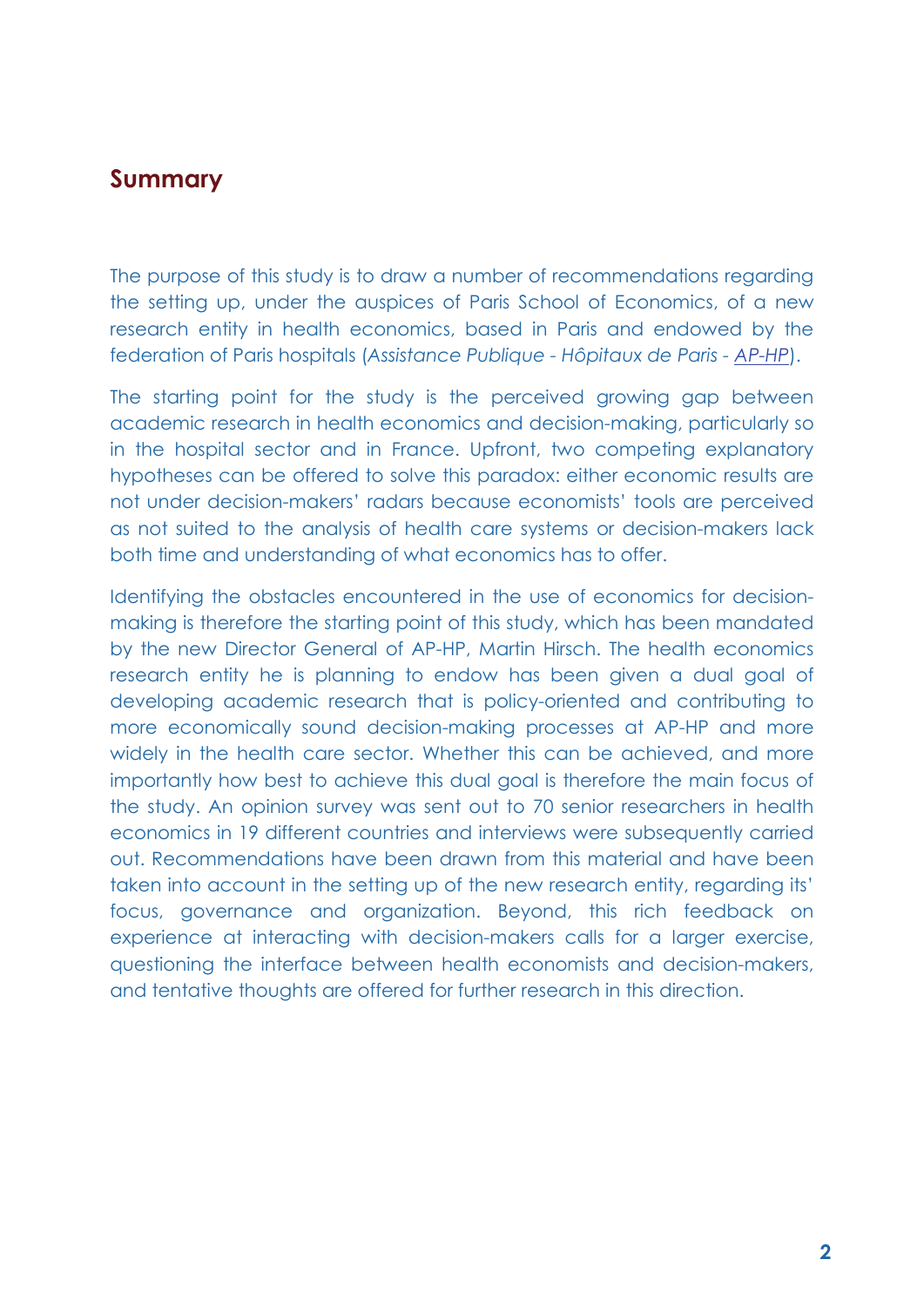# **Outline**

# **Introduction**

# **1 – Background and methods**

- **1.1 - Aim of the study**
- **1.2 – Survey and sample**
- **1.3 – Interviews, data and methods**

### **2 – Interface with decision-makers**

- **2.1 – The general message**
- **2.2 – Understanding the gap: two competing hypotheses … and more**
- **2.3 – The key success factors**

### **3 – Interaction with other researchers**

- **3.1 – How useful is theory to applied research in health care?**
- **3.2 – Ensuring efficient multidisciplinary work**
- **3.3 – Practical ways to enhance cooperation**

### **4 – Recommendations**

- **4.1 – Focus, governance and organisational issues**
- **4.2 – Funding and visibility**
- **4.3 – Work programme and collaboration prospects**
- **4.4 – Research topics, expectations and prospects for collaboration**

### **Conclusion**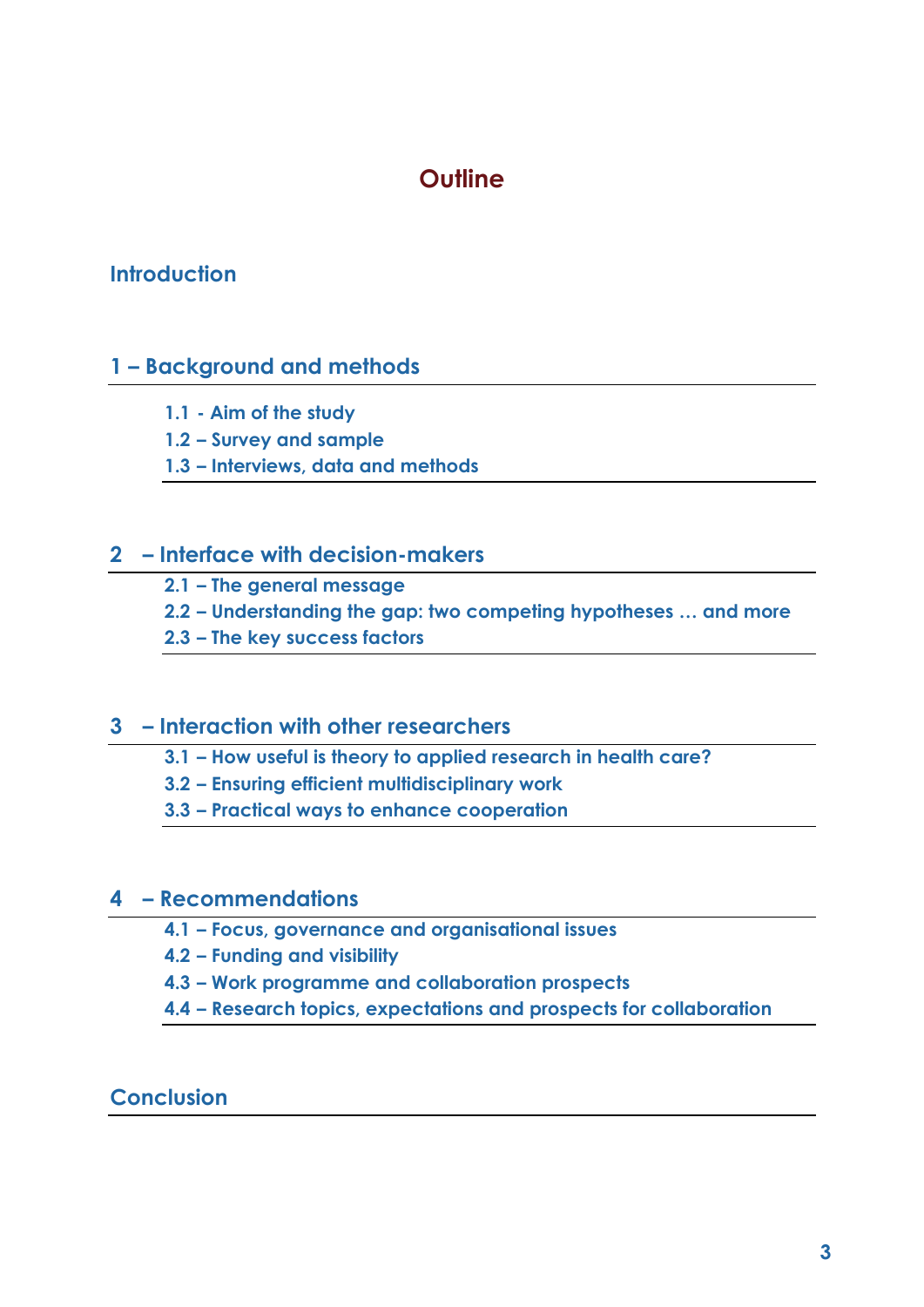# **INTRODUCTION**

Although economics is defined as the 'science of choice', it is, surprisingly, not systematically called upon when decisions are made. This paradox has been analysed by many economists, in an attempt to identify the true added value of economics to decisions. This finding clearly varies according to the field of application and the country.

The background for this study is the perceived growing gap between academic research in health economics and decision-making, particularly so in the hospital sector and in France. This has been phrased by one of the respondents, Laura Pellisé, as follows: '*While economists' contribution in shaping health care policy is low today across Europe, other disciplines have managed to "take over" this role (Operations Research, political science, public health, etc.). The responsibility mainly lies with economists as economic models can sometimes be far from*  reality. It is therefore important for economists to take into account the *context in which decisions are made'*.

Upfront, two competing explanatory hypotheses can be offered to solve this paradox: either economic results are not under decision-makers' radars because economists' tools are perceived as not suited to the analysis of health care systems or decision-makers lack both time and understanding of what economics has to offer.

Identifying the obstacles encountered in the use of economics for decision-making is the natural starting point of this study, which has been mandated by the new Director General of AP-HP, Martin Hirsch. The health economics entity that AP-HP is planning to endow at Paris School of Economics has been assigned a dual goal of developing academic research that is policy-oriented and contributing to more economically sound decision-making processes at AP-HP and more widely in the health care sector. Whether this can be achieved, and more importantly how best to achieve this dual goal is therefore the main focus of the study.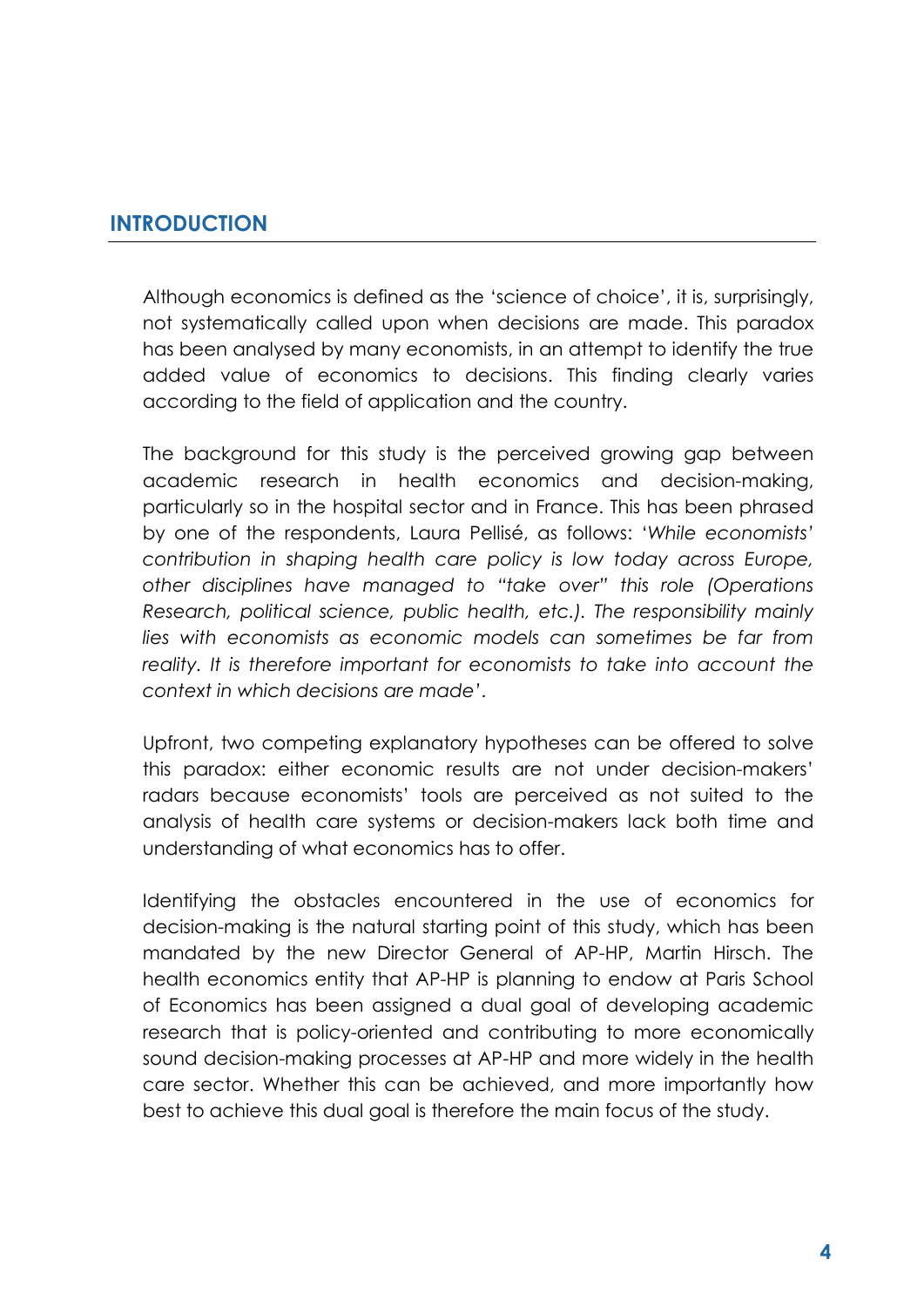An opinion survey was sent out to 70 senior researchers in health economics (of which 46 came back from 17 different countries) and 26 telephone interviews were subsequently carried out (including 4 of researchers that could not answer to the survey). Recommendations have been drawn from this material and taken into account for the setting up of a new entity, regarding its' focus, governance and organization. Beyond, this rich feedback on experience at interacting with decisionmakers has led for a larger exercise, analysing the interface between health economists and decision-makers, and tentative thoughts are offered for further research in this direction.

The report is organised as follows: section 1 defines the background and methods; Section 2 looks into the relationship between economists and decision-makers in health care; Section 3 addresses the interaction between health economists and other researchers, whether theoretical economists or representatives of other disciplines (medical sciences, public health, health services research, other social sciences). Section 4 presents recommendations for the new entity.

# **1 – Background and methods**

### **1.1 – Aim of the study**

The main objective of the study is to assess the difficulty in achieving the dual goal set for the new research entity. To do so, it is important to understand the nature of the relationship between health economists and decision-makers and with other disciplines. The study also aims at drawing from other researchers' experience in pursuing this dual goal, in order to shape the focus, funding, governance and organisation of the future entity.

### **1.2 – Survey and sample**

A survey has been defined and piloted to answer a number of questions perceived as central to the project. Respondents were given as little background information as possible to avoid influencing responses (see introduction of survey and questions in appendix 1).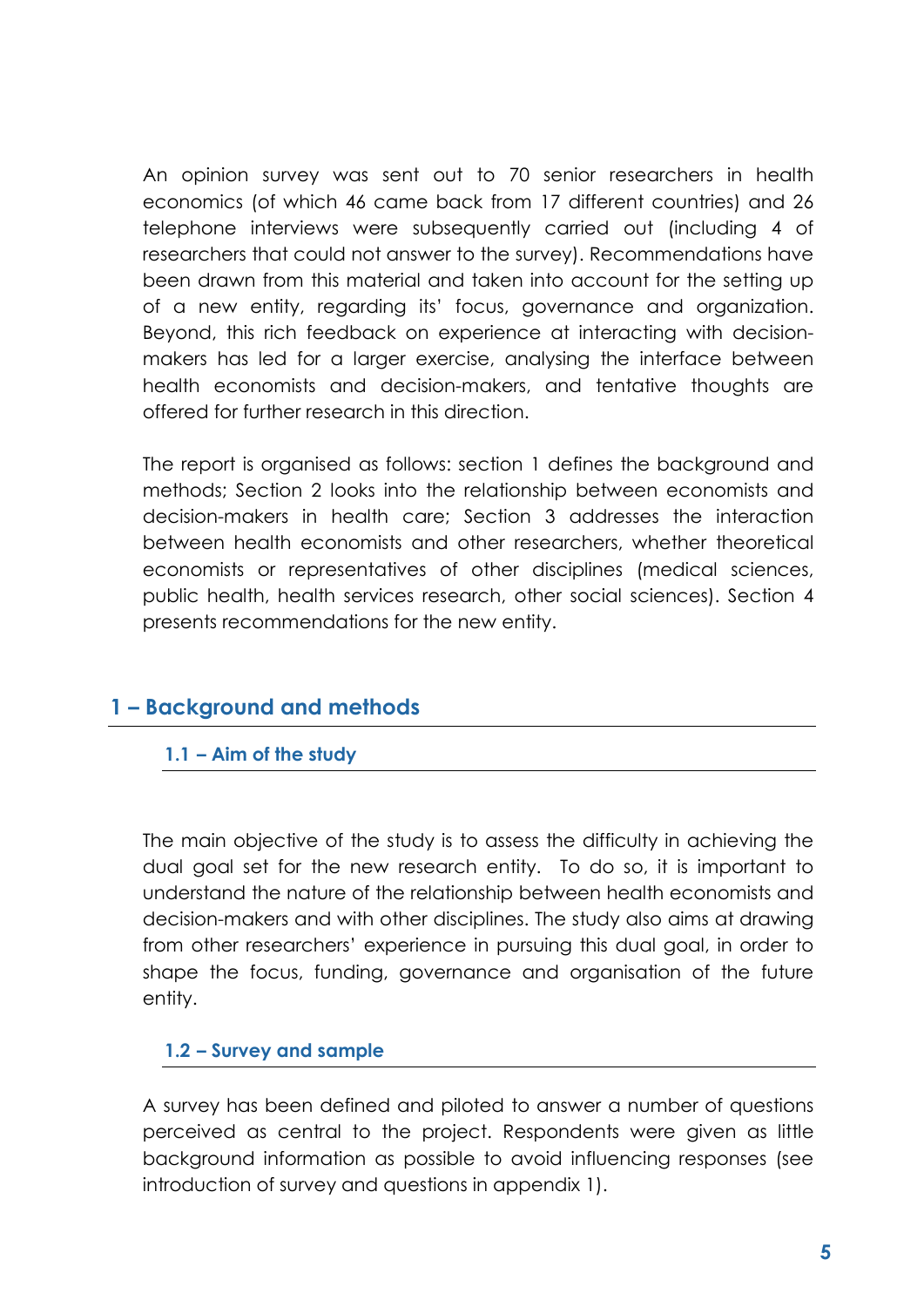The selection of respondents was made on a number of criteria, the most important being their present or past affiliation or leadership position in health economics research institutes having an impact on policy (see appendix 2 for the list of respondents and their affiliations).

No decision-maker was interviewed as the focus was on the ability of the research centres included in the sample to achieve the dual goal. Equally, the discipline on which the study focused is economics, with its' application to health and health care. Researchers doing mainly Health Technology Assessment, or specialists in public health or health services research were not interviewed, with one or two exceptions. All researchers had a good knowledge of the field of application, although some came from general economics and had a more theoretical background. Neither were consultants included in the sample, with one or two exceptions. Finally, most respondents were senior in their positions, with some direct experience with both policy-making and research leadership. Some were in large institutions, whether medical schools or economics departments, while others were in much smaller settings. The range of countries covered was as extensive as possible, although restricted to developed countries, and the large representation of some of them in the sample (most notably, the UK and the US) is a reflection of the number of health economists in these countries.

### **1.3 – Interviews, data and methods**

Respondents were given the possibility to participate in a 90 minutes interview at the end of the opinion survey. Of the 70 key health economists selected from the international community (excluding France), 46 sent back survey answers. In addition, semi-structured followup interviews (videoconference, phone call or meeting) were carried out. Clarification questions on the survey responses were initially asked, followed by questions on the more controversial issues (use of financial incentives, importance of Health Technology Assessment (HTA)[3](#page-5-0) production, workload allocation within the entity). Each interviewed participant was sent back a summary of his responses for validation.

**.** 

<span id="page-5-0"></span><sup>3</sup> *See inahta's definition of HTA on<http://www.inahta.org/>*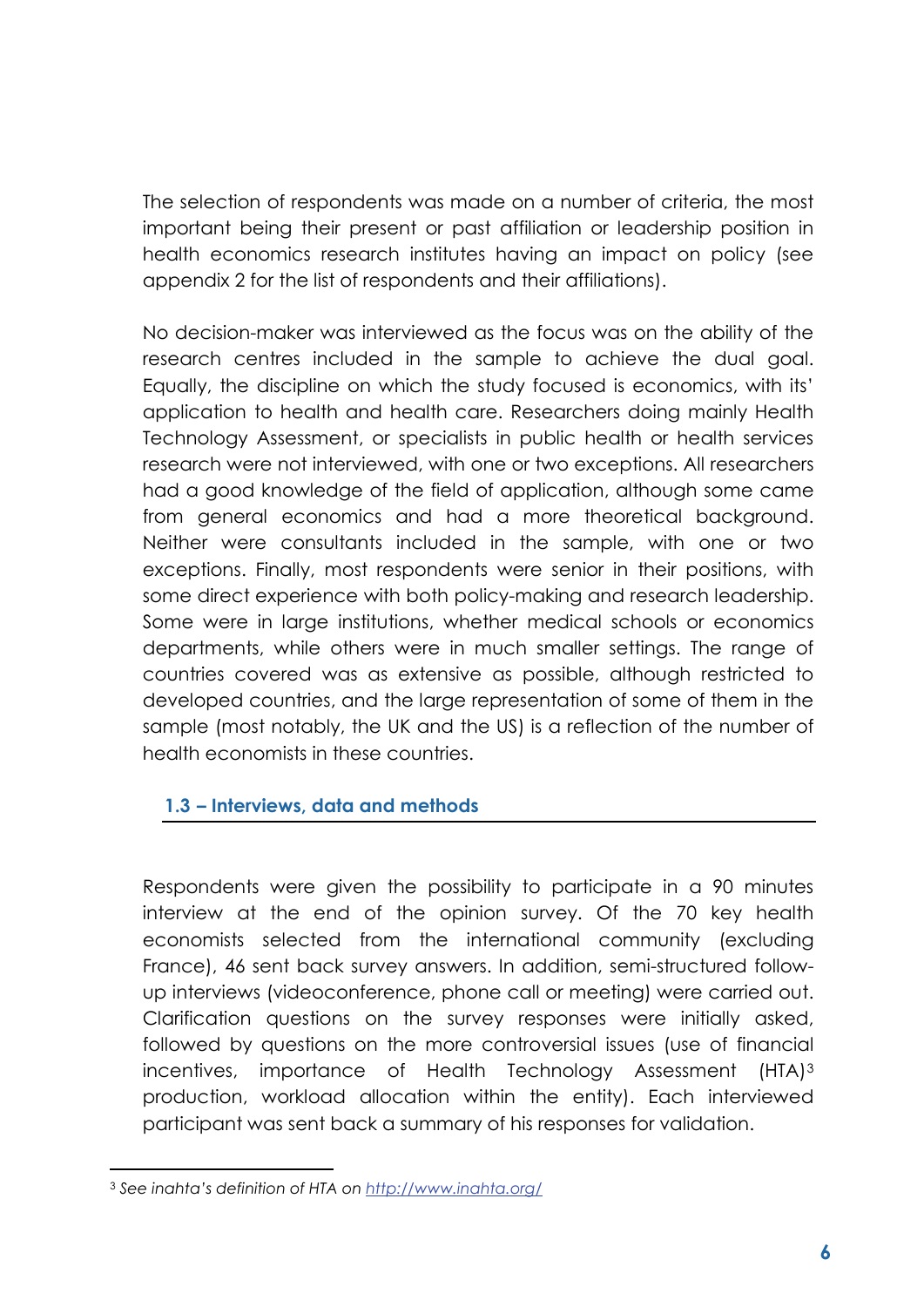Most questions being open-ended and non-quantitative, a systematic treatment would have required using specific methods to count frequencies and occurrences. A first analysis has been made, with the use of quotes to ensure loyalty to respondents. Validation was also requested from respondents.

In total, material was collected from 50 different respondents, including 46 who answered the survey and 26 who participated in a meeting, phone call or videoconference interview (26 including 4 that could not answer to the survey). Of the initial 19 countries, 17 are represented in the sample.



### **2 – Interface with decision-makers**

The challenge raised by the dual goal has been phrased by Randall P (Randy) Ellis as: *'balancing between rigorous theory, methods, statistics, validation and practical applicability on the one hand, and policy relevance, which tends to require simplicity, explainability and broad acceptability'*.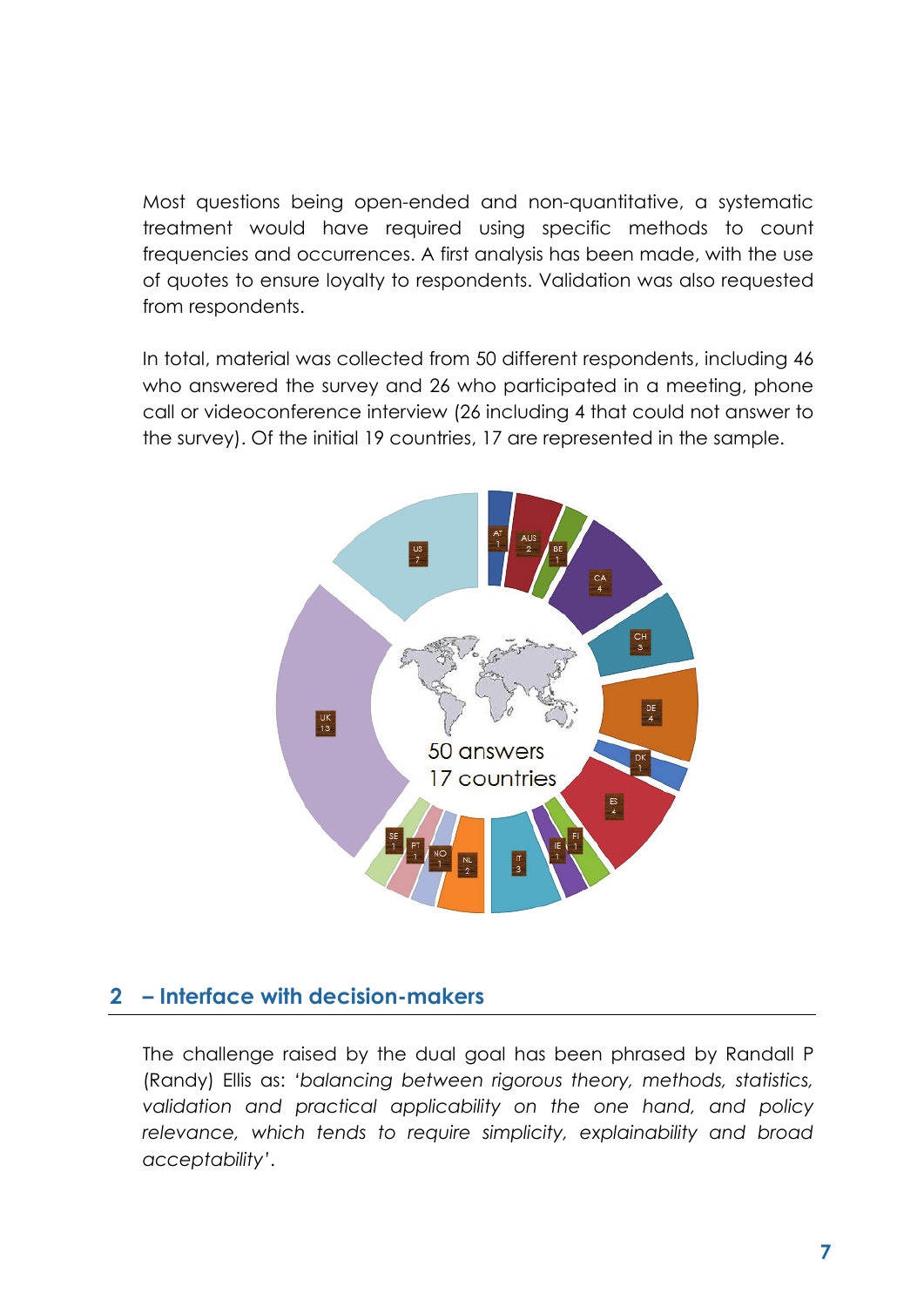The first part of the study aims at giving a global quantitative assessment of how difficult it is to achieve this dual goal (2.1) and at getting respondents to identify both obstacles (2.2) and success factors (2.3).

### **2.1 – The general message**

In some of the interviews, respondents expressed agreement regarding the relevance of the dual goal but also recognised that it is difficult to achieve. For Tom McGuire, *'there are very few places around the world trying to achieve your dual objective, and the difficulty will be to satisfy two masters (academic/ policy)'.* And for Peter Smith, '*your dual goal is correct and important, but hard to achieve. One has to move from vision to action'*.

In the survey, a scale was defined from 1 to 4 to trace respondents' perception of the difficulty in achieving this dual goal. The survey also included a question designed to identify the respondent's experience at interacting with decision-makers.

Among those who completed the survey (46), the overall achievability of the dual goal was estimated, ranging from 1 (very easy) to 4 (very difficult). The distribution of results clearly shows that most consider this dual goal as difficult.

#### 1. How difficult do you think this dual goal of encouraging high quality policy-oriented research while contributing towards increasingly evidence-based decisions is to achieve?



| 1 | 1  | 2%  |
|---|----|-----|
| 2 | 15 | 33% |
| 3 | 24 | 52% |
| 4 | 6  | 13% |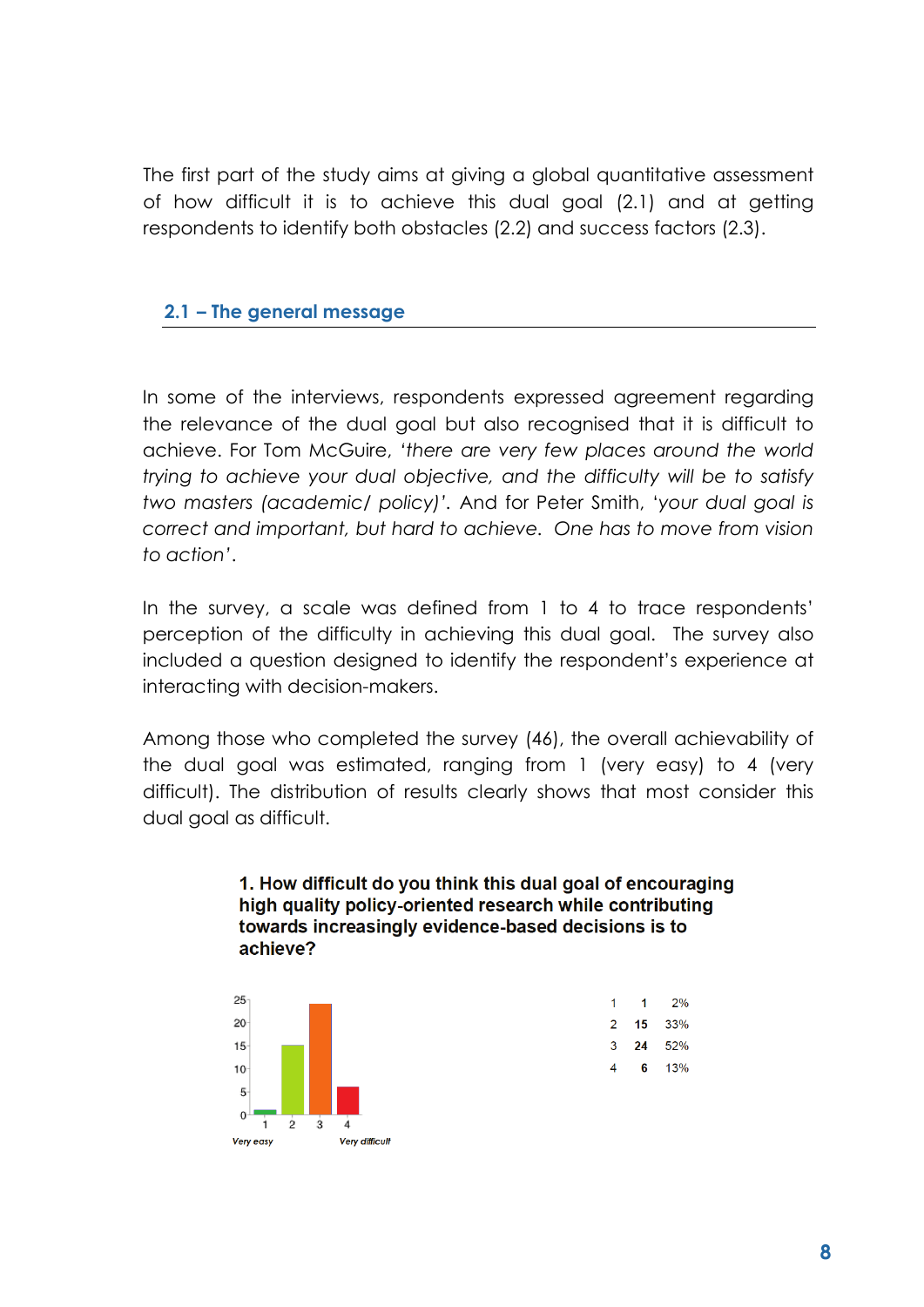### **2.2 – Understanding the gap: two competing hypotheses … and more**

### **1 The initial hypotheses**

Two competing hypotheses can be offered upfront to explain why economic results are not under decision-makers' radar, particularly in health care:

**Hyp1**: The tools used by academic researchers in health economics are perceived as not suited to the analysis of health care systems.

**Hyp2**: Decision-makers lack time and understanding of what economics has to offer.

Strong support was given to the issue of time identified in Hyp2. In fact nearly all respondents explicitly underlined the discrepancy between researchers and decision-makers timelines as being the most important obstacle in achieving the dual goal. For Carl Hampus Lyttkens, *'the main difficulty, however, remains the different deadlines. While academics are taught to find the best answers (first best solutions), decision-makers need the best achievable solution, given the constraints they face'.* For Michel Grignon, 't*imes-lines differ: evidence is needed in a short time, publishable research takes longer, sometimes, ironically, due to delays in getting hold of data owned or produced by decision-makers'.* 

Unsurprisingly, little support was found for Hyp1 in the survey, since the sample was restricted to economists who would not readily recognise that their tools are not perceived as suited to the health care field.

This being said, many respondents showed awareness of the lack of effort or competence by economists to communicate with decision-makers, which would partly provide support for Hyp1. For Andrew Street, for example, *'Researchers are not renowned for distilling complex research findings into straightforward and simple messages'.* 

Testing Hyp1 further would require asking the same questions to decisionmakers, which can be done in future research, if considered important. However, a small number of respondents have occupied senior positions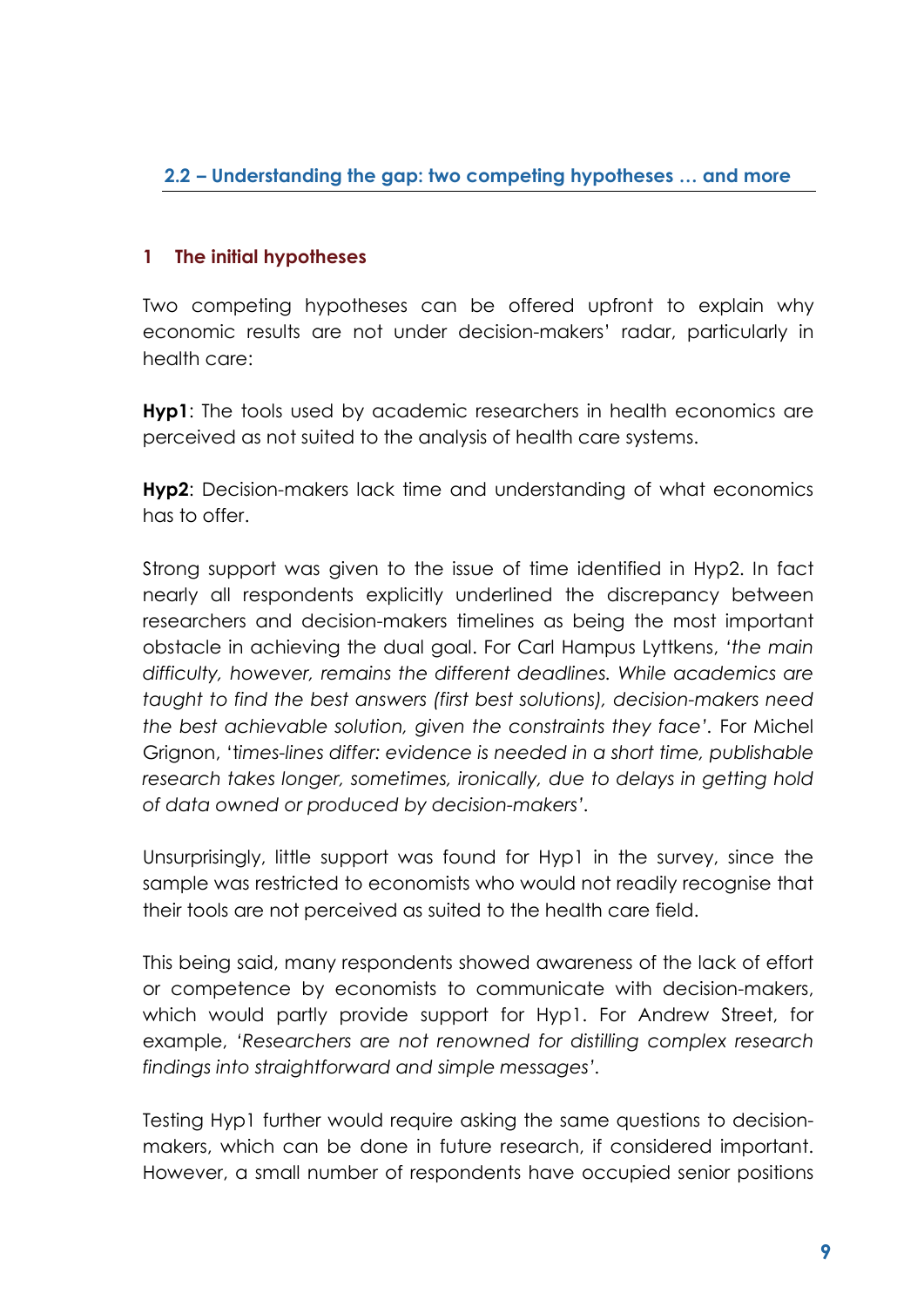in health care policy and were able to describe the way in which decision makers perceive 'academics' in general. According to them, academics appear more prone to identify all the weaknesses of the policy under scrutiny than to make practical proposals to move forward. Yet according to Julian Legrand, '*what is needed from researchers is to be constructive, not contrarian'.* They do not appreciate the pressures under which policymakers are placed and their responsibilities. According to Martin Gaynor, *'Policy makers have other pressures and goals. Compared to researchers, decision-makers have an acute sense of responsibility, as their decisions make a difference to people's lives'.*

In support of Hyp2, and beyond the issue of short timelines, respondents often pointed out that decision-makers and health care professionals often associate economics with accounting. For Laura Pellisé, '*at microlevel, economists are often seen as accountants or finance consultants, and called upon only to measure the costs of an innovation, and not the costs and benefits'.*

This lack of understanding by decision-makers can lead to a rejection and is often a source of tension in the relationship. The same applies with health care professionals who, according to Laura Sampietro, fear that economics will be *'producing results against their own interest'.* It is sometimes even conducive to decision-makers expecting ex-post rationalisation of preconceived ideas or solutions. As Mark Sculpher puts it, *'policy/decision makers have a preconception of what the research should/will say'.* And for Unto Häkkinen, *'if the evidence is against decision-makers own presumptions, it is very hard to get them change ideas'.*

This fosters misunderstanding with economists who then feel they are being instrumented. For Joseph Newhouse, one of the obstacles in achieving the dual goal may be that *'decision-makers have goals for which research is not relevant, e.g., keeping a hospital from closing for political reasons'.*

While the two initial hypotheses capture some of the important aspects in the faulty interface between economists and decision-makers in health care, they do not tell the whole story. Additional explanations have been offered which are highly relevant.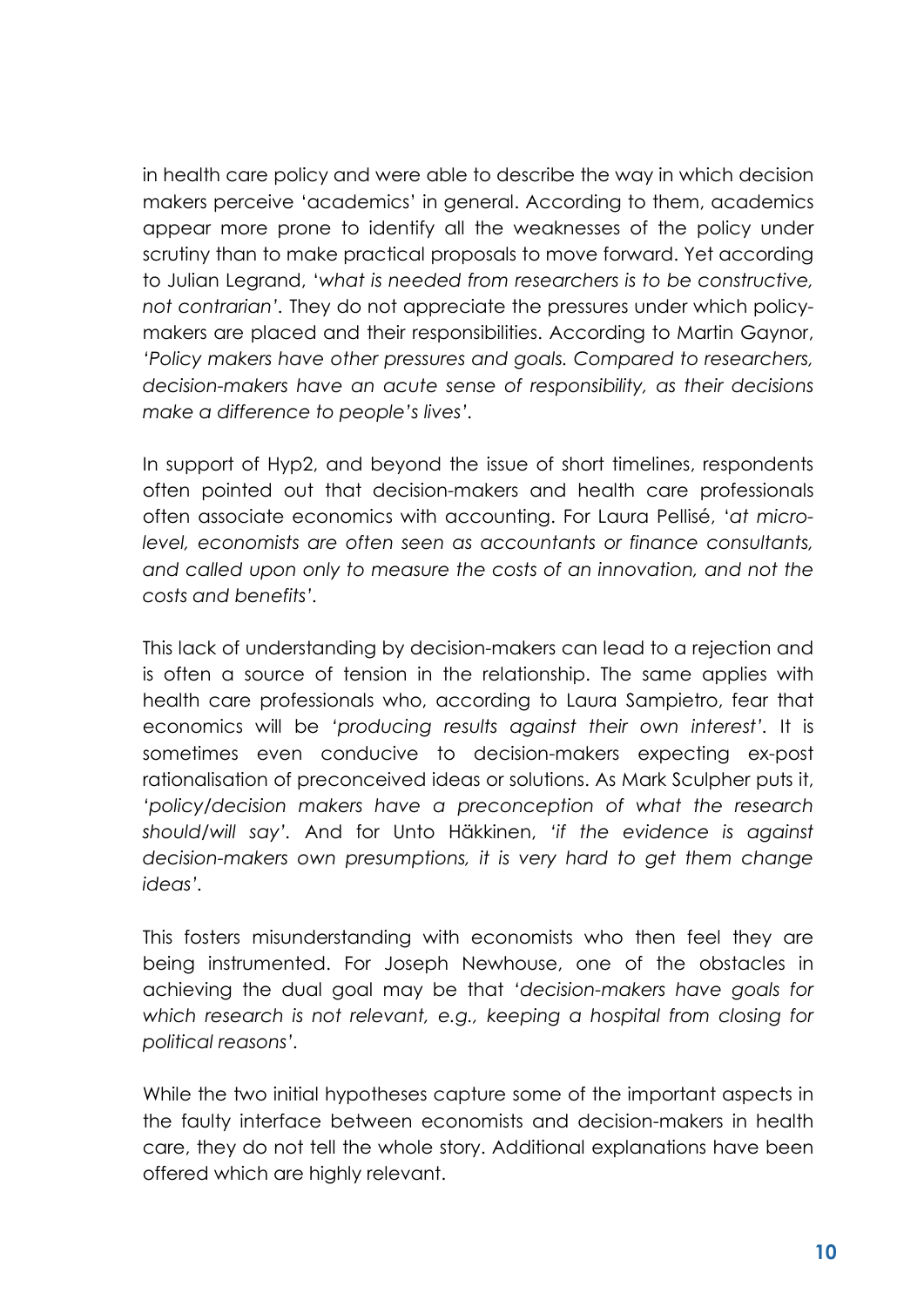### **2 Additional explanations**

Lack of adequate data has often been put forward as an obstacle to having economic results under the decision-makers radar. Indeed, for Joseph Newhouse, *'obtaining compelling results (is difficult). The answers from the data may be murky'.* For Martin Gaynor*, 'it's not always possible to generate good evidence and research evidence doesn't usually provide exact evidence on the issue at hand'.* And according to Erik Schokkaert, *'what is most frustrating is when the research has been carried out on a policy-relevant topic, providing good answers with the best available data, but it is not accepted for publication because the data is not considered good enough'.*

Respondents systematically put forward the lack of incentives for more policy-oriented research as another important obstacle. To them, there is a high opportunity cost of time associated with the production of policyoriented results, possibly higher in health care than in other areas of research. Yet according to Joan Rovira, *'Academic incentives do not reward policy relevance'.* In fact, as noted by Patricia Danzon, '*academics often need publications in top tier journals for promotion/professional success, but these journals may not be interested in health policy or evidence-based research'.*

### **2.3 – The key success factors**

Interestingly, only once was the economic crisis brought to the fore as one potential success factor for achieving the dual goal. This is not surprising from economists who resent the general opinion according to which economics is only relevant in hard times. To economists, scarcity is intrinsic and choices always have to be made. But if pushed, most would agree with Stefano Capri, according to whom *'the current economic crisis might convince the scientific community and the decision makers about the urgency to perform (and to utilise) economic studies'.*

Many success factors were listed by respondents, which can be organised in what follows in decreasing order of importance (in terms of how many times they were listed in the sample).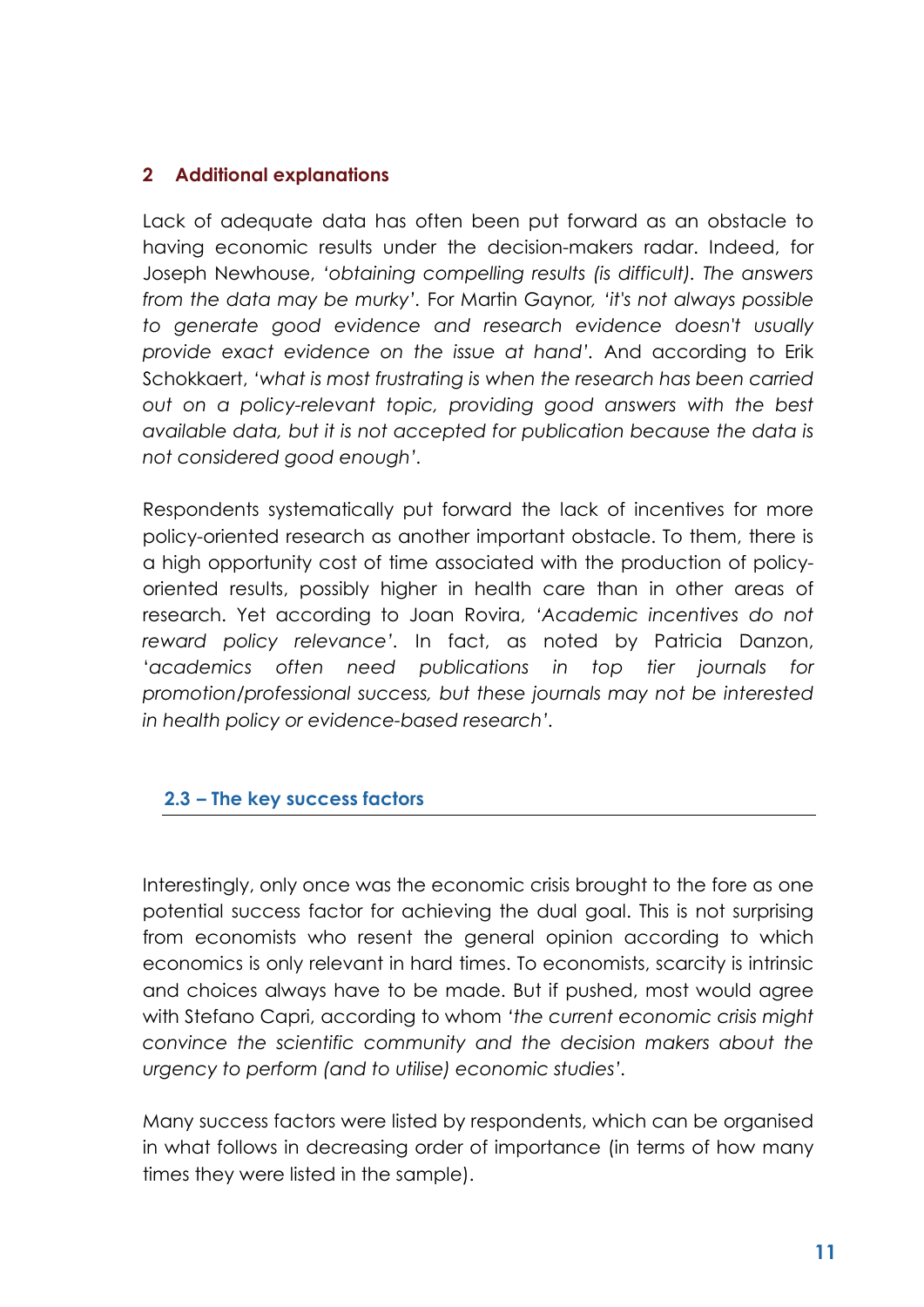### **1 Relevant questions**

Respondents almost systematically pointed to the need to identify those questions for which economists have a comparative advantage. For Jim Butler, what matters is to 'a*sk the right questions, i.e. questions that address the key issues that will make a difference to the decision finally taken, and that can be answered within the available time frame'.*

### **2 Good data**

Good questions but also good data, as stressed by Joseph Newhouse: *'Picking the right questions, meaning questions that matter and for which compelling data can be mastered'.*

### **3 The right people**

Choosing the right people was often put forward as a success factor. For Jim Butler, what matters is to 'r*ecruit the right staff (i.e. competent individuals with good listening skills who take the decision-makers' issues seriously)'.* For Sigfried Walch, *'it's very hard to incentivize researchers, as they are very focused on publications to enhance personal visibility and career advancement. It is therefore important to be very careful when recruiting staff to choose those who have a taste for both policy impact and academic publications'.*

### **4 Early engagement**

Many respondents see getting both researchers and policy-makers involved, as early as possible, as a key success factor.

John Appleby says: *'get to know your policy customers! What do they want? When do they want it? What level of evidence are they happy*  with? Challenge policy customers regarding what they think they *want/need'.* Terkel Christiansen, for his part, stresses the need for early identification of the following elements: *'Involve decision-makers or stake holders at an early stage, e.g. create a support group to interact with decision makers. You must make goals, mutual expectations, time frame and mode of implementation clear'.*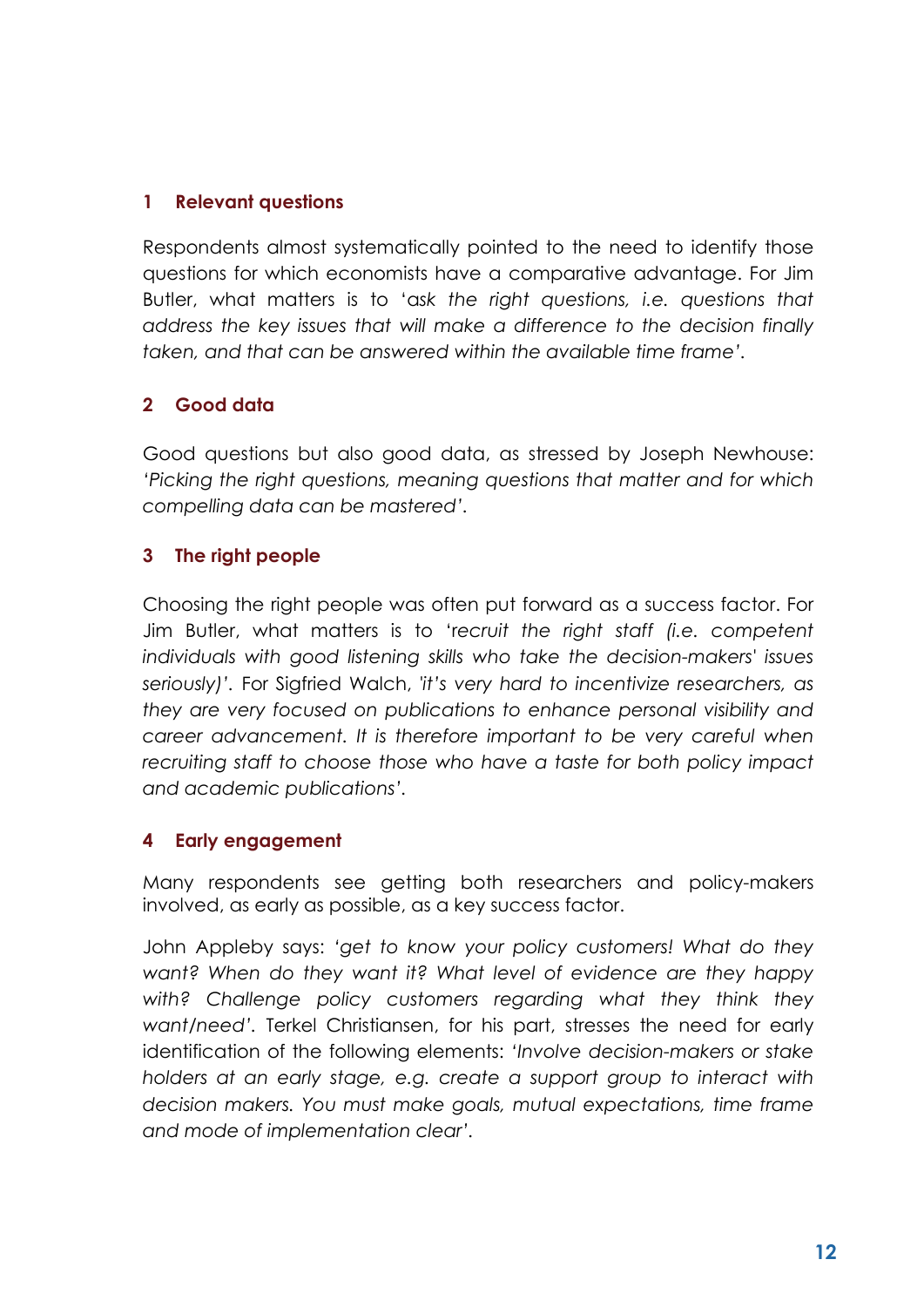Not only must there be mutual engagement at an early stage, but also long term relationships. For Tom McGuire, what is needed is *'long-term connection with policymakers so both sides are willing to "invest" in the relationship'.* Maria Goddard also stresses the need to develop *'long term relationships with policy staff and funders'.*

## **5 Stable funding**

Stable funding is clearly essential. But according to Peter Smith, it also has to be fairly flexible. *'Reasonably liberal funding for research (that is, objectives not too tightly defined)'* is needed*.*

### **6 Flexible yet scientific methods**

For Michel Grignon, researchers have to admit that '*the world is not always textbook rational'* and that, as Joan Rovira puts it, one has *'to provide acceptable rigorous results with suboptimal data'.* There is often no evidence for the question asked and for Julian Legrand, *'this requires looking at existing evidence and adapting it to the question asked'.* But it is a hard balance to strike and according to Jim Butler, *'one has to ensure academic standards are not sacrificed on the altar of expediency'.* For Patricia Danzon, A solution is to use *'both state of the art analytic methods and simpler methods, to meet diverse audiences/levels of expertise'.*

### **7 Adequate reward system**

The design of an adequate reward system is at the heart of success for most respondents. For Chris Henshall, it consists in 's*etting up correct performance review and assessment criteria for research staff'.* You need '*Routine evaluation of uptake and impact - ex ante and ex post, comparison of the two and learning for researchers and decision makers from the results'.*

### **8 Communication skills**

Enhancing decision-makers' understanding of what economics has to offer is also considered essential. What matters, according to Ruth Schwarzer, is to 'g*ive decision-makers an understanding of the need for evidence based decisions'*. It requires, as Mark Sculpher puts it, 't*aking a strong line on why good science ultimately leads to good policy'.*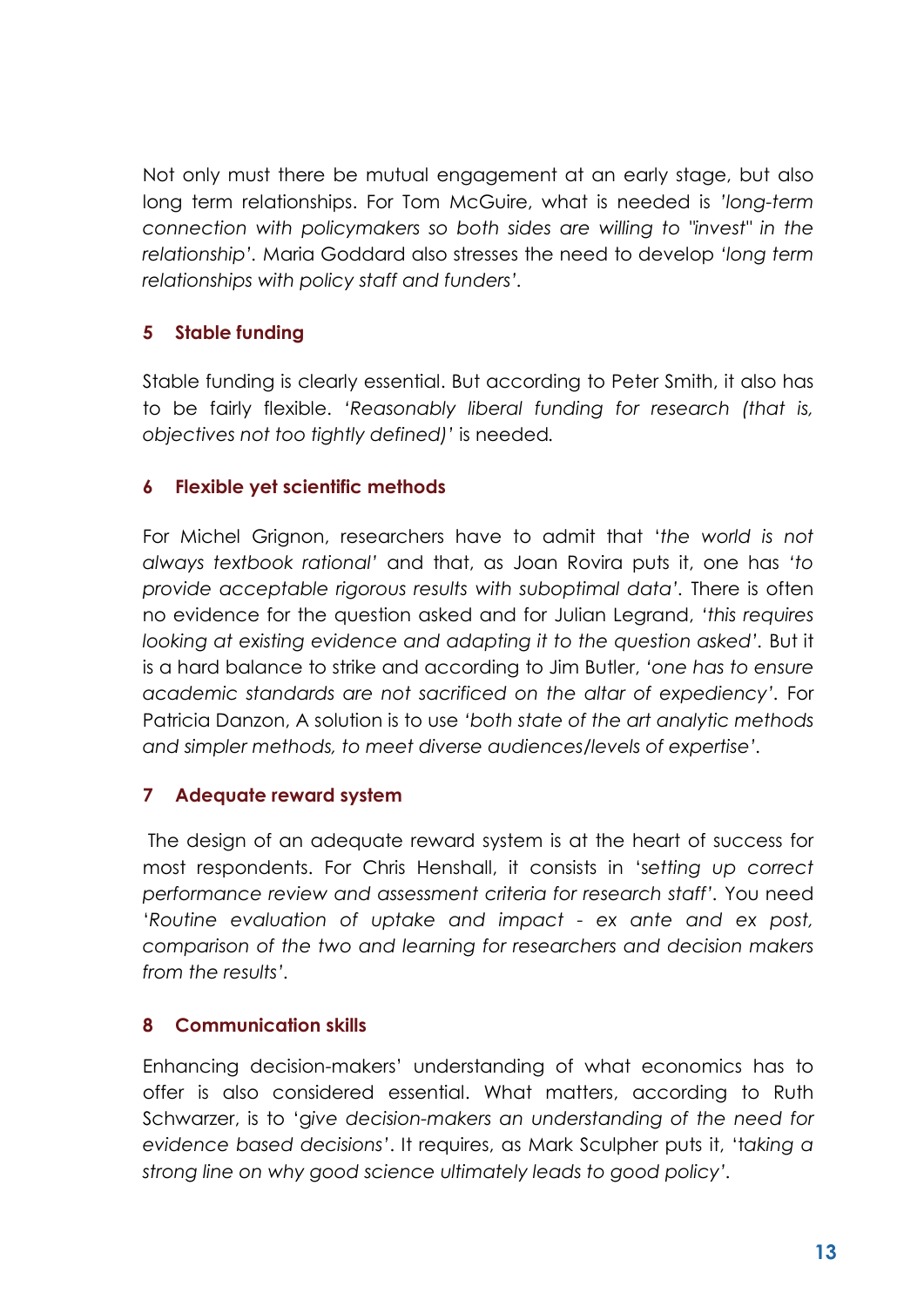Pedro Pita Barros, summarizes the key success factors that were most often listed, while underlining the difficulty in achieving them: *'Still looking for them... but a balance of stable funding, focus on serious research plans and ability to communicate results to policy makers and wider audience'.*

# **3 – Interaction with other researchers**

The question addressed here is how important it is, in achieving the dual goal, to develop interactions between applied economists in health care and theoretical economists (3.1), as well as other researchers working in the field (3.2). Practical suggestions are made in order to enhance cooperation (3.3).

### **3.1– How useful is economic theory for applied research in health care?**

For those who addressed the question, they stated that pure economic theory would not be of much help when it comes to producing applied work in healthcare. Yet when it comes to peer reviewed publications, some theory is seen as a necessary condition to any applied work. As Joseph Newhouse says, *'I don't think a pure theorist will contribute that much in this context; however, any empirical study ought to have a theoretical model behind it. Of course, that model may not have much novelty'.*

For Alberto Holly, '*it is important to adopt a cross-fertilization policy between the two approaches. Wherever possible, theoretical work should be supported by empirical research. In contrast, empirical work should be based on sound theory. But of course, this policy of cross-fertilization should be flexible enough to preserve independence between these two approaches, notably that of theoretical works vis-à-vis empirical methods.*

For Luigi Siciliani, *bringing 'theory and applied economists together is challenging since they speak different languages, publish in different journals and approach the problem in different ways. Again, open-*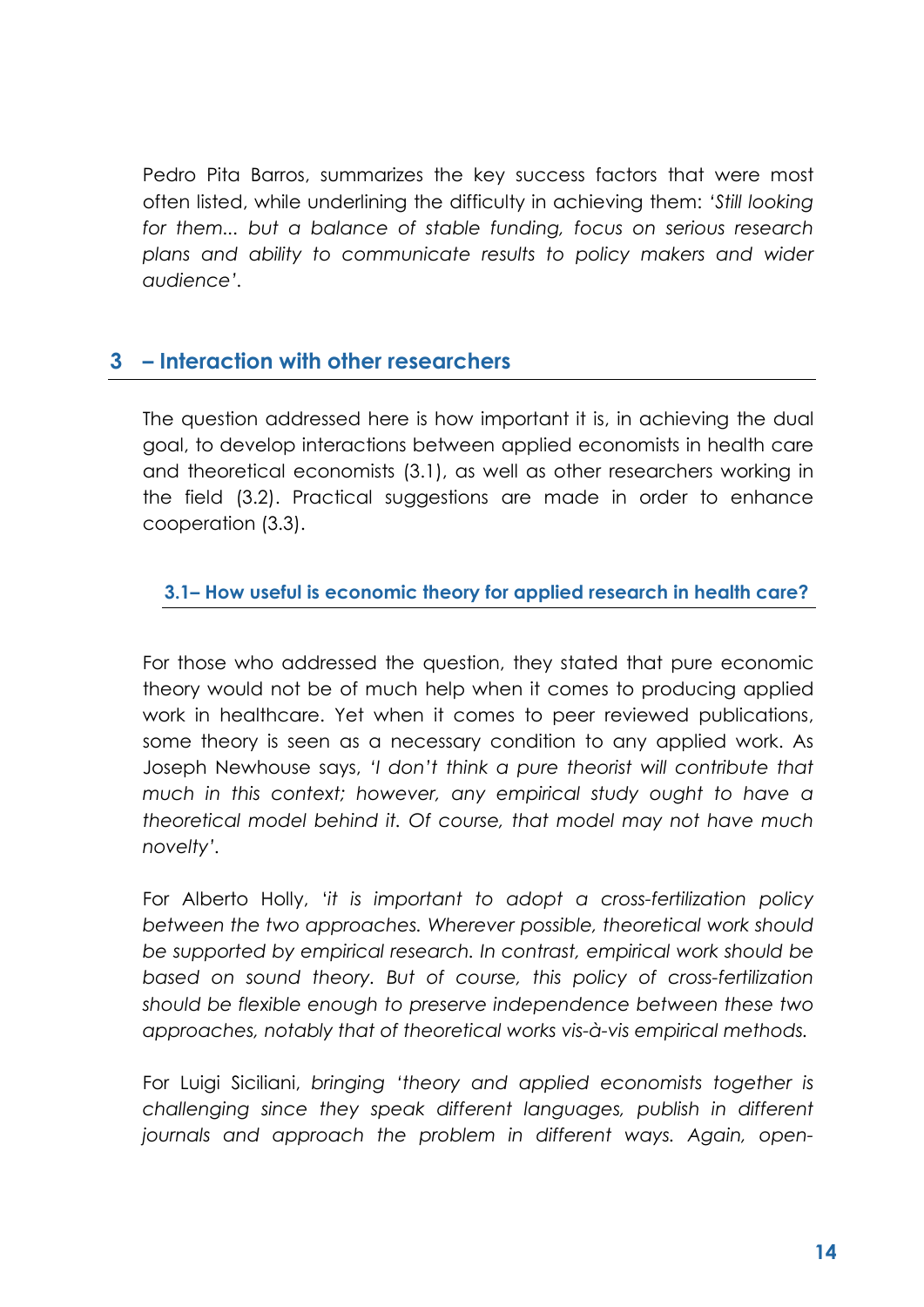*mindedness is the key. If collaboration is successful, the payoff can be quite high'.*

According to Jim Butler, *'many economics departments favour theoretical over applied work, and there is some professional tension*  between these two groups. I think that part of the trick to securing *cooperation between them is for the applied researchers to concentrate on research questions that spark the interest of theoreticians (while at the same time being of interest to decision-makers)'*.

Some of the applied health economists phrased what they think they would derive from cooperation with theoretical economists. For Eddy van Doorslaer, *'One idea would be to force applied economists (like me!) to already consider how evaluations can be designed in such a way that they can contribute to more generalizable findings. In other words, policy evaluation has to be useful beyond the specific outcome of one specific measure'.*

Sandy Tubeuf also shares the view that it would be important to give '*researchers the opportunity to go further than the evidence-based decision making and provide them with funding for more technical or methodological research work that can be challenging and difficult to be funded'*. Audrey Laporte agrees that getting funding for theoretical work can be difficult but, as she puts it, one has to *'explain to decision-makers that theoretical work needs support as well -that is serves a similar function as theory does in a field like physics'.*

Interestingly, as a mirror image, respondents with a more theoretical background underline what they might gain from cooperating with applied economists. For Tom McGuire, *'theoretical economists might have important insights that would not be well suited to being featured in a theoretical paper. It might be useful to engage theoretically oriented economists in other forms of research and cooperation- such as explicit policy development that may not have at first a particular "theoretical" interest for them. Most theorists enjoy and benefit from periods of detailed involvement in the real world'*.

In conclusion, following Charles Normand, what is important is '*understanding that there is really no difference - the most practical thing*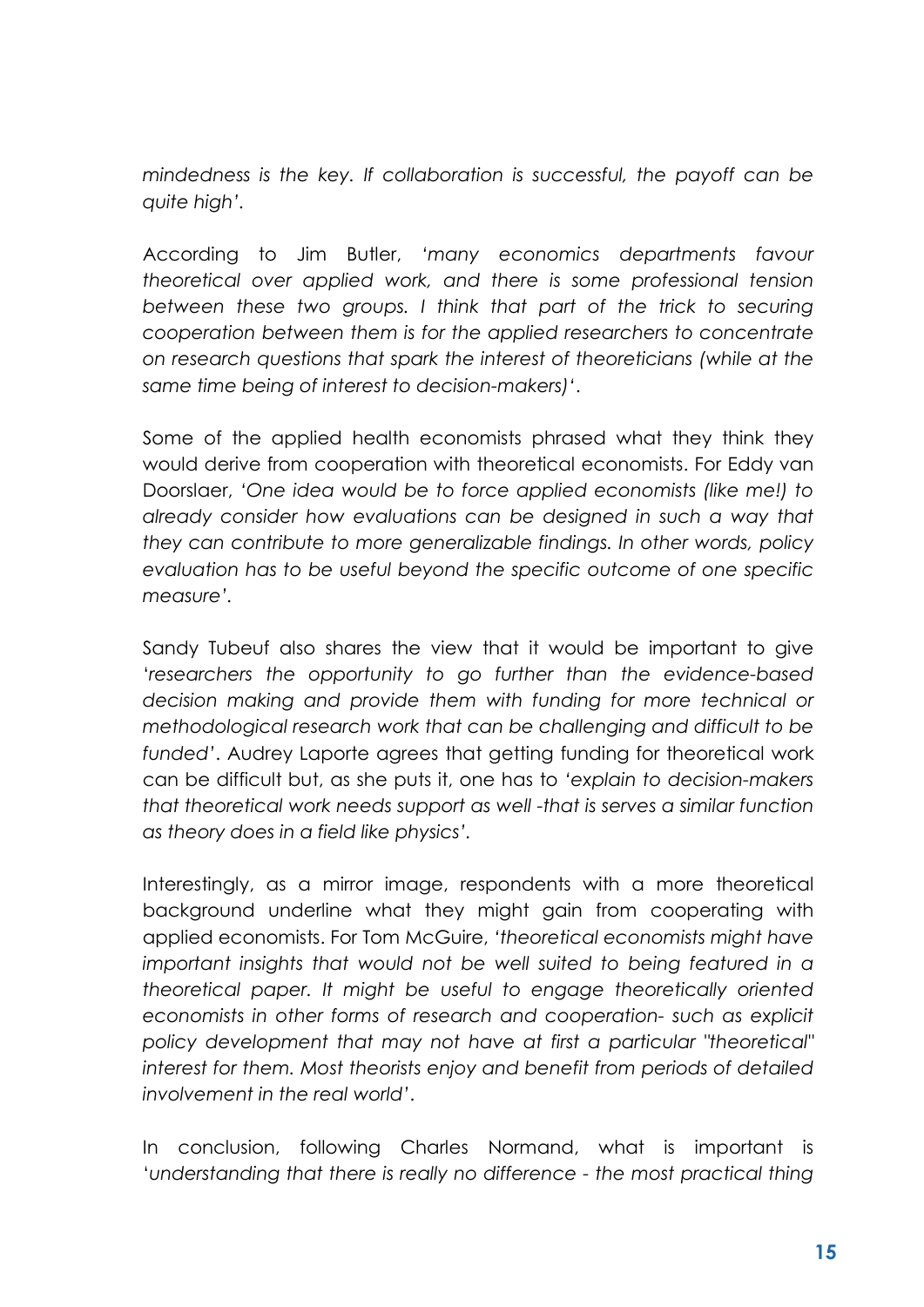*is good theory. But one must also encourage an environment of mutual respect, where it is understood that there is no hierarchy and there is no point in theoretical work without some application at some stage'.*

### **3.2– Ensuring efficient multidisciplinary work**

For many respondents, such as Randall P (Randy) Ellis, interdisciplinary work is essential. *'Efficient use of interdisciplinary team that includes economists, statisticians, programmers, physicians, plan executives (scientific review panel)'* is what is needed. The next question is therefore how to make such a combination of competences efficient*.* 

What is needed first is mutual respect and open-mindedness. For Giuliano Masiero, what matters is *'the ability to go beyond the (psychological) barriers between different disciplines to focus on common goals rather than convergent approaches; - to accept and welcome heterogeneity between economists, sociologists, statisticians, information scientists, medical doctors, clinicians, biologists; - to promote cooperation rather than competition'.* As summarized by Eddy van Doorslaer, '*a prerequisite for success is being able to talk to each other - i.e. jargon is an issue, but incentives (e.g. for research funding) will help bridge the gap'.* 

Beyond medical sciences, one of the important communities of researchers with whom health economists have to relate is that of researchers specialised in Health Technology Assessment. HTA has developed initially rather independently from health economics. And up until recently, most HTAs produced for regulatory purposes, whether for marketing authorization or for reimbursement, did not include an economic part, with a few exceptions such as Britain, due to the existence of NICE[4.](#page-15-0)

HTAs produced at hospital level mainly included costing and budget impact analyses, with little relationship to what economists were developing under the name of 'economic evaluations' within economics departments. In fact, as noted by Laura Sampietro, '*HTA really is not the same as Health Economics. It is gaining growing interest with the cost* 

**.** 

<span id="page-15-0"></span>*<sup>4</sup> National Institute for Health and Clinical Excellence.*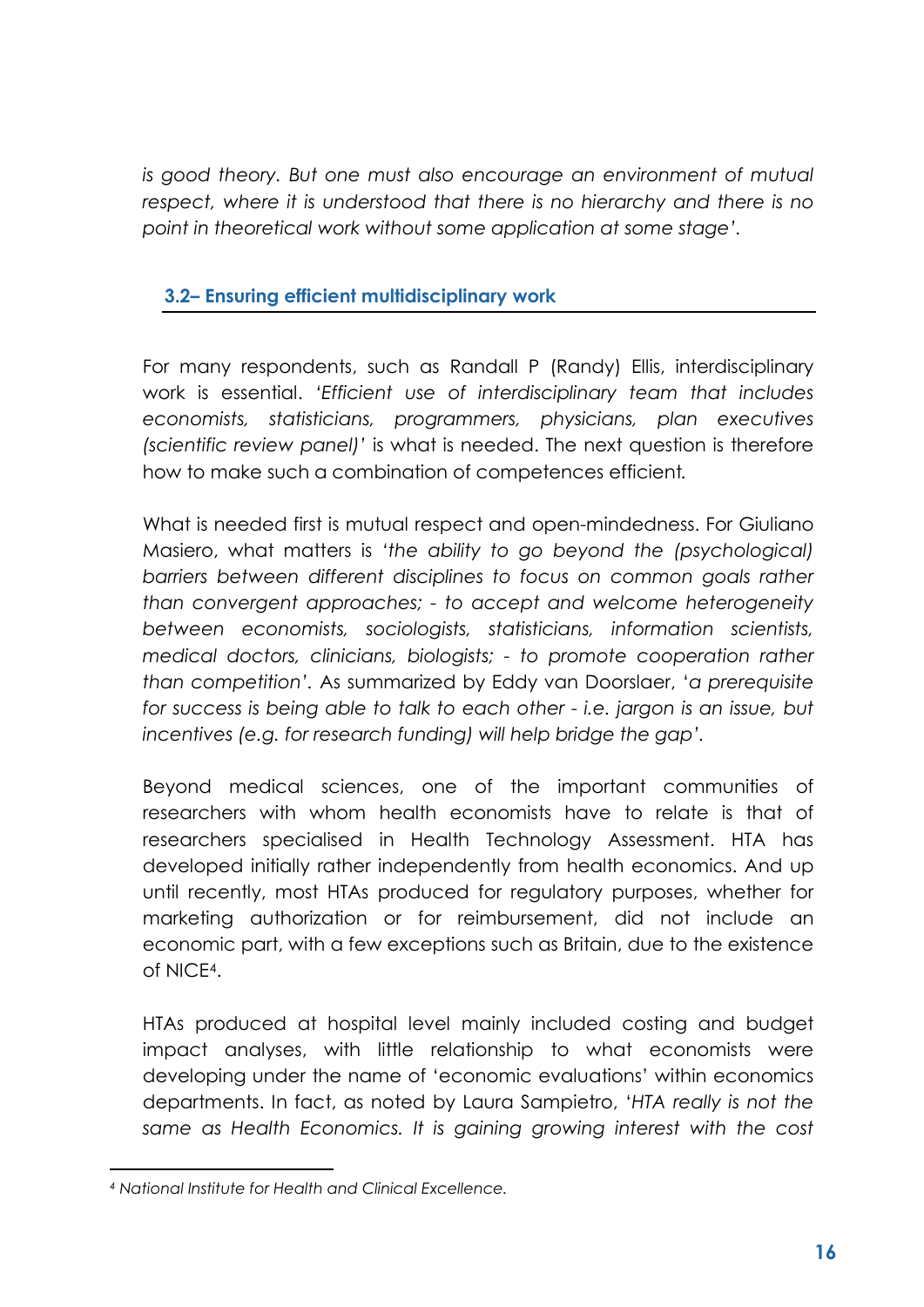*controlling measures adopted across Europe to ensure sustainability of health care systems'*.

Indeed, the growing requirement to include economic analyses into HTAs both at European and at Member State level has increased the demand for health economists who are in short supply. As a result, the economic component of HTAs is often carried out in units or agencies that do not employ trained economists but rather medical doctors with an economic background.

This has tended to blur the signal as to what health economists can offer, as suggested by Guillem Lopez: '*Health economics is today an empty concept: anyone with few notions of economics can depredate the field. And with such high demand for those professionals, screening for competences is difficult to build. Meanwhile, markets do no 'clear''.* In other words, what funders get is not what they expect because there is no way for health economists to signal their difference in training with HTA researchers and the nature of their contribution. This relates to what Peter Smith identifies as: *'the real difficulty in health economics, (i.e.) not to know where your home is, as there is no faculty as such'.* These factors contribute toward explaining why economics is so often associated with accounting.

There is clearly a need for learned societies such as iHEA[5](#page-16-0) to contribute towards clearing the signal, which will improve the functioning of the market for health economists.

More importantly, what is also needed is for health economists to work increasingly with HTA researchers, rather than recoil from this field and leave it to HTA researchers only. As noted by Bob Elliott, '*it is often the case that HTA, when conducted by medical/public health researchers, is mostly a matter of applying existing methods, and cooperation with economists would bring new insights, with joint publication on these methodological advances'.*

This is already happening, as research funding increasingly requires multidisciplinary responses. For Sandy Tubeuf, 'f*unders are reluctant to* 

**.** 

<span id="page-16-0"></span>*<sup>5</sup> International Health Economics Association*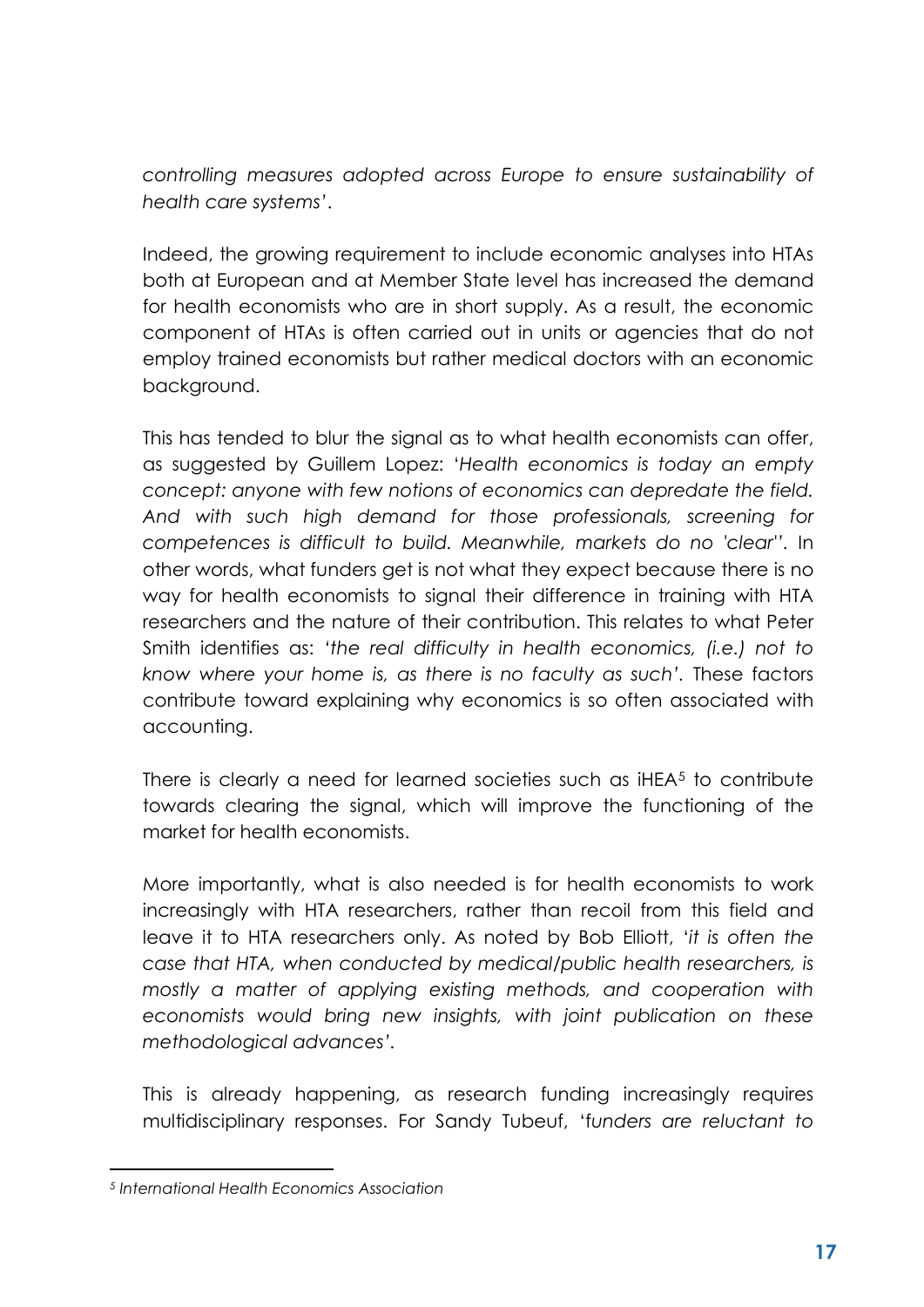*fund research projects nowadays if there are no health economists on board as the cost-effectiveness of the intervention is a very important component for the evidence-based research'. And for* Andrew Street, it is important to be '*open to opportunities of being junior partners in projects led by people from other disciplines. Health economists are in short supply, but you must ensure that your input into such projects is properly funded and rewarded (e.g. in authorship)'.*

And according to Maarten Lindeboom, '*for applied (micro) economists like me, publishing in high quality Public Health, Social Health or Epidemiology journals can be rewarding. Moreover, I can learn something from specific medical knowledge and the provision of high quality medical data. This all may give me also a high quality economics paper'.*

*Clearly, as* Audrey Laporte suggests, '*those who work in the areas of costeffectiveness analysis tend to have very well established links to the medical sciences - but with the emergence of behavioural economics, there would seem to be a need to broaden links to other disciplines as well'.* 

However, reaching out to other social sciences may have a cost, as mentioned by Luigi Siciliani. '*Already closing the gap between two disciplines can be challenging. Multi-disciplinary teams with more than two may be appropriate for specific topics, but for many, this may not be necessary. It increases coordination costs, which may not be negligible, due to different publication strategies and outlets'*.

Beyond, and more importantly, for multidisciplinarity to be efficient, one important condition must be fulfilled. According to Eddy van Doorslaer, '*multi-disciplinarity should lead to inter-disciplinarity. By that I mean that one should be good in one discipline first before being able to contribute to the dialogue. Otherwise, multi-disciplinarity risks leading to nondisciplinarity'.*

Finally, for Erik Schokkaert, *'the dividing line is NOT between the disciplines but between researchers that are analytically and empirically oriented and those that are not. You find the former in all disciplines (perhaps, I am sorry to say, a bit less in France) - and dialogue is fruitful and not so*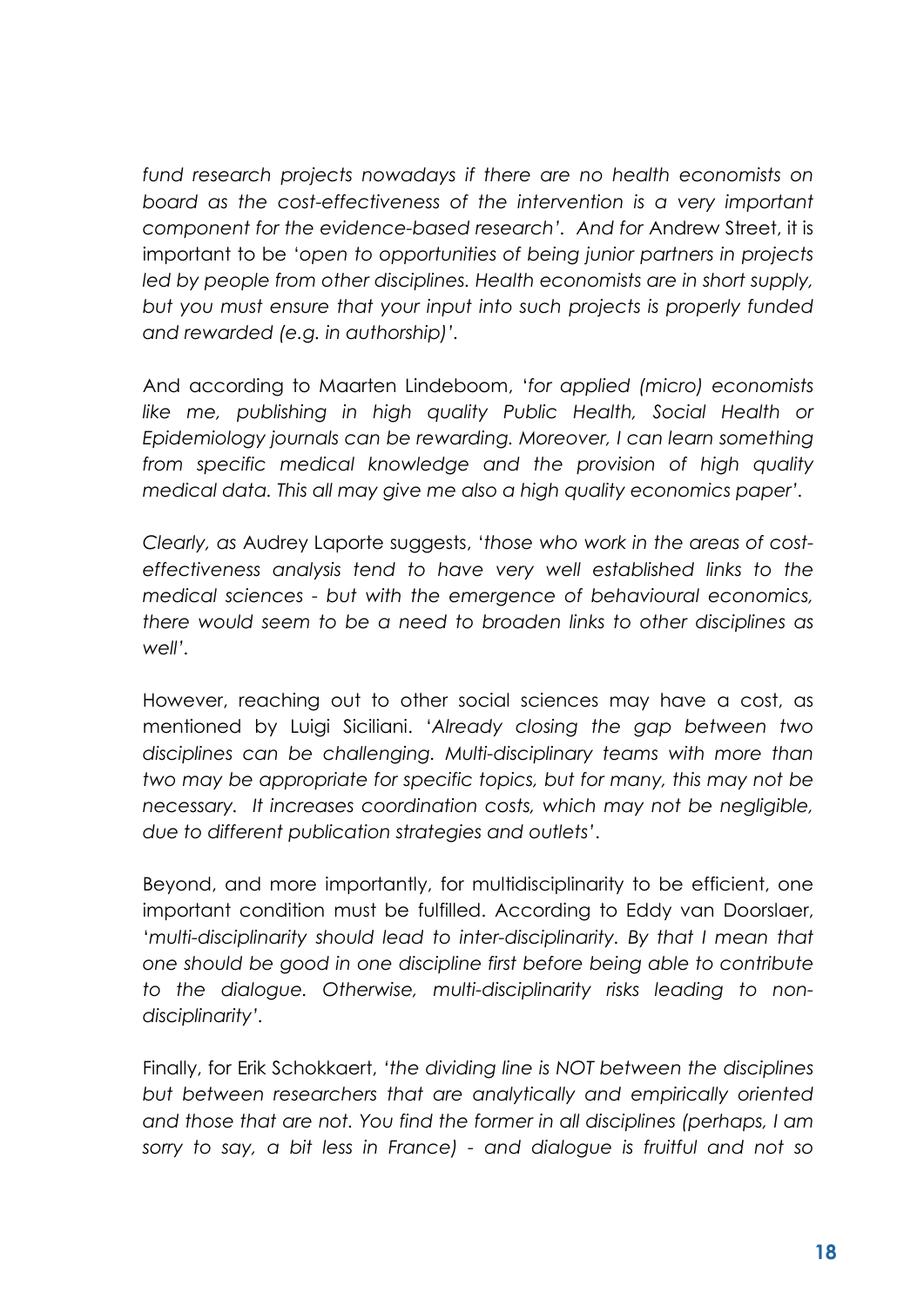*difficult. I find it extremely difficult to foster dialogue with non-analytically oriented scientists (whatever their discipline...)'.*

# **3.3 - Practical ways to enhance cooperation**

Some of the practical solutions offered here are generic ways of ensuring cooperation, be it with theoretical economists or with researchers from other disciplines*.*

All respondents agree that this is not something that can be forced, and that it does require some form of encouragement. For most respondents, informal interaction is 'number 1' for such cooperation to develop. As Tom McGuire puts it, *'"Geography" is important, where people sit, who they interact with regularly'*. For Albert Ma, '*the organizational structure should be open and researchers should be available for consultation'*.

## **1 – Changing the incentive structures**

Many suggestions were made in this respect, going from system level to team or even individual level incentives, either cast in terms of carrier advancement or in the form of financial incentives.

### **Macro level incentives**

Sigfried Walch shares the view that deep changes have to take place in the reward structure. *You need to 'link reputation and career of researchers to their overall contribution to society; not to peer reviewed papers only'.*

For Reinhardt Busse, publication incentives have to be revisited: '*some "health related" journals, in spite of a high Impact factor, are not well*  looked upon by economists. In fact, health economics is at the boundary *between different disciplines. In some circles, the British Medical Journal or the Lancet is the reference but economists sometimes don't even know these journals. This could be called the "What is the Lancet?" syndrome. In order to bridge the gap, it would be important to approach both faculties to better reward economic contributions in medical journals'.*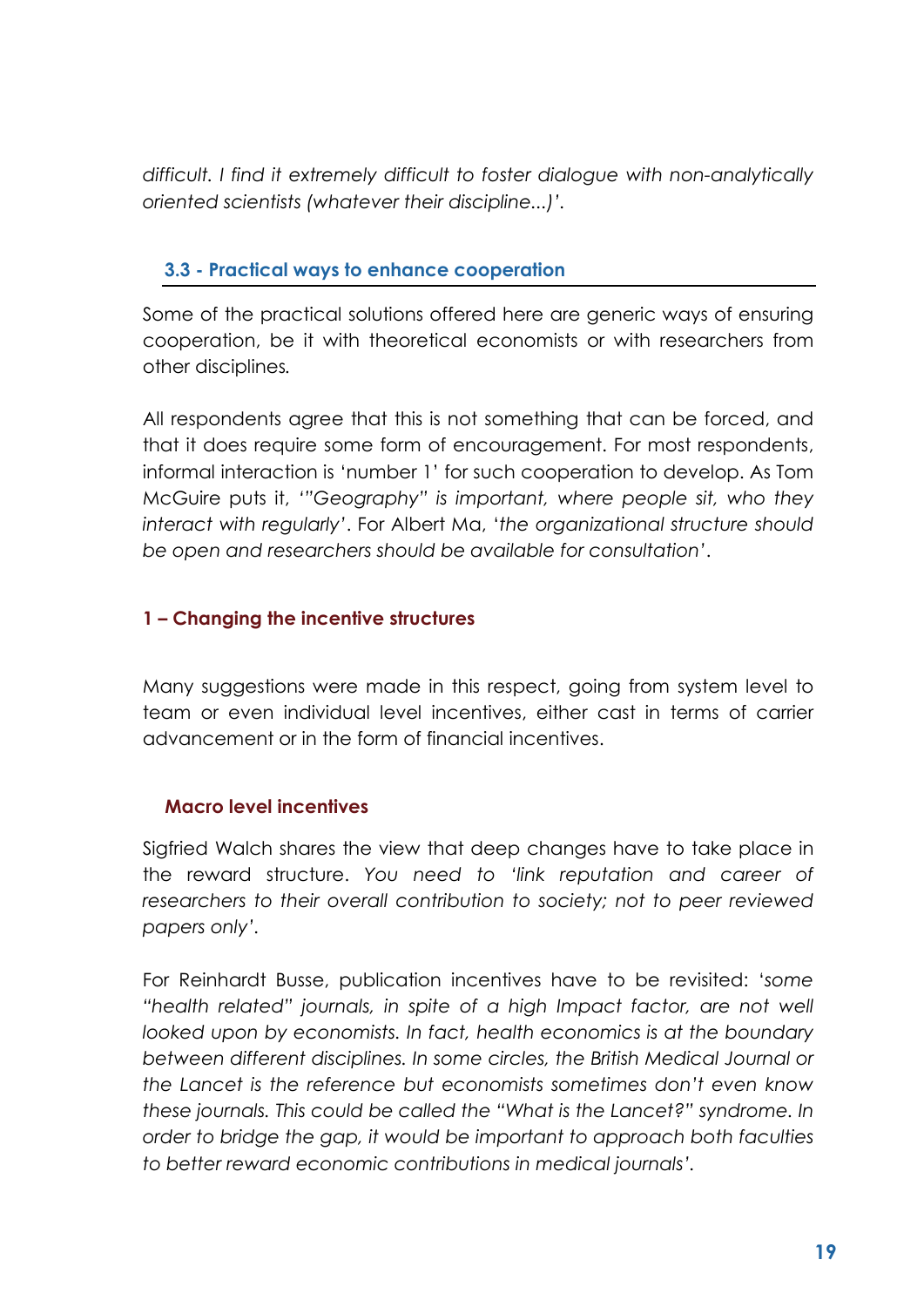Setting financial incentives at team level by *'rewarding joint grant applications' is proposed by Mathias Kifmann and Joan Rovira also shares this view: 'you must 'give priority in funding to research by teams with the various types of researchers and set up incentives for interdisciplinary research'.*

### **Micro level incentives**

Most frequently, it is individual rewards that are envisaged. Guillem Lopez suggests *'mixed payment schemes for researchers which include a payment for performance component'.* But the performance indicator for the variable part of the remuneration can take various forms.

Patricia Danzon suggests individual incentives to reward participation in teams. *'Tying some compensation to participation in these team efforts and in group research projects is necessary to counteract individual incentives'*. Richard Scheffler shares this view and proposes to *'Reward in part by team effort'.*

Jurgen Maurer suggests *'Multidimensional performance rewards (publications, grants, documented policy impact/impact on clinical practice).*

Giuliano Masiero adds the idea of a two way incentive scheme based on individual performance for both researchers and decision-makers: *'(Financial) reward for researchers should consider some measure of the application/use (successful transfer) of their research (methodology /results) to evidence-based decisions. So, we should go beyond the measurement of academic publications in peer-reviewed journals, ISI, citations, etc. to include the "impact" of the research in terms of "influence on decision-makers". Publications in not-strictly academic journals/ interviews (radio/TV), regulations passed, could suggest some measures. Conversely, decision-makers could be rewarded, to some extent, according to their ability to propose/pass/adopt decisions grounded on policy-oriented research. Decision makers could be asked to produce evidence-based decisions, hence to refer to academic publications, to cite research papers'.*

But not all economists agree on the need for individual financial incentives. While some economists support the idea of using the very tools they recommend for others, i.e. payment for performance, others are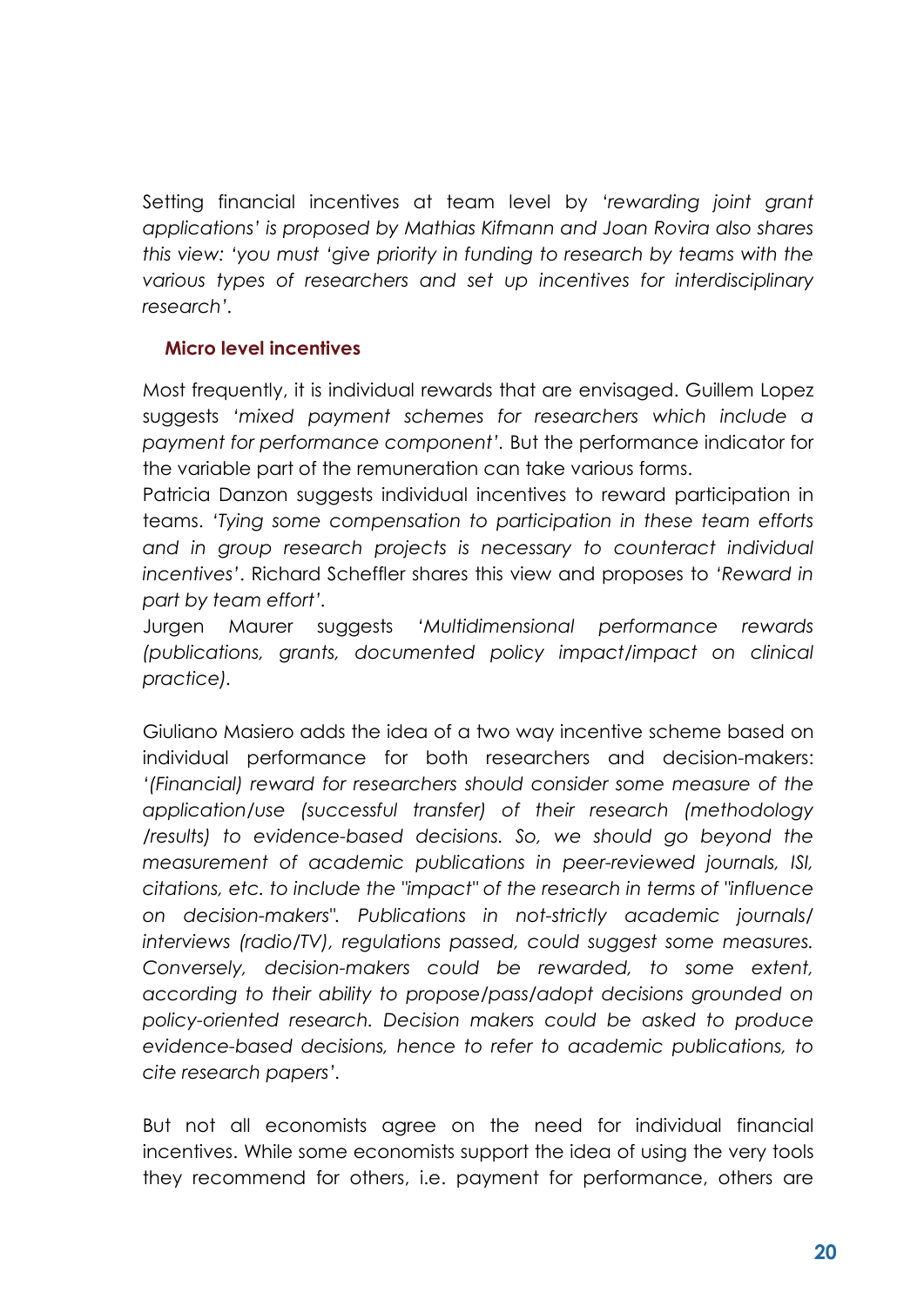reluctant to use them for researchers or simply not convinced they are needed. As noted by Katharina Janus, '*One has to understand first what makes people tick. Some value the interaction in groups of experts while others need the extra money to get interested*. In fact, as noted by Erik Schokkaert: *'there may be no need for them as having access to good data is often a strong enough motivation for researchers'*.

For Simon Burgess, '*Academics will be reluctant to any "obligation" of working on something or for someone. You have to make policy-makers and academics interests match through more subtle mechanisms than direct incentives'.*

In all cases, for individual financial incentives to be used, performance indicators and impact measures have to be defined. Yet measuring impact requires tracing causality between research, recommendation, and decision. This whole area has developed around the concept of Knowledge Transfer and Exchange (KTE)<sup>[6](#page-20-0)</sup>, as underlined by Tony Culyer, and this too is a promising area of research.

### **2 – Changing interaction modes**

Many different formats have been proposed to develop multi-level cooperation, be it at research or teaching level.

### **Joint seminars and workshops**

**.** 

With policy-makers, a pre-requisite, according to Pedro Pita Barros, is to develop mutual trust. This is best achieved through meetings with '*closed doors, open discussions'.*

To develop interactions between theoretical and applied economists, Martin Gaynor suggests to: *'Foster a spirit of collegiality and cooperation. Workshops where everyone attends, informal socializing (e.g. at lunch). A focus on the problems is essential'.*

<span id="page-20-0"></span>*<sup>6</sup>* Mitton C, Adair CE, McKenzie E, Patten SB, Perry BW [2007], « Knowledge transfer and exchange: review and synthesis of the literature ». *Millbank Quarterly*, vol.85, p.729–768.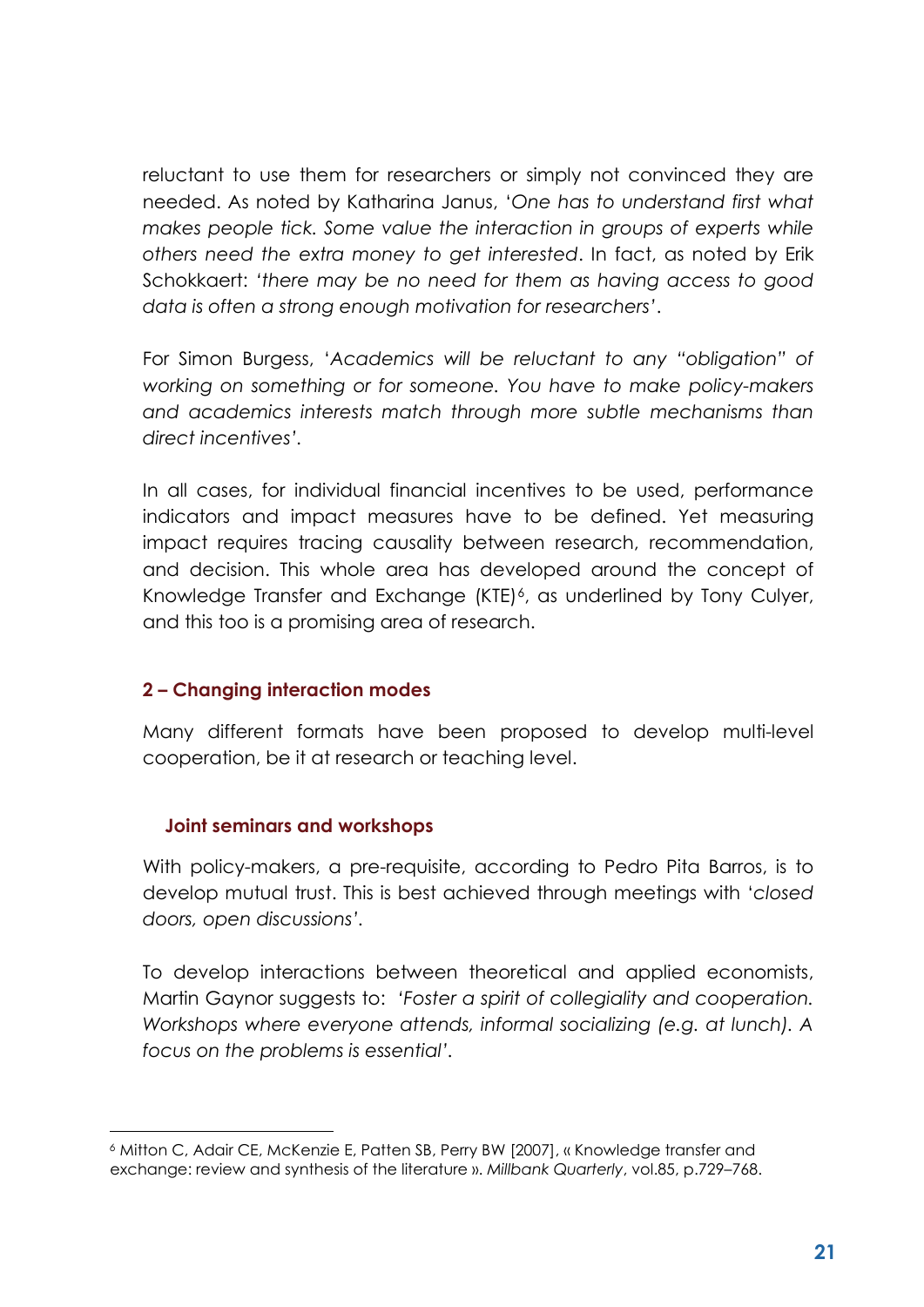Mixed seminars are most often suggested. For Erik Schokkaert, *'Seminars with "mixed" discussants: ask theory people to react on applied work and vice versa'.* Audrey Laporte develops further this idea: '*invite both theoretical and applied economists to present but also perhaps require that they include a preamble that explains the relevance of what they are doing for theory (in the case of applied researchers) and empirical work (in the case of theorists) but for both to explain how what they are doing may inform decision- making/planning'.*

For interactions between health economists and other disciplines, Jim Butler considers that *'Joint seminars and research workshops can help to build linguistic bridges between disciplines. But it requires a degree of good will by participants who agree to avoid high-level jargon peculiar to their discipline in the interests of having constructive cross-disciplinary dialogue'.*

### **Training, joint supervision and teaching**

A number of respondents suggested training for economists or for policymakers as a way to enhance mutual understanding and cooperation. Pedro Pita Barros suggests coaching 'researchers on how to interact with decision-makers' while for Laura Sampietro, '*another key success factor is the availability of high quality training courses for clinicians'*.

Cooperation can also be fostered by joint supervision and teaching. To develop interactions with theoretical economists, Peter Smith suggests *'Contributions of health economics modules to mainstream Masters programmes'.* Maria Goddard also suggests *'Shared supervision of PhD students and joint funding applications'.* 

### **Mutual exchanges**

Many forms of interaction were identified to enhance cooperation with decision-makers. Michel Grignon reckons that *'supporting PhD students in a policy-oriented program, in exchange for placement or internships is a great mechanism as well: students learn a lot and are attracted to positions within the decision-making unit.* For Erik Schokkaert, *'encouraging supervisors to meet policy-makers and be accompanied by their Ph.D students is also a good way of linking research and decision-making'.*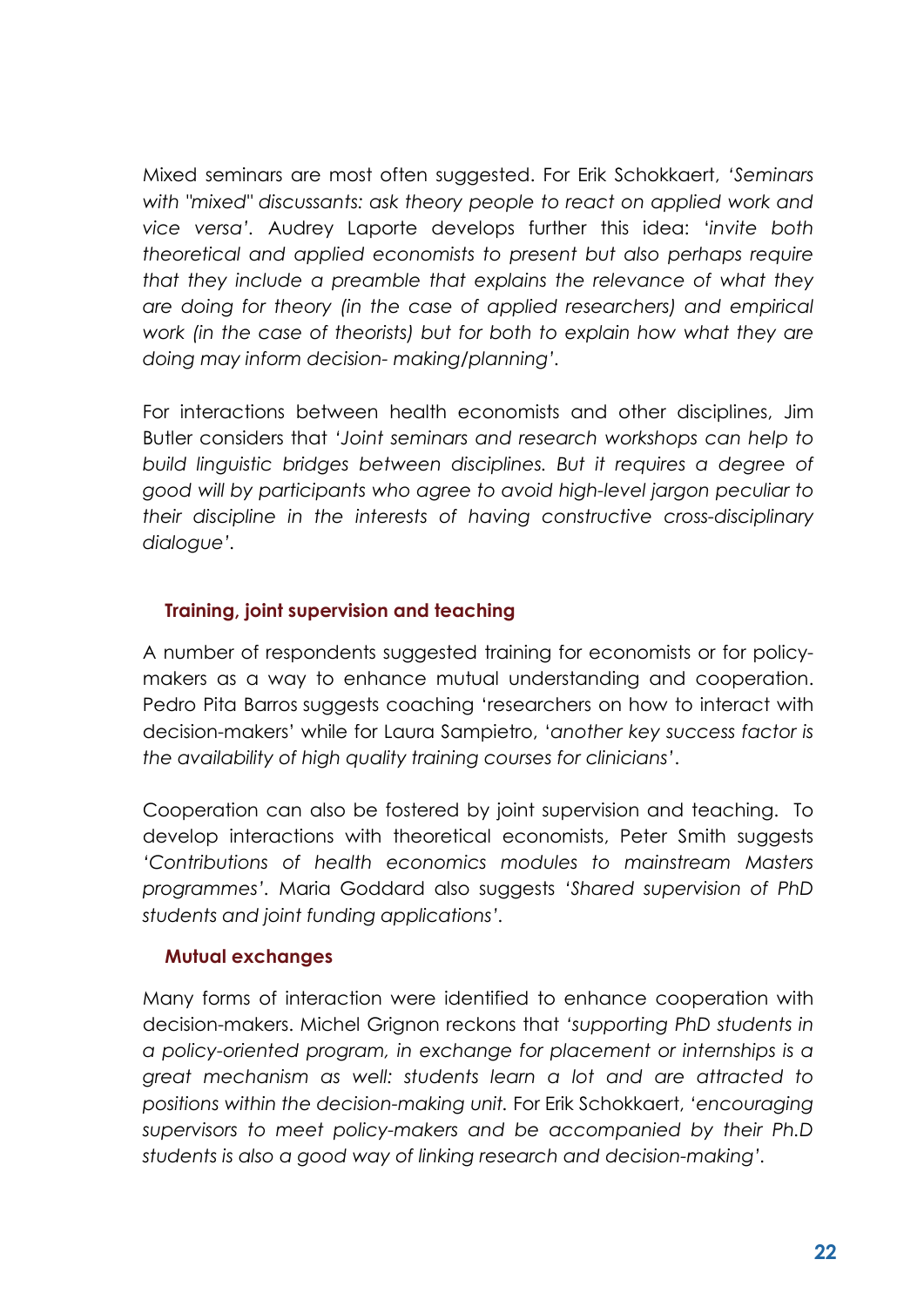For Andrew Street, this could extend beyond student interaction or exchanges: '*providing short-term placements, and particularly so for decision-makers visiting research centres is a good way to ensure interaction. But in the latter case, it is essential to have a clear project and to select participants who are most likely to benefit from the exchange'.*

For Bob Elliott, *'you may encourage (incentivise) attendance and presentation by health economists at health service research and medical professional (doctor, nurse, AHP, NP) conferences'.* For Fred Paccaud, one should '*increase the number of joint positions: morning at bench, afternoon with decision makers'.* For Jan-Erik Askildsen*: 'academic membership of key policy committees is a good way to foster interaction'*

A large number of clear principles and concrete actions have been proposed by respondents to develop multilevel cooperation, as can be seen from this last section. Some of these proposals are directly relevant to the new entity and will be pursued further in the next section.

# **4 – Recommendations**

All respondents considered developing a new research entity dedicated to hospital research as serving a useful purpose. They made recommendations, based on their own experience, on focus, governance and organisational issues (4.1) as well as funding and visibility (4.2). Suggestions were subsequently made on the work programme and prospects for collaboration were also offered (4.3).

**4.1– Focus, governance and organisational issues**

### **1 – What the entity should not become:**

**Neither a hospital management unit …**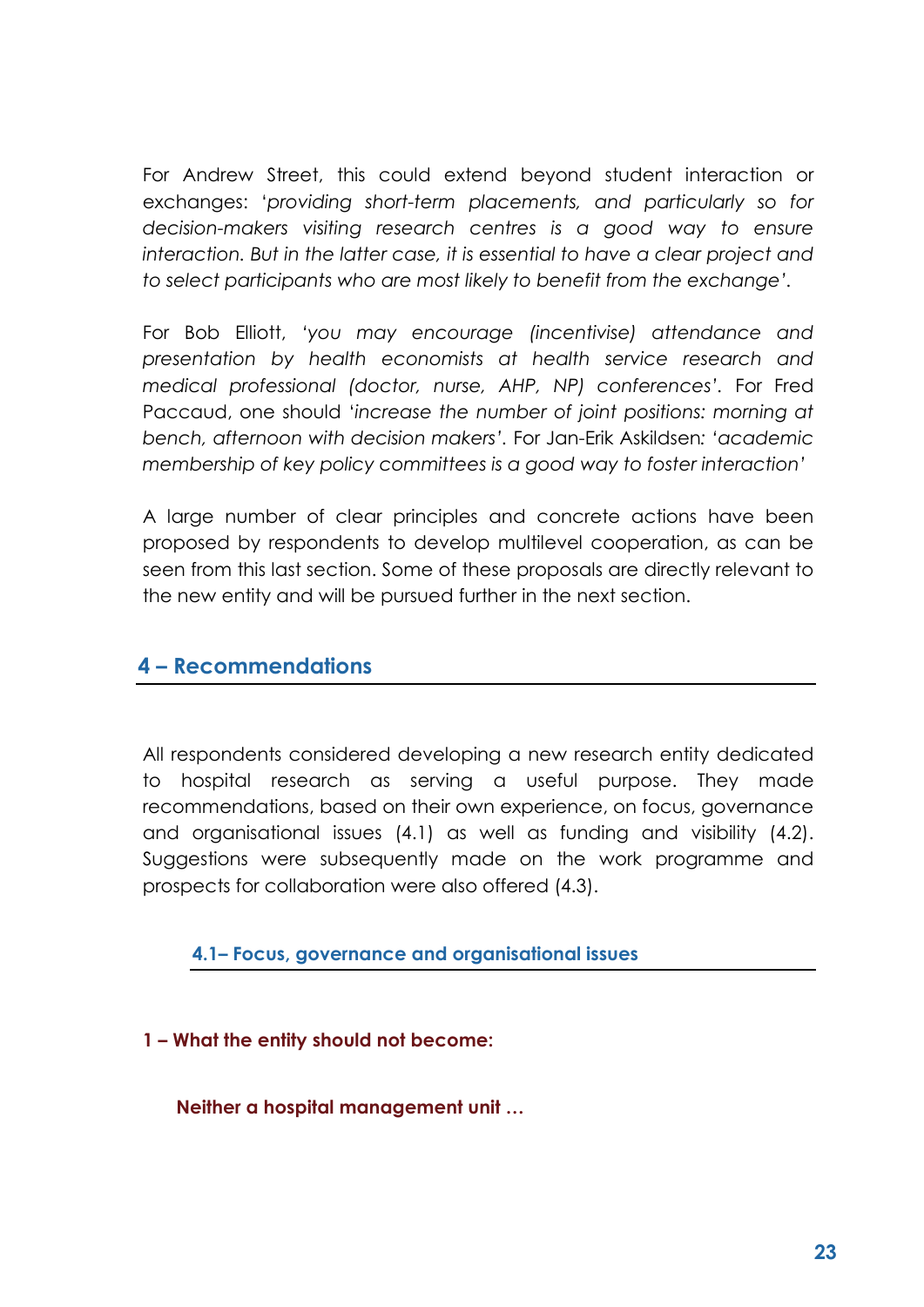Respondents questioned the fact that the new entity should restrict its' perimeter to hospital analysis. For Tom McGuire, '*the focus on hospital is interesting because there is so much to do in this field and it allows differentiating oneself from other research structures.* But for others, like Erik Schokkaert, *'what is at stake today is to keep people away from hospitals and a hospital funded research institute may not be in a position to deliver this kind of message (or it may not be perceived as sufficiently independent to say that). Diversifying financers may be useful in this respect'.* Working on care pathways will also reduce the risk of being only focused on hospital internal organisational processes, and in particular on disinvestment issues.

### **Nor a think tank …**

For Simon Burgess, '*it is better to stick to facts and be more into evaluation of public policy rather than become a recommendation body: you are not a think tank'*.

### **Or an HTA consultancy firm**

On the question of how much the new entity should invest in HTA, all respondents agree to say that this is clearly where the money is today and, as said by Pedro Pita Barros, *'most policy makers believe that cost effectiveness will solve their problems, so this needs to be present somehow'.* And for Peter Smith also, *'it is important to have some of it done, as this is what economists are expected to do. But it is important to focus on methodological issues and be able to refer to others doing HTA when needed'.* 

A mixed portfolio is appealing to Stefano Capri: *'it is a challenging idea to do health technology assessments, regulatory decision advice and academic research. There can be a big value of doing this because the*  regulatory part is also important for industry. Having both insights in *regulatory economics and HTA is very attractive for potential partners. Knowledge of regulatory issues helps HTA and vice versa (idea of dynamic impact)'.* 

Doing some HTA is also an important way to interact with medical sciences. For Rosella Levaggi, '*Medical doctors nowadays recognize that*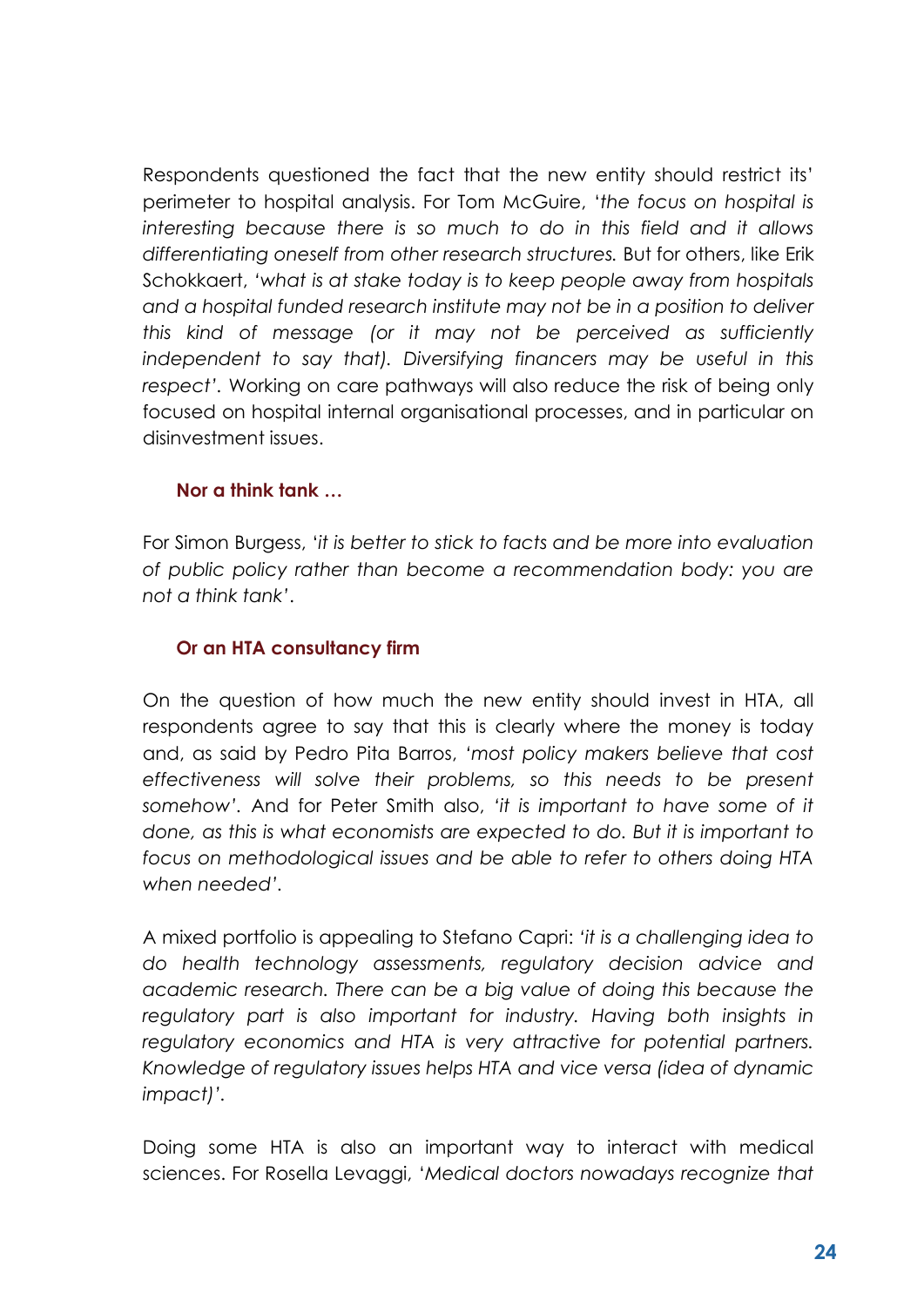*economics is essential for decision-making. However, it should not be*  forced on them: the idea is to make them think about the economic *consequences and they will readily ask for advice'*. Laura Sampietro also suggests doing some '*Hospital based Health Technology Assessment, which should include research in the area of making health care professionals understand how they can use HTA in their every day decisions and make them aware of the relevance of HTA. Additionally, research in how to better educate hospital decision-makers to use hospital based HTA results'* would be useful.

For Laura Pellisé, '*On HTA, counter-expertise & methodological support is the way to go. It's better to let other producers such as IMS to do the actual evaluations, all the more if this involves private companies'*. And for members of IEMS in Lausanne*, 'what is important is to coordinate effectively with existing hospital HTA units when they exist'.*

In conclusion, for Bob Elliott, *'it would be better for the new entity to investigate new methods drawn from economic theory and evaluation of public policies'.* 

**Recommendation 1: Position the entity as a useful reference centre, for methodological issues in HTA and economic evaluation of public policies, with a wider lens than hospitals, around care pathways.**

### **2 – Defining interactive governance**

For all respondents, the most important lever to achieve the dual goal is interactive governance. Most agree to say that two types of structures have to be set up. For Andrew Jones, '*a scientific advisory committee is important in order to define the broad agenda and to solve possible disputes while a management committee will be useful to ensure disciplinary balance and diversity.* Erik Schokkaert also suggests two separate structures: *'on the one hand, a scientific committee where technical issues can be discussed between economists in a protected sphere and on the other hand, an executive committee. There could be some overlap between the two committees'.*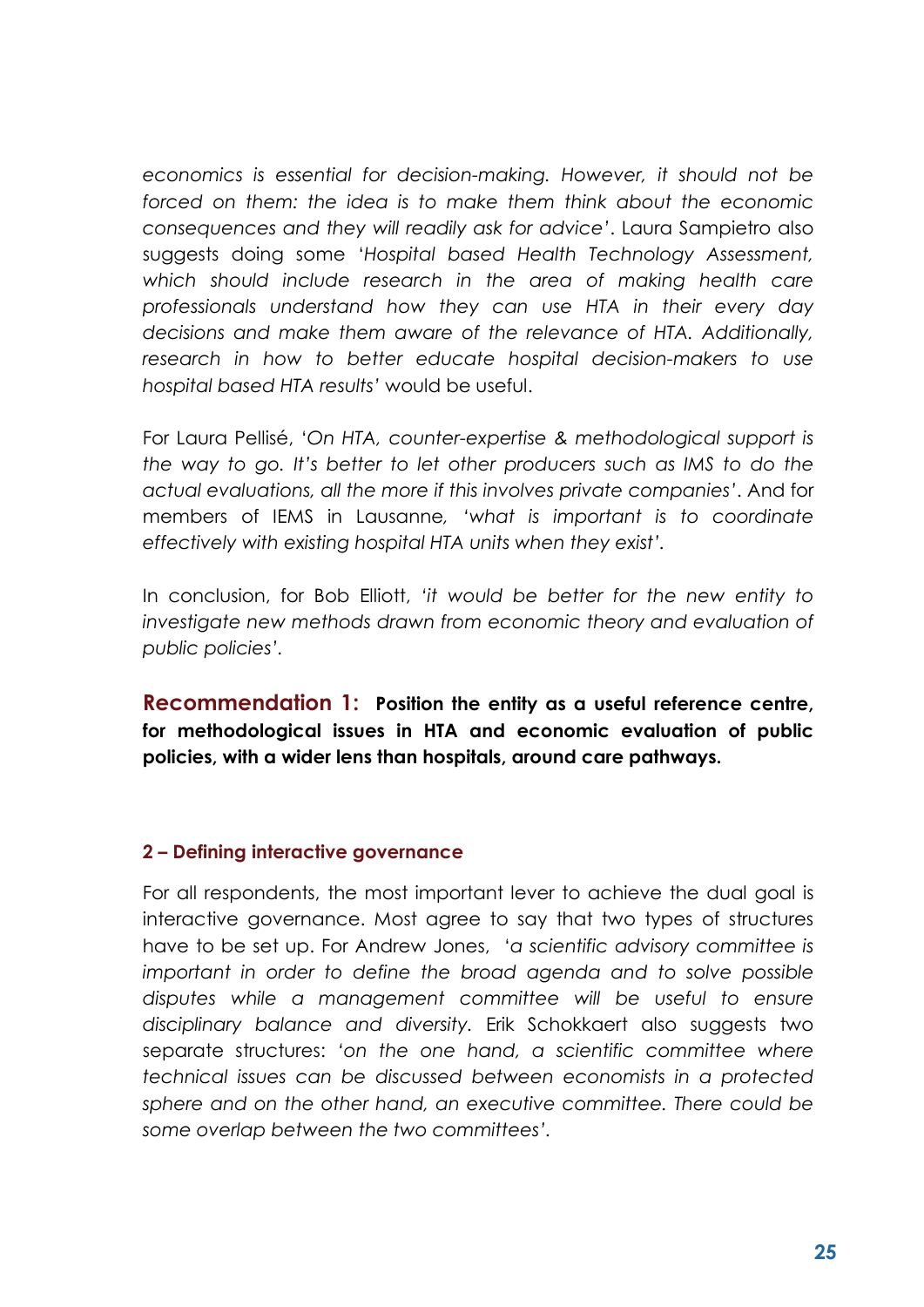In line with the general principles defined in sections 2 and 3, additional proposals are made to ensure that governance itself contributes towards achieving the dual goal.

### **Early and continuous interaction with stakeholders**

For Andrew Street, '*giving decision-makers and financers an opportunity to react at the various stages of the research (scoping, first draft, penultimate version of the report) is a good way to ensure they are onboard and interested. This strategy will alleviate, to a certain extent, the tension due to different timescales between decision-makers and researchers'.*

For Audrey Laporte: '*a strategic advisory committee is useful to give*  financers the feeling that they are getting a return on investment, even if *they have no input on the content of research'*.

And for Erik Schokkaert, '*you need to have a "Council" of advice - not filled with "representatives" of official institutions, but with interested people'* and '*once a year, a stakeholders forum could be organised (including interested people, be they decision-makers, politicians or patient representatives) to get their reactions on the research agenda and the results.*

And when it comes to the publication of results, for Michel Grignon, '*there must be clear rules on publication: all results must get published but preliminary results can be given for review to the funder 30 days in advance. Although they cannot be changed, feedback from the funder will be welcomed. Funding justifies the heads-up'*.

### **Explicit contracting with impact follow-up**

On the basis of IEMS's experience, what matters is to '*clarify expectations with the definition of annual targets indicating achievement of objectives and to allow the financing body to track its return on investment, for example through allocation of specific resources'.*

One suggestion made by Peter Smith, in order to make the return on investment more tangible, is as follows: '*It is advisable to have 25% of total*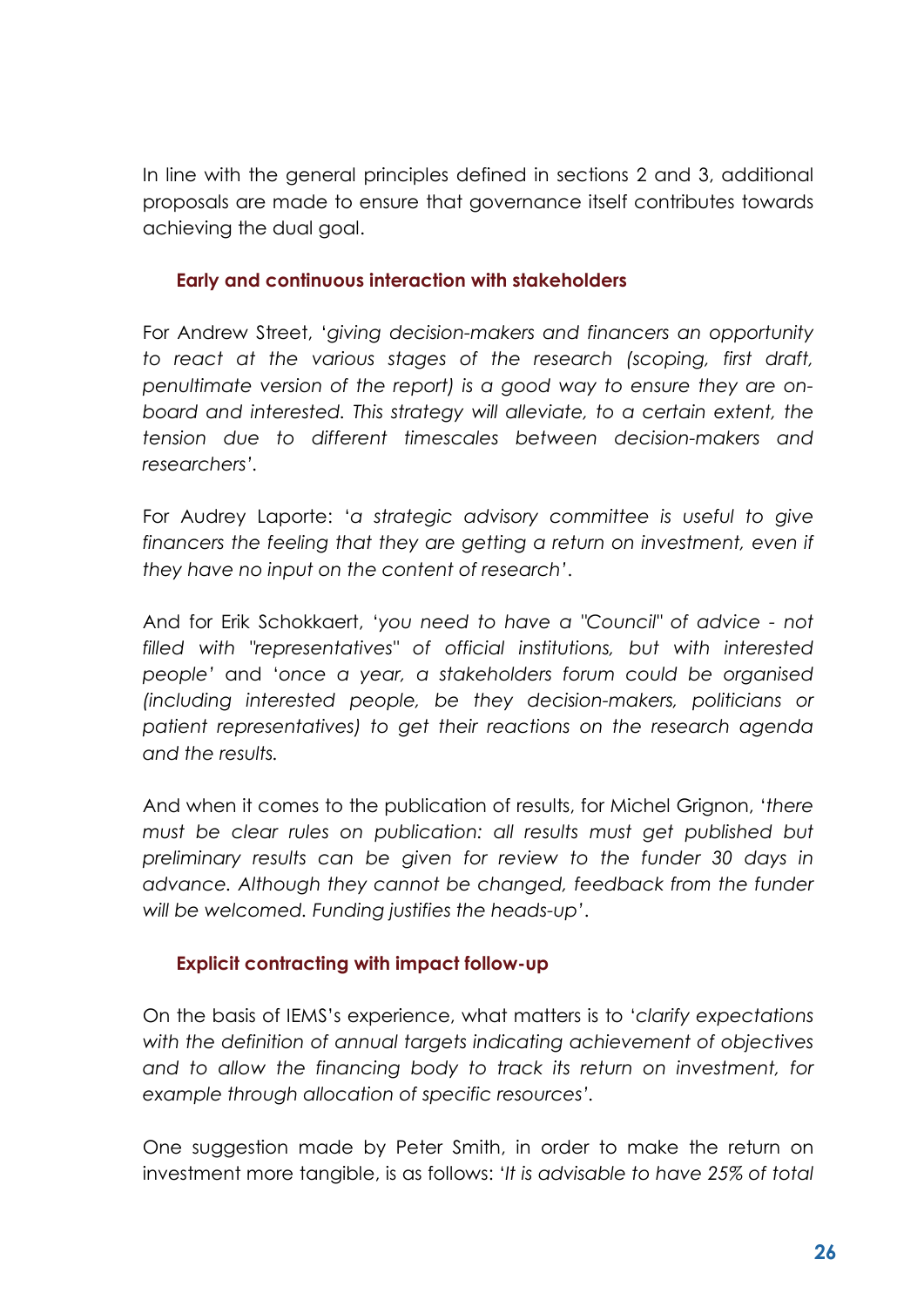*activity related directly to funders' questions, in order to demonstrate the ability to engage in real world issues. The question then is which deliverables are expected under these 25% and who produces them, knowing that it is less rewarding for researchers, as it is harder to publish'*. John Appleby also suggests *'to have an "on call facility" (which) is a very interesting system because there are overlaps between short-term (sometimes a few weeks) deliverables and long-term research. However, the number and nature of demands must be carefully defined in advance, otherwise it can be overwhelming.* 

Drawing upon his own experience, Maarten Lindeboom also says that '*notably private parties (and to some extend policy makers) expected value for their investment on a relatively short-term notice. An issue was also the communication of such results. This resulted in the organisation of a lot of special meetings between researchers and private parties and events to communicate the findings from research to the private parties. This is understandable, but too much administration of this kind scares of the best researchers'.*

This option clearly has important implications for the internal workload of the future entity and its reward system, which have to be addressed. And at individual level, it may be more difficult to implement an individual reward strategy, as noted by Bob Elliott. '*Rather than reward outcomes, which are difficult to assess, it may be wiser to reward process. Intermediate indicators could be defined, such as number of events organized (workshops, seminars, summer schools, …), and the number of interactions with the general public (websites, policy briefs, …).*

# **Recommendation 2**: **Develop interactive governance with strong bilateral commitments, as well as impact and process reviews, to measure return on investment.**

#### **3 – Adopting balanced recruitment and flexible manpower policies**

Most respondents underline the fact, as does Terkel Christiansen, that what matters is to *'have a stable staff of researchers who can see a career-path in the institute (rather than considering the institute as a stepping stone to something else). Researchers should have a not-too-*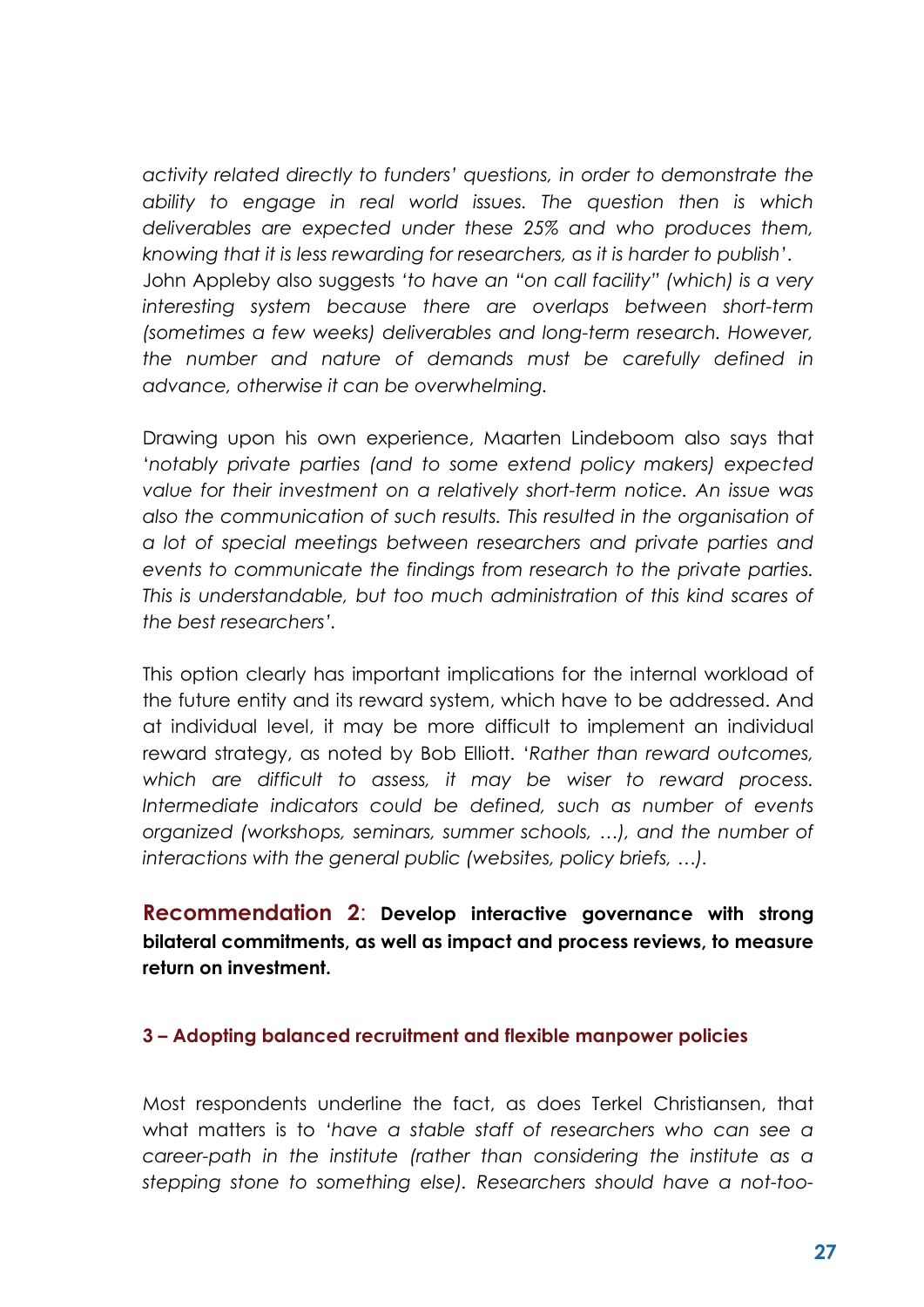*narrow expertise, and both a professional expertise as well as communication abilities'.*

### **Securing strong links with economics department**

Following the discussion on multidisciplinarity and the risk of non disciplinarity (section 3.3), the recommendation by Tony Culyer is *'not to seek to embody all disciplines in the unit'.* For Jan-Erik Askildsen, '*an important success factor for economists to be respected in their ability to advise on modelling strategy (as opposed to simply calculate costs) is to anchor the research group within a general economics department'.* This could take the form of '*part time appointments with academic departments'*, according to Peter Smith. And for Erik Schokkaert, it is important '*that economists are not isolated and that they have the critical mass necessary for publication.* 

For Alberto Holly, associating education programs is important in order to achieve the dual goal. The suggestion is *'a) Setting-up an internationally renowned PhD Programmes in Health Economics and Policy, b) Setting up an interdisciplinary academic Master program professionally oriented'.* This would help accompany the much-needed change of culture and ensure support at health policy level.

For Bob Elliott too, a Master course, closely related to the future entity, is '*absolutely necessary'*. For Eddy van Doorslaer, *'embedding health economics educational programmes (both in economics and health/medical sciences)'* is seen as essential for the future entity. And the experience at IEMS also shows that '*overall, the training activity was a key success factor for several reasons including the ability to be the network head of all local forces in health economics'*.

**Recommendation 3**: **Secure strong links with economics departments through joint positions and develop companion Ph.D programmes and master courses.**

### **Fair and open recruitment committees**

Although economics should clearly be the main discipline, a suggestion made by Joseph Newhouse is to also recruit '*medical doctors with an*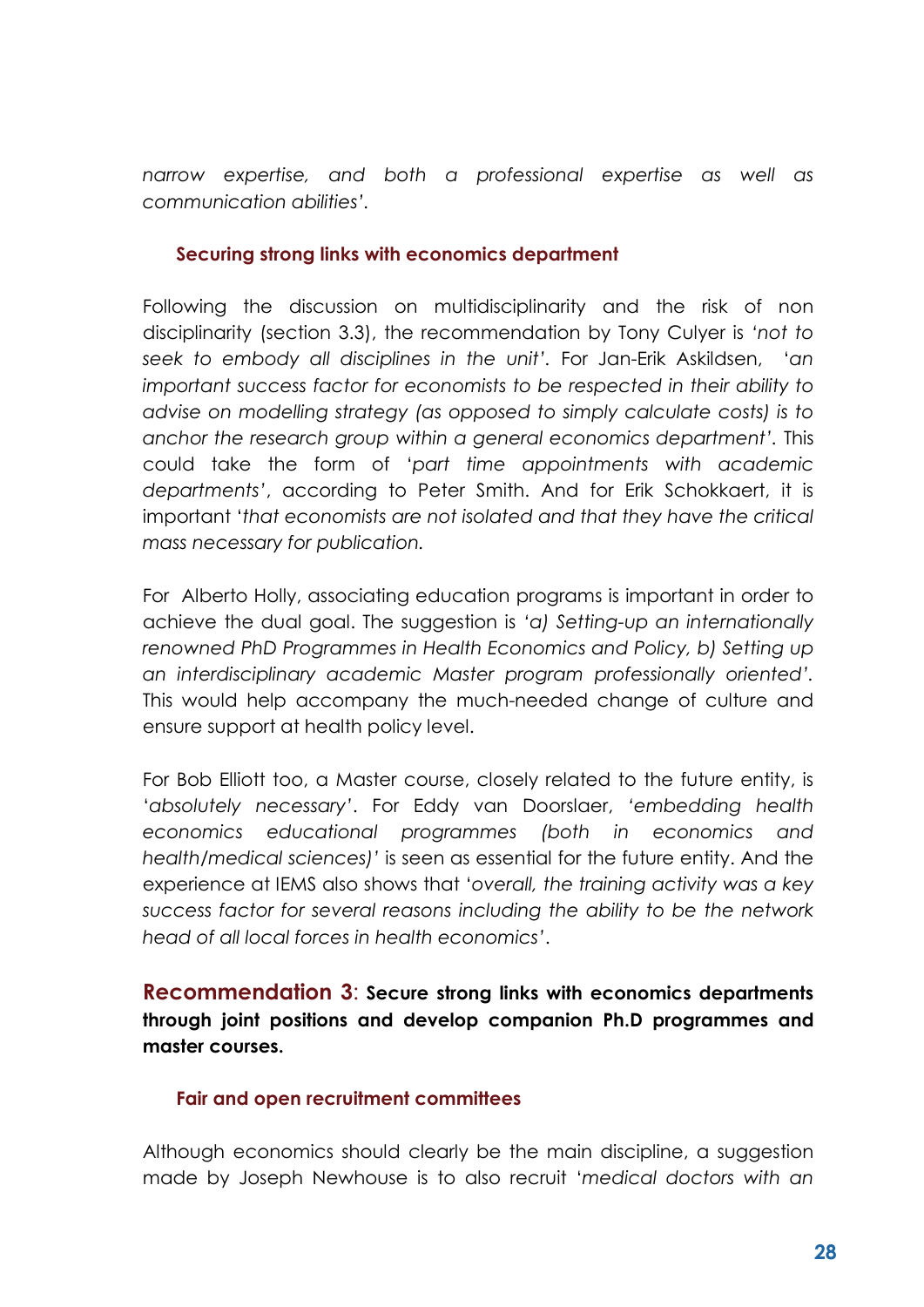*economic Ph.D'.* They are very helpful in achieving the dual goal of academic publication and policy-relevant advice. And for Reinhardt Busse also, *'it is important to recruit economists who are not too theoryoriented. Equations are not very useful to decision-makers. Some researchers are better placed at doing both, in particular those in health services research with an economic background. But keeping the balance between the two is a constant fight and a real challenge. Juniors often hesitate between Health Services Research and Health Economics. Selection committees need to be open to both'*.

Based on the experience of IEMS, *'what is important is to 'set up a recruitment committee that guarantees a fair balance between profiles and disciplines*'.

Joan Rovira suggests that '*out of ten researchers for instance, 2 could have a pure academic profile, 2 could be mainly policy-oriented, the remaining 6 having mixed profiles. Having academics is important to ensure that the methods chosen are adapted to the needs of the study. Statistical inputs are also important'*. For Bob Elliott also, *'the minimum critical mass of research staff if the Institute is to establish International profile is in the range of 10-12 researchers'*.

Other skills may need to be hired by the future research entity. For Martin Gaynor, '*all research topics may produce deliverables useful to decisionmakers but they need to be translated to come under their radar. Translation, however, is a complementary skill which researchers do not acquire easily as they mostly communicate with other researchers. If there is no specific skill or taste for dissemination, incentives will not be enough to induce researchers to engage in translation and support staff may be a necessary investment'*. Management and legal competences were also brought to the fore as being important efficiency drivers.

**Recommendation 4**: **Adopt a fair and balanced recruitment policy between profiles and disciplines, keeping in mind that what matters most is for researchers to be inspired by the interaction with decision-makers.**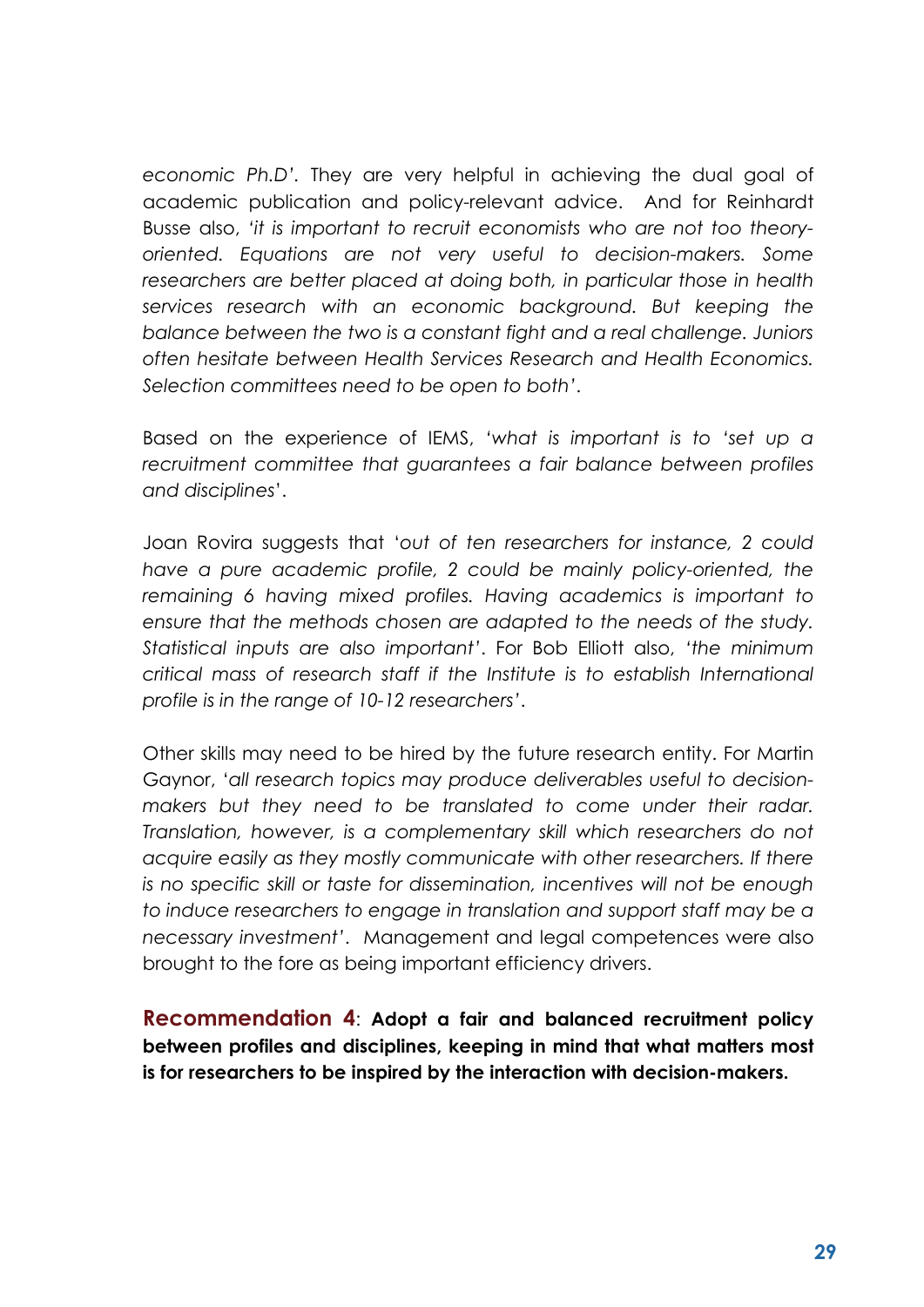#### **Flexible workload allocation rules**

Andrew Jones underlines the fact that in some countries, such as the UK, '*an internal flexible workload allocation model has been used to balance teaching, marking, supervising and research. Time for research can be bought off from teaching by external funding'*. Allowing flexible workload allocation and in particular, giving more value to policy-oriented research should be made easier in the UK through the new Research Excellence Framework (REF), which should be completed in 2014. This scheme, developed to assess the performance of research bodies at national level, gives an increasing weight to policy-oriented research and administrative responsibilities.

The next question is how to allocate work and rewards within the unit.

For Sigfried Walsh, '*a key challenge is the allocation between different tasks within the centre. One should reward equally: publication, engagement with stakeholders, teaching and supervision of students. There can be some kind of internal trading and the teaching load, for example, can be reduced if there is extra funding from soft money'.*

For Carl-Hampus Lyttkens, '*in terms of the unit internal division of labour, it might be advisable to have junior researchers do the more theoretical work, which is best for their carrier advancement, and have the more senior staff engage in dissemination and interaction with decision-makers'*.

For Simon Burgess, *'sometimes short-term deliverables can take the form of "evidence reviews", due within a month. This kind of research can be done by research assistants, post-doctoral fellows or PhD students. Senior*  researchers, for their part, must engage in policy by interacting with *policy-makers and the media'.* 

For Bob Elliott, what is needed is an interaction between national and internal reward systems in order to '*create a reward structure for economics departments within leading universities and align with that a reward structure for staff within those departments that incentivises policy contribution and ensures that a component of individual researchers reward is contingent on evidenced policy impact'.*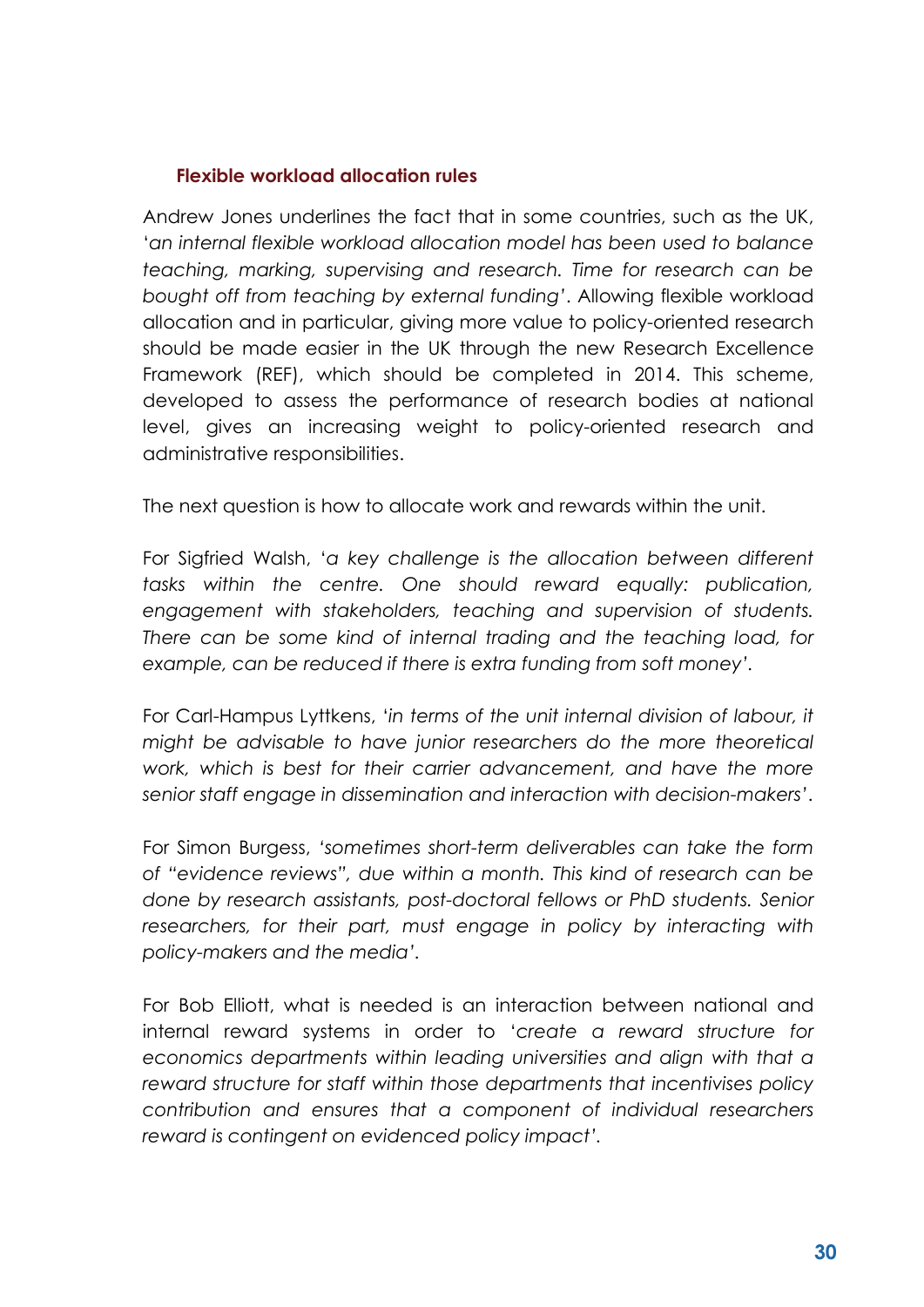**Recommendation 5**: **Encourage internal flexibility and reward policyoriented research and dissemination.**

### **4.2– Funding and visibility**

### **1 – Pursuing financial sustainability**

Carl Hampus Lyttkens wittingly expresses what all respondents must have thought of the question: *'to have long term funding is essential. To get it is less easy. If I knew for sure how, I would have done it already'*,

To most respondents, the ideal would be for the government to provide long-term core funding with additional, co-investment by a leading independent research University. Indeed, for Randall P (Randy) Ellis, 'g*etting government support is the best strategy'.* For Bob Elliott, this would matter as the entity has to *'establish first a reputation for independent, impartial, objective, robust research at the outset. Partnership with a commercial organisation would be misinterpreted. A contribution to funding from a non-commercial charitable trust organisation is however to be welcomed'*. Respondents, like Richard Scheffler, Joseph Newhouse and Claude Montmarquette recommend this route to financial sustainability, in the form of endowments or foundations. Anne Lemay also suggests '*a joint venture between universities, private sector and regulators'.*

But Tony Culyer rather pragmatically notes that, *'there is no such thing (as financial sustainability). Second best is multi-year contracts and programme rather than project support. Parent institution should give some guarantees and support key posts'.* For Maria Goddard also, *'Programme grants (5 years) are an essential basis for planning and then have a mix of medium and shorter term funds as well'.*

For Alberto Holly*, 'an important point is to be on the regular budget of an institution, whether academic or not, providing a long-term stability of a large part of the budget of the institute (between 60 and 70%). The remaining part could come from external sources. Among these, one possibility could be to obtain a sequence of medium terms agreements*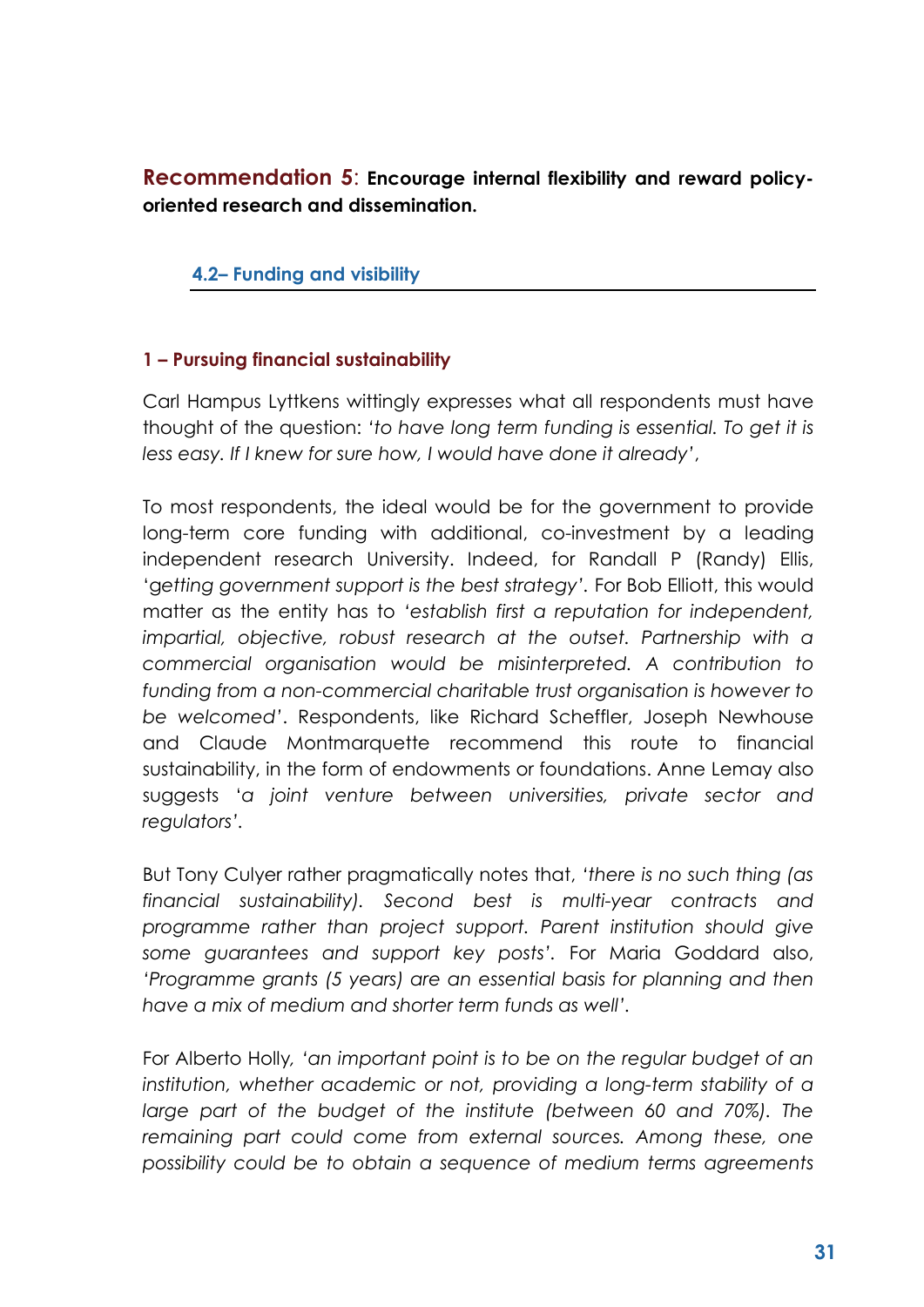*with a public administration interested in funding policy-oriented research. These medium terms agreement could, for instance, cover a three years period during which research assistants could spend 15% of their time on their own PhD thesis'.*

#### **Strategic leverage between short term and long term funding**

For Martin Gaynor: '*One possibility is to get long term funding for core activities (e.g., overhead, data centre, etc.) and leverage that to obtain project specific funding. If the core, long term funding finances the creation of a powerful database, that database will be a valuable asset that can be used to leverage funding for projects'.* Andrew Street also suggests that '*The institute could focus on finding long-term funding for core activities like a data centre and use this as a leverage to obtain project specific funding'.* But then, as noted by John Appleby, what *'has*  to be put forward is that this short-term work can only be carried out *because of the long-term research that is produced by the centre'*.

For Andrew Street, what is important is to '*1. Invest in some core production lines (research themes), which will deliver regular outputs on an on going basis. 2. Identify weighty areas of research that are not merely transient, of-the-moment policy concerns but instead that address persistent challenges. 3. At the same time, retain some capacity for shortterm projects, maintaining a balanced portfolio of short- and longer-term projects.*

But as noted by Jan-Erik Askildsen, '*it is a knife-edge problem to balance core funding and soft funding*'. And it is hard to resist the consultancy spiral. For Julian Legrand, '*the (other) danger in engaging in short term consultancy contracts is that a loyalty often develops for researchers*  recruited for the short-term project and the director then spends most of *his time putting new bids for consultancy projects, with units growing to*  large sizes (40 people). It is a standard occupational hazard and while *one needs soft money, short-term money should be avoided. Specialization should be avoided and the production of short-term deliverables should be shared in the team'*.

# **Recommendation 6**: **Ensure cross fertilisation between short term and longer term productions while avoiding the consultancy spiral.**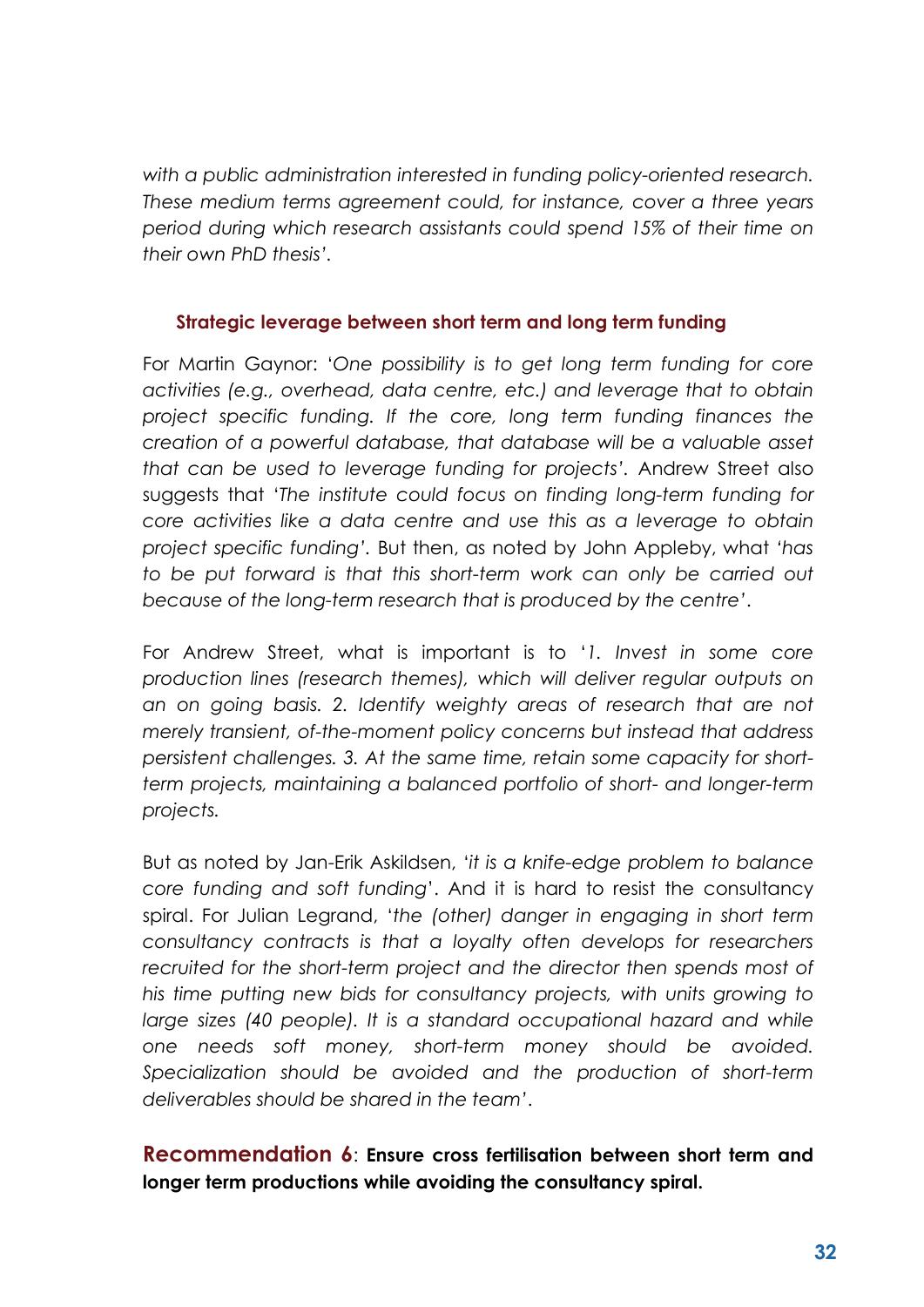### **Phased in and controlled involvement of private partners**

In response to the survey question of whether private partners should (or not) be taken on board for financing and/or governance and/or training, only 9% explicitly respond 'none of the above'. For those who strictly oppose the involvement of private parties, the argument is that it complicates matters. And it is important for the new entity to be seen as unbiased and independent from any public or private interests, which could endanger its reputation.

For those who think that private partners can be taken on board, they agree that strict rules have to be defined and conflicts of interests (CoIs) actively managed. But responses vary according to the nature of private parties involvement.

40% of respondents think private partners can participate in financing, the argument being that they have a significant impact on health care systems, both through their own production activities and their potential for research funding. Because governments can no longer commit in the long run, turning to private funders is an opportunity, provided a number of strict conditions are fulfilled. For instance, they should not have control over research. And funding sources must be is disclosed, as suggested by Jurgen Maurer: *'All findings have to be open access and publishable without special clauses for non-disclosure for the funders'.* In fact, for Martin Gaynor, '*All funding of the institute and all researchers should be completely transparent'.*



#### 6. Should private partners be taken on board?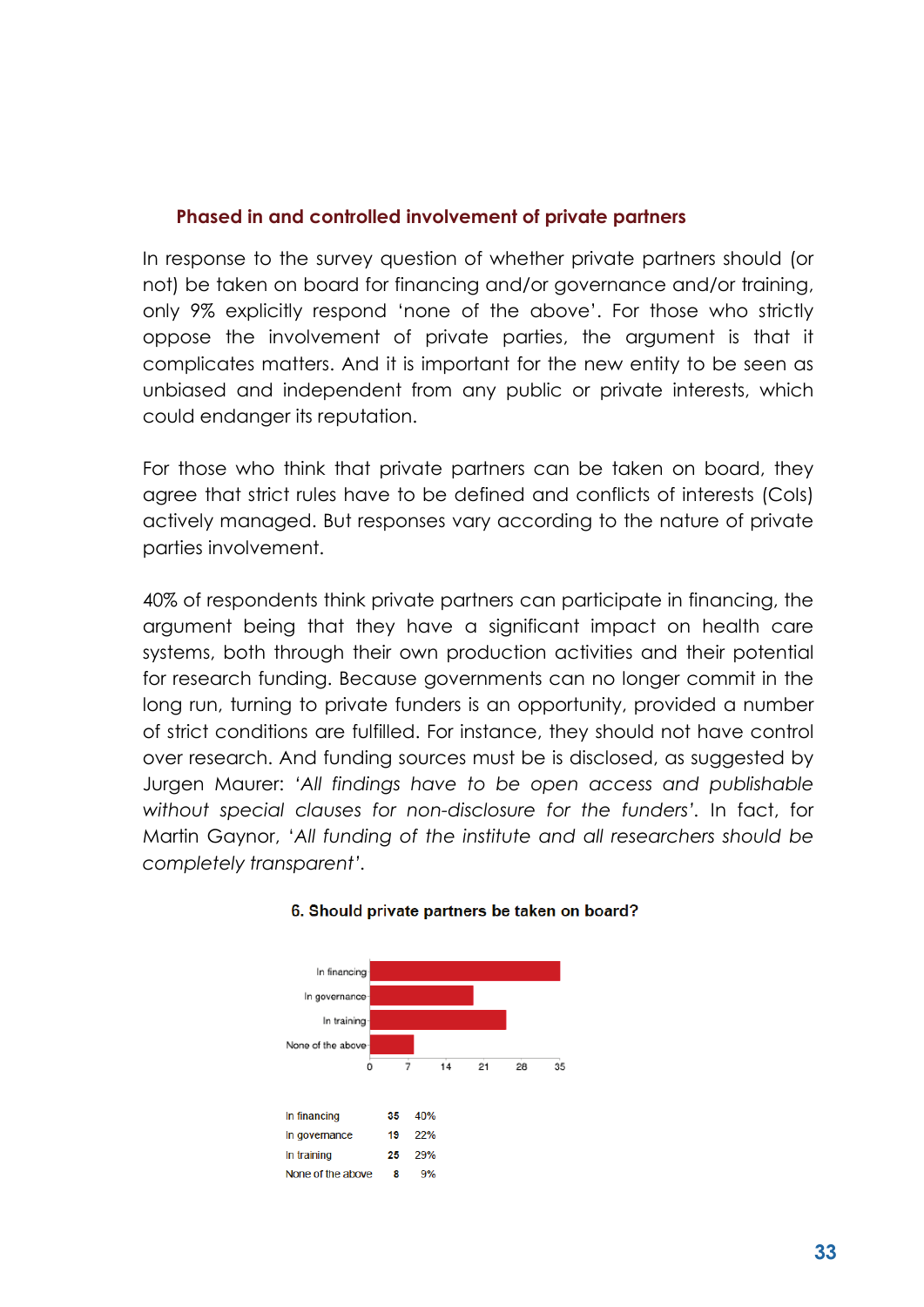22% think private partners could also be involved in governance, as they are decision-makers too. '*They have expertise and resource and are part of the answer*' says Chris Henshall. For Laura Sampietro, it is also important to '*involve private partners in the governance structure where they could have a position of observer, with voice and no vote'.*

Up to 29% of respondents agree with taking private partners on board for training activities, the argument being to strengthen the employability of students*.*

Andrew Street suggests managing conflicts of interests at the following three levels*: 1. At institutional level, you should have a stakeholder/advisory group to help you with your strategic direction, offer guidance on your priorities, help resolves CoIs and help raise your profile. 2. At researcher level, you should have clear lines of accountability and management, annual review of performance, etc. 3. Clear employment*  rules, guidance and transparency will help foster a collaborative working *environment'.*

What remains contentious between those in favour of bringing private partners on board for financing is the timing: should private partners be involved from the start or should one pursue a more phased-in approach?

Mathias Kifmann considers that *'financing is a sensitive issue, as the institute's independent reputation is at stake. Once this reputation is established, specific projects with private partners should be fine'.* Patricia Danzon also shares this view: initially it is *'better to get the public policy*  focus established without private partners. Their mandate is to pursue their *interests, so their influence can be distorting. But include them as participants at meetings and later perhaps in other functions, once the norms have been established'.*

For some respondents, the phasing in of private partners might generate increasing demands (in particular for HTA studies), to the point where, as Bob Elliott suggests, '*running a consortium might be an answer. The future entity could still take the intellectual credits but the consortium would help provide the deliverables in good time'*. Tony Culyer also suggests to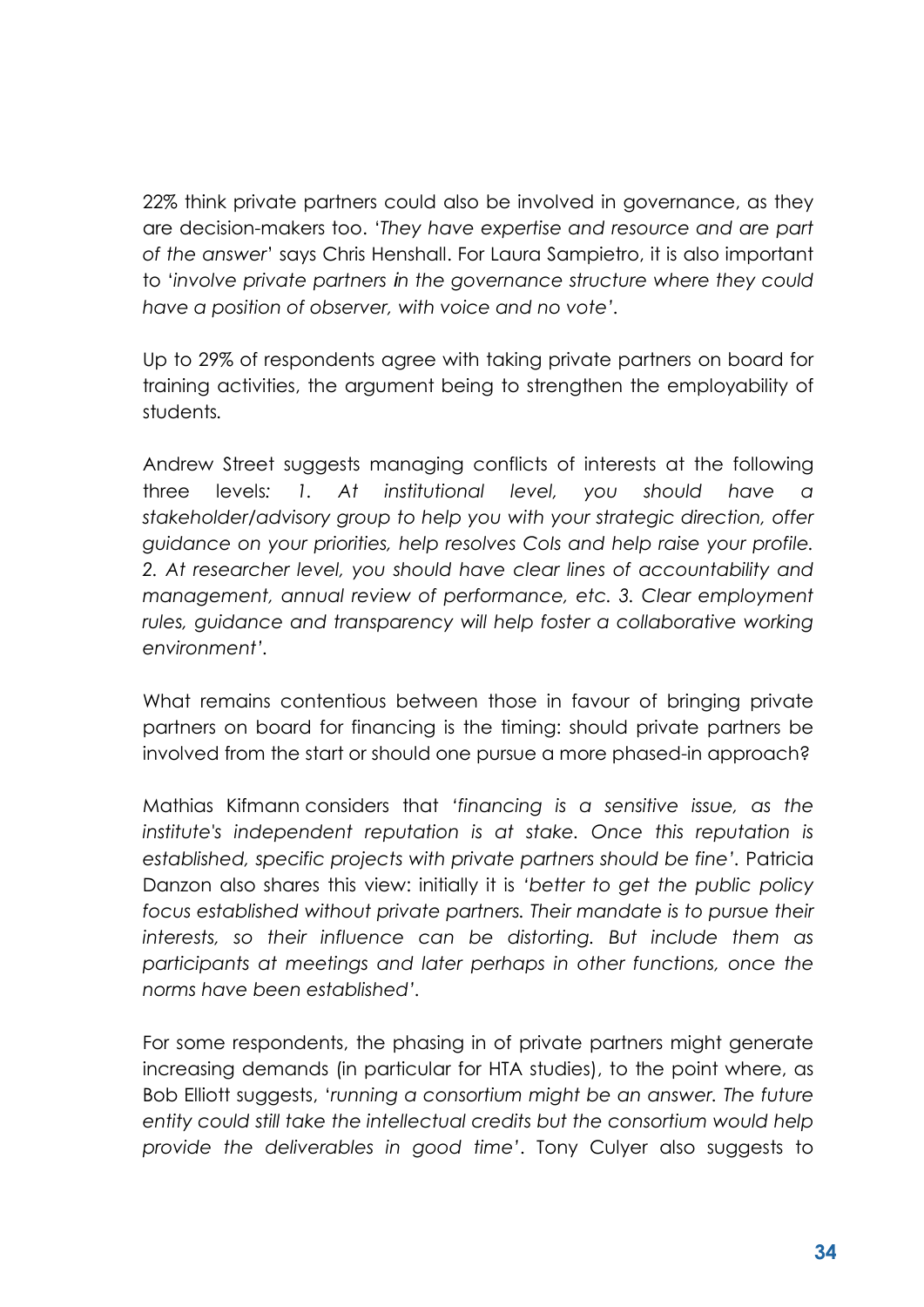'*possibly set up a consulting group drawing on the unit's academic membership'*.

# **Recommendation 7**: **Progressively phase in private partners under strict publication rules and active management of conflicts of interest.**

### **Diversification is the way to go**

'*In the long term, diversification is more sustainable', says* Andrew Jones. Mark Sculpher shares this view and for him, '*diversification is preferred where possible, including teaching, short term training courses, project*  funding and longer term programme grants. International versus national *funding is also a way of securing diversification'.*

Diversification also serves the purpose of independence, as noted by Audrey Laporte, *'to maintain a reputation for unbiased research, it would perhaps be a good idea to have a diversity of funding sources (contracts, research grants, government)-recognizing this is a lot more work than having one large donor'.*

Charles Normand summarizes what would be ideal in terms of funding: '*a mixture. Some endowment type funding provides useful security. Some commissioned projects give funders some useful direct control. Some competitive funding allows standards to be maintained through conventional peer review. No one should completely own the centre'*.

## **Recommendation 8**: **Adopt a portfolio approach with strict rules guaranteeing financial independence.**

### **2 – Enhancing national and international visibility**

All respondents associate visibility with high quality productions and publications. As Mathias Kifmann puts it, '*In the end, it is about good research results'.* For some respondents, like Joseph Newhouse, Pedro Pita Barros or Fred Paccaud, visibility comes through publication and publication only.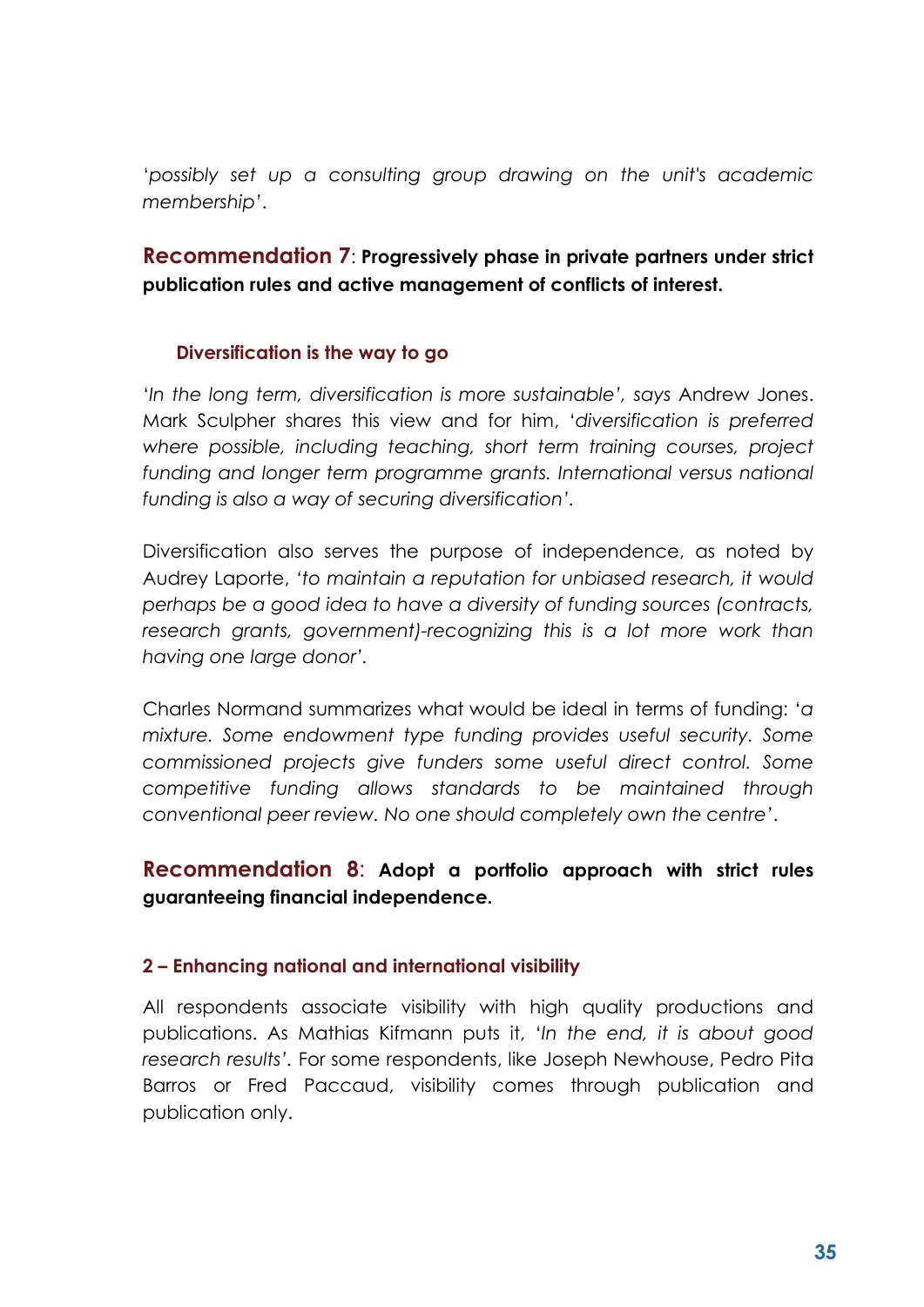For others, like Martin Gaynor it requires investing in dissemination. His recommendation is to '*Publish reports/papers that decision makers find useful -- become the "go to" source for certain kinds of information. These can sometimes be simple descriptive reports. Engage decision makers with timely briefings on topics of importance to them'.*

Others suggest additional means to acquire visibility, such as social media and networking. To them it is often time consuming and it requires special skills that may not be readily available. But these dissemination strategies are an integral part of the visibility process today.

Amongst these strategies, social media is clearly a must. For Andrew Street, *'it may be wise to invest in media teams or website specialists who will help produce visuals and will communicate with social networks. A twitter account is a very effective way of bringing results to journalists … rather than wait for them to make the first move'*. Sandy Tubeuf also suggests using '*social media (Research Gate, RePeC, Twitter, etc.), developing a user-friendly webpage and disseminate its existence via various mail-lists'*. For John Appleby, *one must use 'every medium to publish/publicise research findings - from Twitter to newspaper/magazine articles. Hardly anyone reads academic journals I am afraid! Be ready and prepared to do broadcast media too'*.

Networking is just as important, as noted by many respondents. For Peter Smith, it is also useful to engage '*with international agencies (WHO, World Bank, EU, Gates foundation) even if not directly related to core business'*.

More specific strategies were also listed: Randall P (Randy) Ellis suggests to 'sponsor a table at the iHEA meetings'; John Appleby suggests '*building up a one day annual conference to showcase work, help network with policy makers'.* Audrey Laporte suggests '*international placements for Centre students abroad and also studentships for visiting students'*. Laura Pellisé suggests '*investing in MOOCs and international educational programs'*. Richard Scheffler suggests making *'the entity's first report a block buster*'.

**Recommendation 9**: **There are multiple routes to "fame" … don't overlook any one of them. But good academic publications come first.**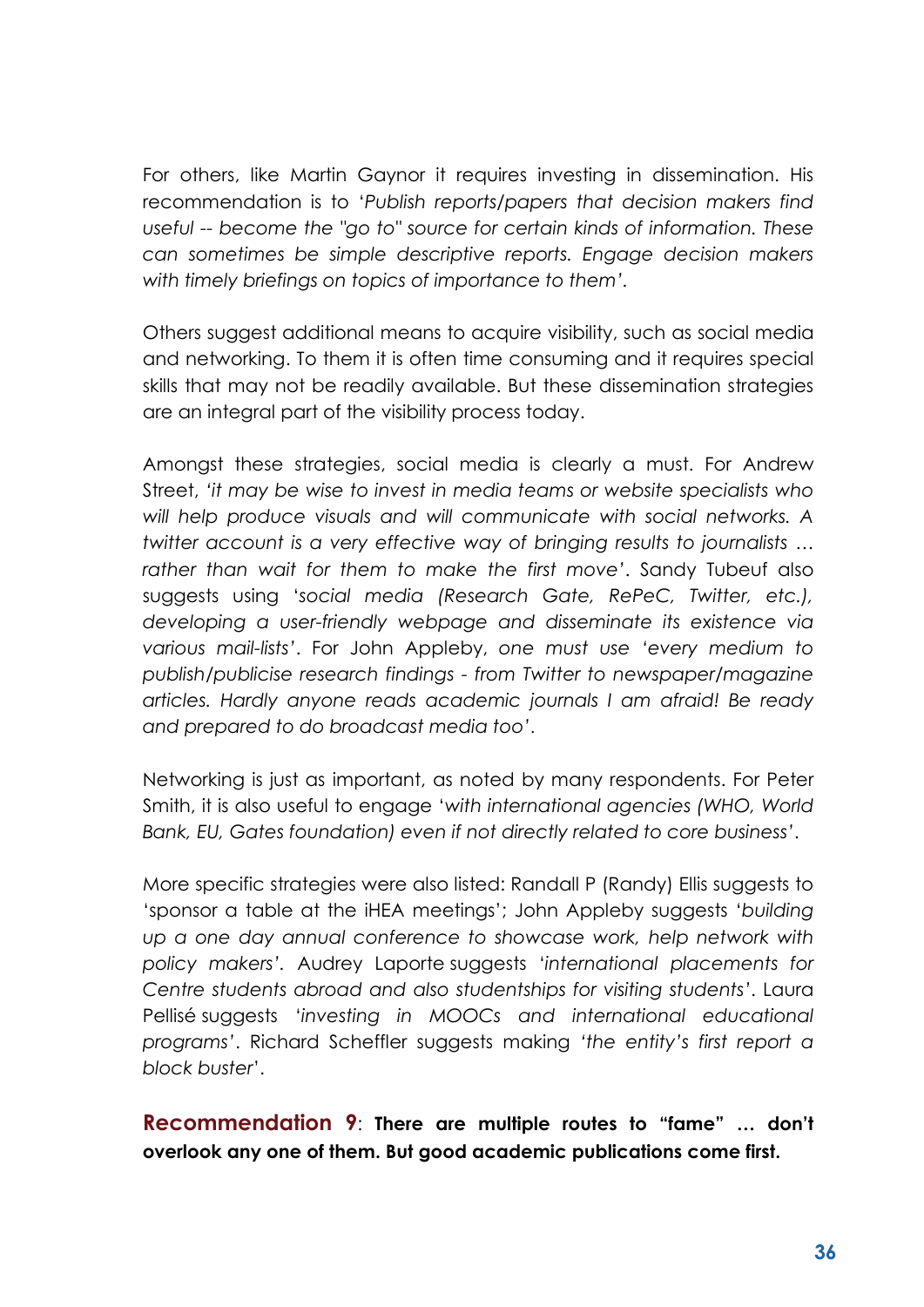### **4.3 – Work programme and collaboration prospects**

Most of the respondents agree to say that it is partly country specific and that the main research themes must be decided in collaboration with funders and policy-makers to match their real needs. Given this, respondents have usefully pointed to a number of strategic directions for research development and have identified research topics of international relevance.

### **1 – Early identification of research potential**

The starting point here is whether it is better to define the research program by starting from decision-makers' topics to subsequently get back to theory and academic publications, or vice versa, Reinhardt Busse, like other respondents, '*considers that there is not a single answer to the question. Policy-makers will demand short-term deliverables and their request will have to be dealt with, like it or not. But the reverse approach may also be fruitful. It involves identifying a niche where one wants to be recognized and have international visibility'*.

Tony Culyer suggests using '*the Knowledge Transfer and Expertise (KTE) process to identify the main topic areas, followed by a good hard look at what novel theory/methods delivering those products might entail, thereby developing an integrated portfolio of theory/method/disciplinary mix/application'.*

For Jim Butler, what is needed is a *'horizon scanning' mind-set to ensure research projects are tracking emerging issues'*. Amongst possible candidates, preferred r*esearch* themes should be those *'that are amenable to analytical work, which will result in usable evidence, are of sufficient scope to be of interest to academics' inquiring minds and which offer a realistic prospect of publication in the scientific literature - small scale, microscopic work, e.g. an analysis of the efficiency of an imaging unit in one district hospital, is unlikely to be of sufficiently broad scope unless it provides generalizable conclusions or contributes to methodological development'*.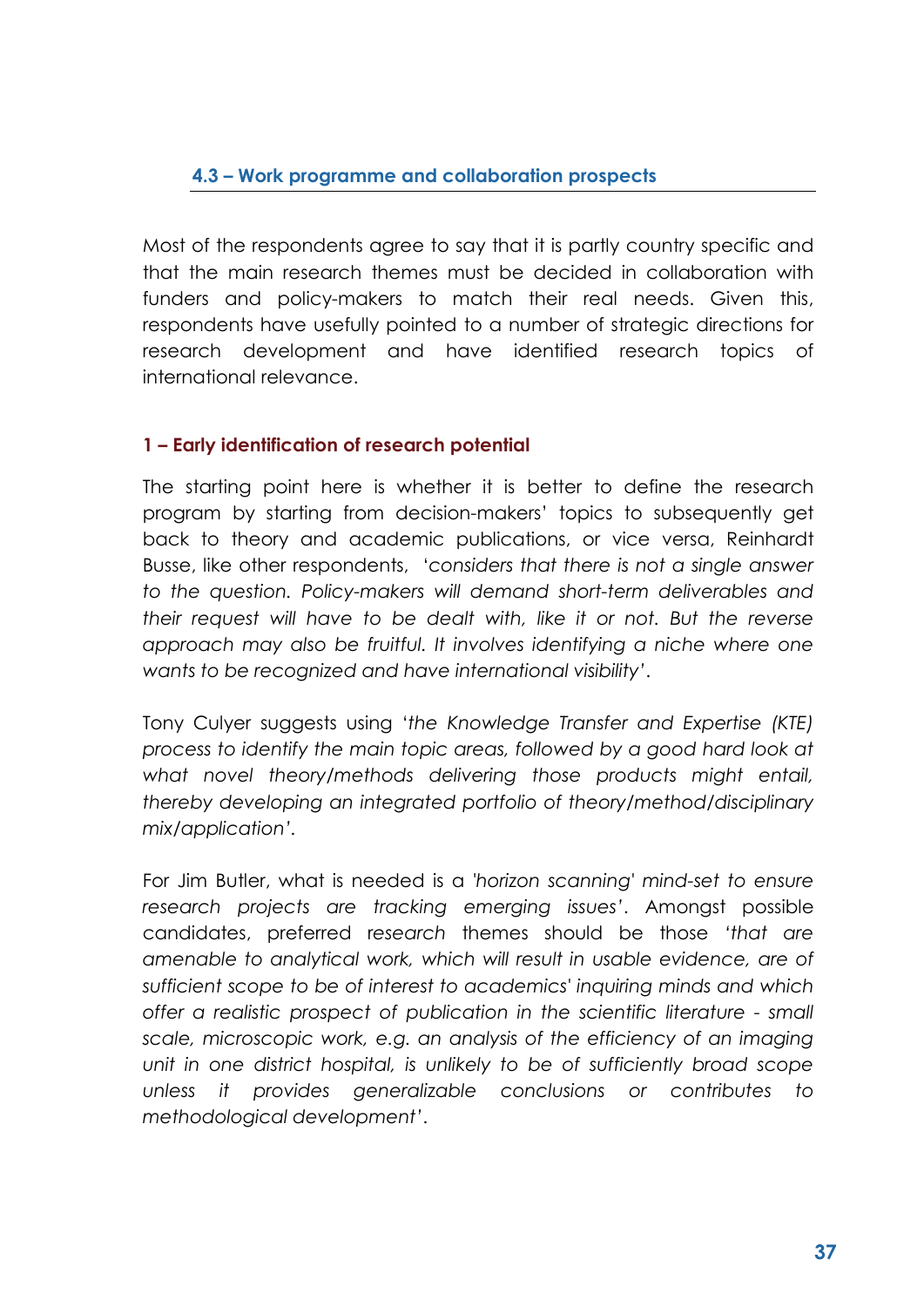For Peter Smith, what matters is to '*choose research topics that are strategic for decision-makers, especially those which can sustain mediumor long-term research projects; Separate out research from short-term activity of a "consulting" type (through a consortium, if necessary). Topics could be mergers between hospitals, business cases, coordination issues, HTAs, etc.)'.*

**Recommendation 10**: **Use Knowledge Transfer and Expertise – KTE, horizon scanning and analyse the potential for academic publication versus short term deliverable at an early stage. Develop a joint process between decision-makers and economists to define the research agenda.**

### **2 - Enhancing access to original data**

Although most respondents agree to say it depends on the legislation of the country, they recognize that access and use of original data is a key issue. For Alberto Holly, *'Getting access to privileged data is one important element towards achieving this dual goal'.*

Simon Burgess suggests the following: '*It could be interesting to create a "user group" to set up larger datasets, and enable access to any interested research team with strict security rules on data use (for example with the obligation to work on the data in a given location)*'. For Andrew Jones, the development of original databases should help achieve the dual goal and ensure cooperation between researchers in the field. He suggests '*using existing administrative data or other sources such as registers, matched to build innovative longitudinal datasets ready to use for research'.*

To do so, what matters, according to Guillem Lopez, is *'networking, leading the process of data building and money, if needed'.* Respondents have identified the steps towards enhancing access to original data.

### **Making the case for data access**

An indirect way to make the case for easier access to data is suggested by Joan Rovira: '*Refuse and criticize the use by researchers of information which is not publicly available as bad "science", because research based on it cannot be reproduced'*.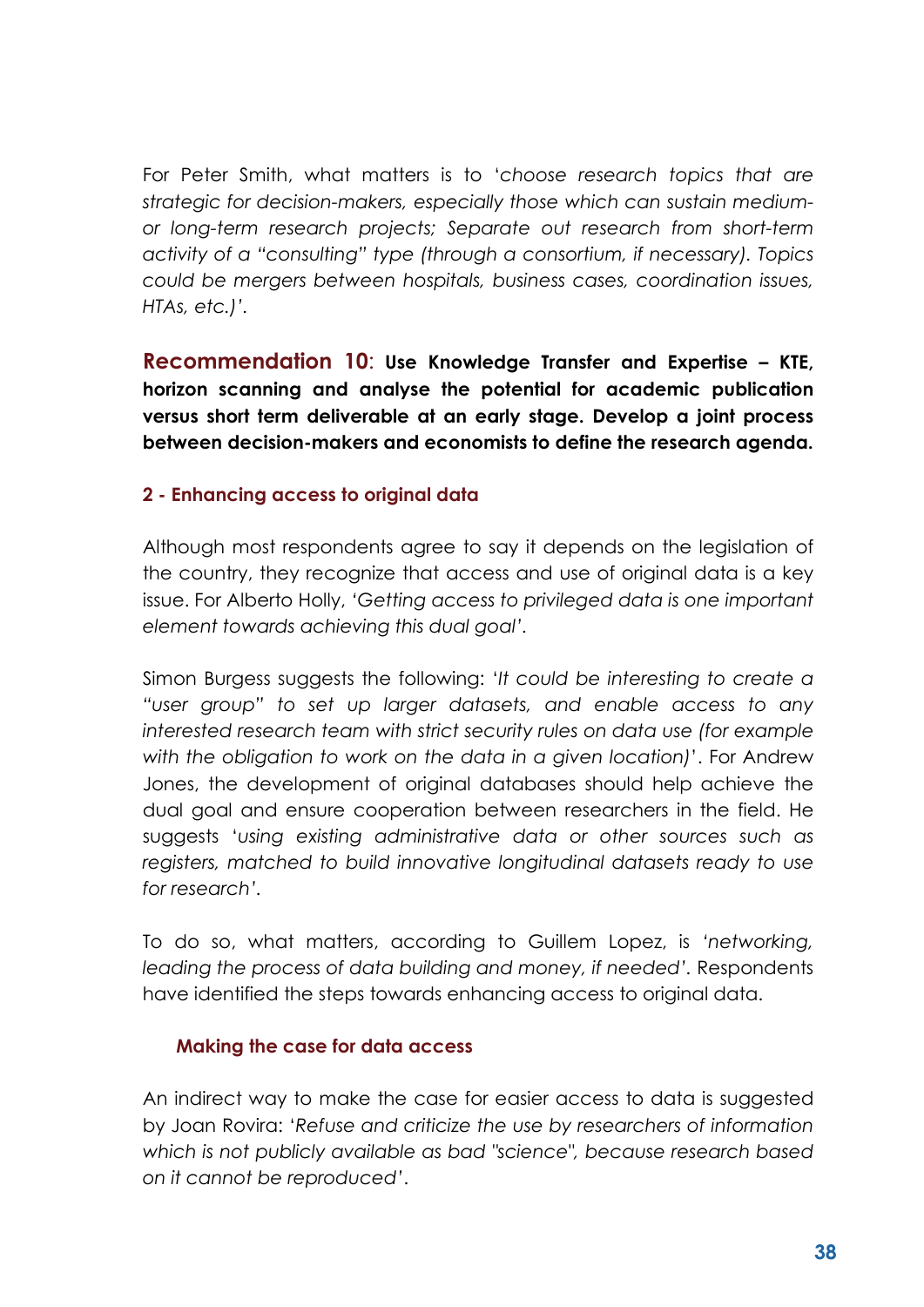Most respondents suggest explaining to leading practitioners, policymakers, patients and the media the gain to be expected from enhanced access to secured data. For Randall P (Randy) Ellis, it is important to '*devote time and effort to discussions with the administrators who hold the data to ensure release is seen as a priority, and to collaborate with Medical Schools or hospitals who can have access to data for medical practice, and may be able to justify some research use as facilitating improved quality of care'.*

For Peter Smith, one must '*make a strong ethical argument that barriers to access are damaging (future) patients' health, through lack of research capacity'.* For Bob Elliott also, one must *'establish the case that access to this data can provide substantial benefit to patients and improve health outcomes. Focus on one or two major disease areas and explain to policy makers and leading practitioners how research has improved treatment and service delivery, then evidence how much greater the gain could be if access to these data were secured. Establish a dialogue with patient groups to do the same, as well as with health correspondents from the 'quality' newspapers and television and radio, to discuss the benefits to patients of access to such data'.*

### **Building trust by defining clear rules and processes**

For Laura Sampietro '*rigor, transparency and cooperation spirit between those who have the data and those who use it should drive any action dealing with data'.*

The next step is therefore to define clear rules that will help build trust among stakeholders. For Randall P (Randy) Ellis, one must '*work to establish processes and safeguards that linked data from patients will be anonymised, kept securely and not used for commercial advantage'.* The processes will require time and competence to '*standardize the variable formats, valid values, clean data to remove messy records or variables (e.g., negative spending amounts, duplicate claims), document data to simplify use, support training in uses of data. Get a Law professor to help draft contracts and help simplify use agreements'.*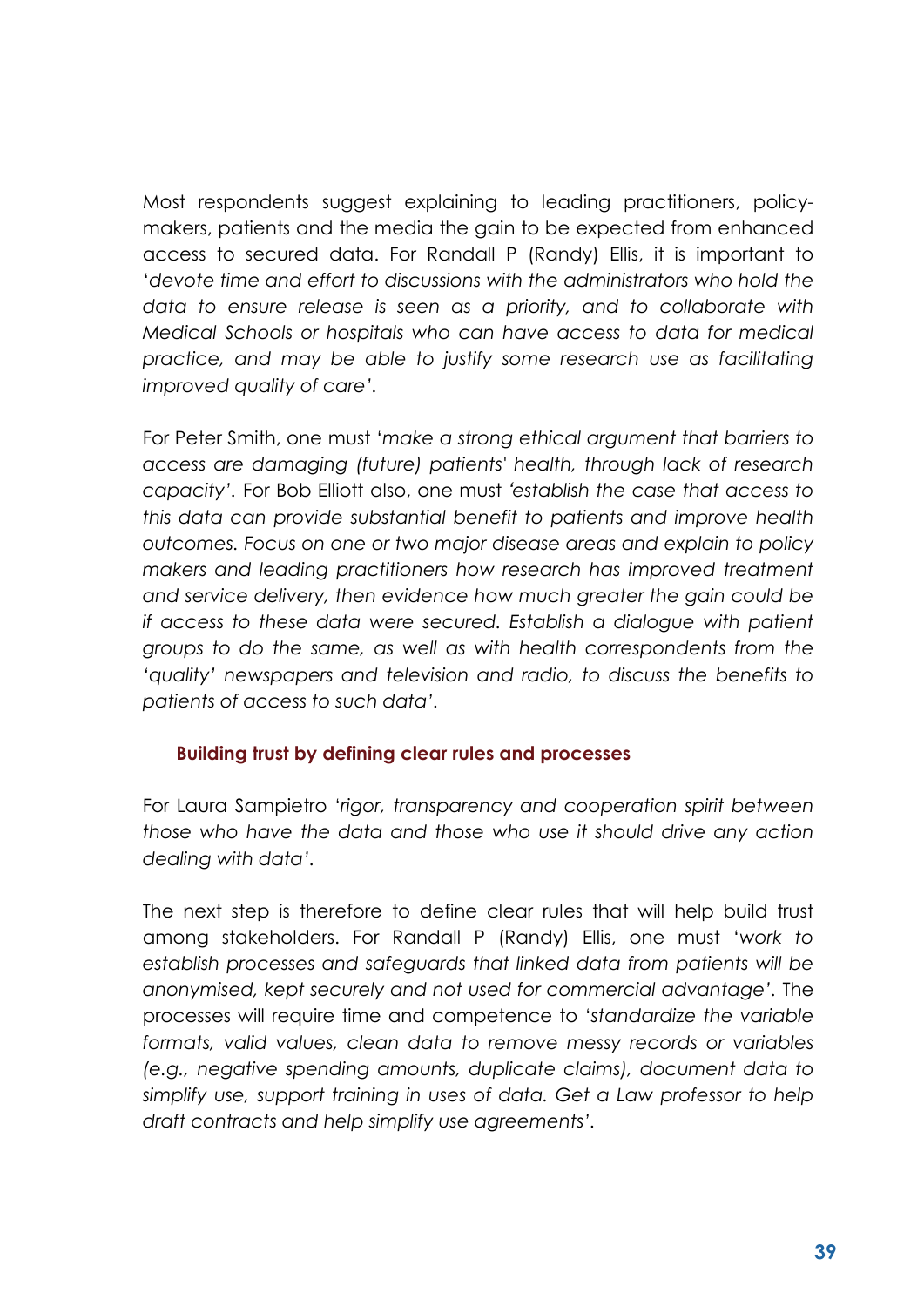### **Developing networks**

For Jim Butler, *'having government statistical agencies as partners is very useful if possible - these agencies are politically independent, are durable institutions whose future is not subject to the vagaries of research funding, and have a wealth of expertise in data collection and management'. 'Secondments of researchers within organisations that hold data'* is also an option suggested by Tony Scott.

**Recommendation 11**: **Use facilitated access to original data as a lever to foster researchers' interest and cooperation. Make the chair a portal for data access.**

### **4.4 – Research topics, expectations, and prospects for collaboration**

### **1 – Suggested research priorities**

 $\overline{a}$ 

The question addressed here is which research topics will be beneficial to policy-relevant productions by the future entity[7](#page-39-0). Respondents answered that the topics presented in the introduction of the survey, as potential areas of future research, would be relevant. Additional topics were suggested.

### *Research themes with an empirical component and in the public eye*

'*These (research themes) could be many, although they should be questions that can be addressed empirically',* says Joseph Newhouse. Erik Schokkaert shares the view that '*this should be possible for all research themes, IF they have a strong empirical component'*. For Randall P (Randy) Ellis too, '*empirically based studies on topics chosen by policymakers are more likely to be noticed'*.

Charles Normand mentions his choice '*to work in areas where the issues are very visible, such as in care at the end of life. The idea is to understand more general issues through the lens of the more stressed setting.* Ageing is also conducive to more general policy considerations. '*Ageing - study of the effects of the ageing of the population provides a framework within* 

<span id="page-39-0"></span><sup>7</sup> *This question was unfortunately phrased in an ambiguous manner in the survey and a number of respondents replied that what was expected was unclear to them.*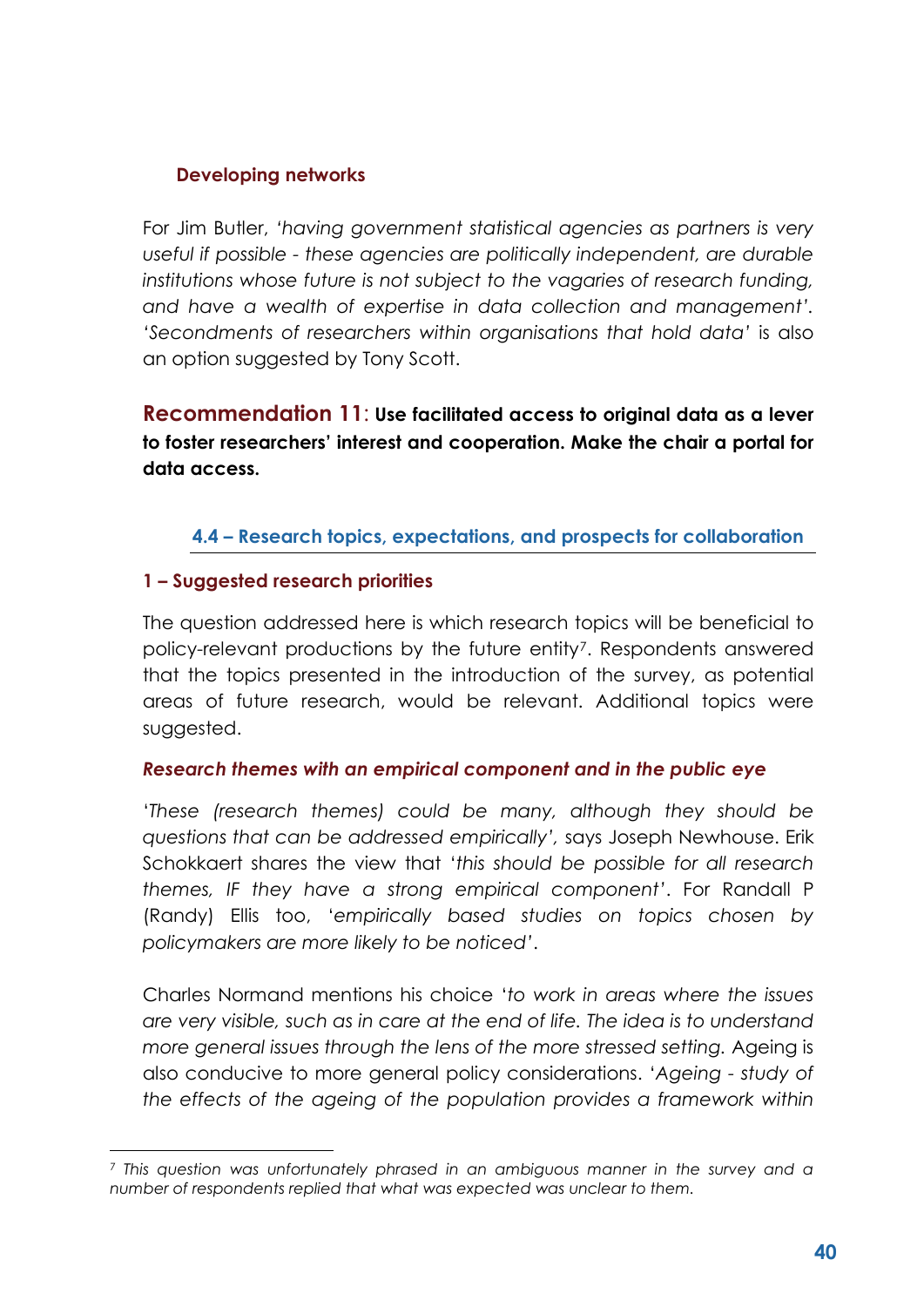*which many other issues can be explored. It can help understand wider issues on financing and access to care'.*

Other topics closely related to public health issues were suggested. For Bob Elliott a priority could be '*research that investigates mechanisms for incentivizing healthy lifestyles and behaviours by the public*'. For Giuliano Masiero, topics of interest would also be *'risk behaviour and prevention policies to avoid health hazards among teenagers. In particular, the use of alcohol, addictive drugs, abuse of social networks, are of interest for modern society since these undermine productivity and increase future health care costs (obesity, cardiovascular diseases, depression...)'.*

For Michel Grignon, another selection criterion would be to choose topics which require strong interaction with decision-makers, such as *'funding (payment schemes), as there is no other way to conduct good research in the area than to conduct it in partnership with decision-makers. And also, Health Human Resources, for the same reason (plus Medical Education) as it is a black box that needs to be opened'.*

Finally, as noted by John Appleby, '*one cannot always go back to theory: some of the consultancy work will never lend itself to academic publication'.* Indeed, as noted by Patricia Danzon, '*evidence-based research is sometimes necessarily micro and context-specific, whereas policy conclusions often require broader generalization'.*

**Recommendation 12**: **Prioritize applied, visible topics, which will benefit from the direct interaction with decision-makers. Recognize that while there is some intersection between academic and applied research, it is not complete: some applied topics will not lead to academic publications and** *vice versa***.**

### *Measurement and evaluation*

For Andrew Jones, the topics to invest must focus on '*Measurement and evaluation'*. For Patricia Danzon, three areas can be investigated: *'Evaluation of alternative organizational arrangements to address agency issues. 2. Evaluation of alternative reimbursement/payment arrangements. 3. Evaluation of barriers to access/equity that are unrelated to health care system design'*.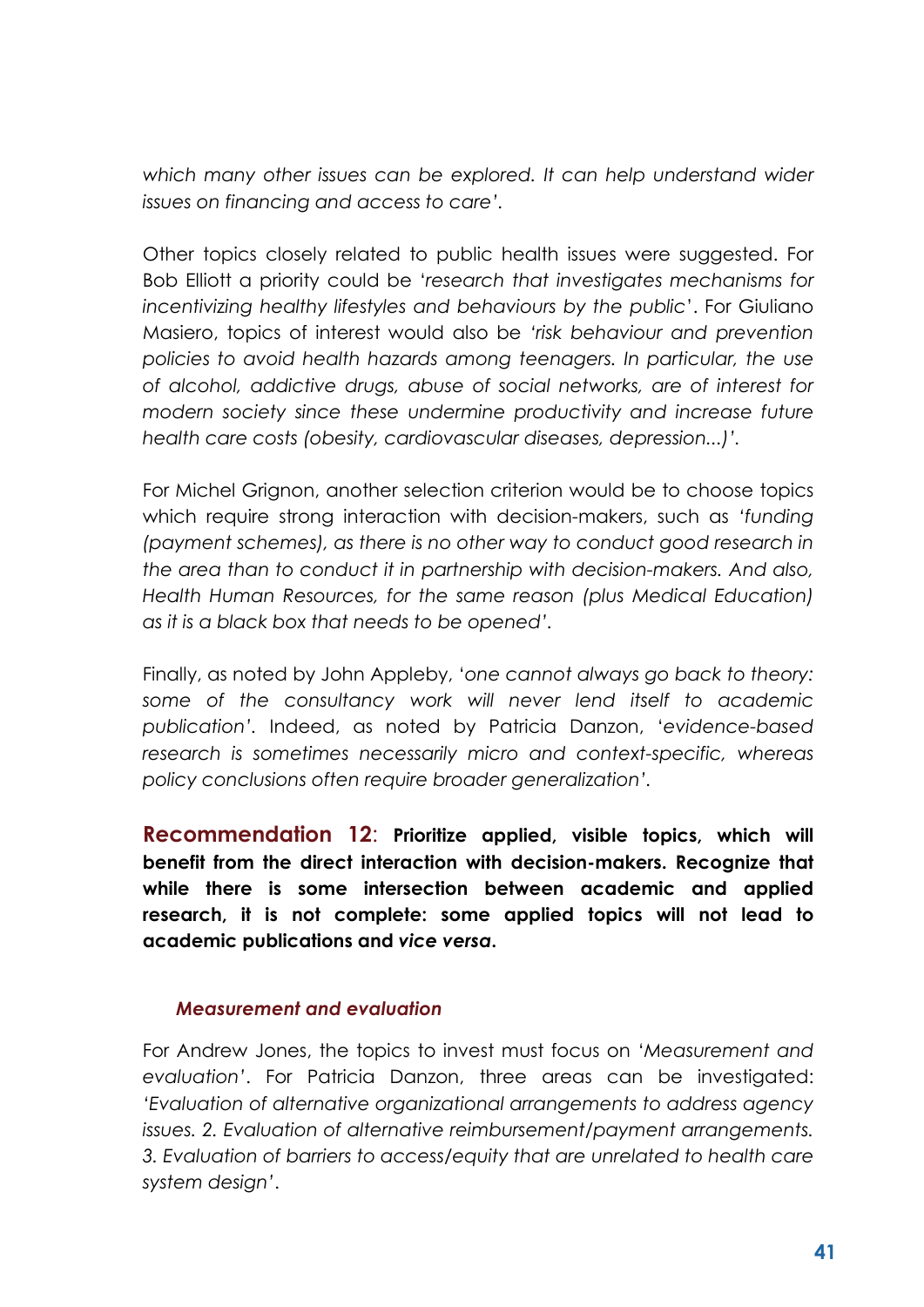Peter Smith suggests *'ex post evaluation of pseudo-experiments in health services using econometric methods; Exploitation of large and complex data sets ; Ex ante evaluation of new technologies or new modes of service delivery'.* For Michel Grignon also, '*studies using quasiexperimental designs are good ways of illustrating the impact of various modes of payment (payment by performance – P4P- versus capitation or fixed wages). These studies achieve both policy-relevance and good publication standards'*. Claude Montmarquette suggests investigating '*the social rate of return of investing in health'*.

### *The use of comparative analysis*

According to Stefano Capri, '*comparison of cost-effectiveness studies performed in the European countries, not only the comparative results but also the methodological issues related to this kind of reviews'* could give a good insight of the international situation in order to investigate the possibility to introduce competition in the health system and to extracts the better of other countries' systems.

### *Hospital issues addressed in their wider environment*

In the future entity's specific perimeter, Richard Scheffler suggests '*Measures of hospital quantity and cost'* and so does Mathias Kifmann: '*quality in hospitals, which are easier (topics) to get promoted. Also key expenditure drivers tend to attract attention'*.

Anne Lemay underlines the need to work on '*quality and efficiency indicators for health care institutions'*. To her, '*what would be interesting would be research in health economics at macro level or on issues such as financial incentives for hospitals or ambulatory care. There is no advice*  for decision-makers in hospitals on merging issues and hospitals' optimal *size'.*

And for Randall P (Randy) Ellis, *'Rather than focusing on potential savings and efficiency gains in the hospital production function, or alternatively giving more resources to hospitals, the emphasis in the US today is on how to reduce their workload by preventing hospital use'.* This is confirmed by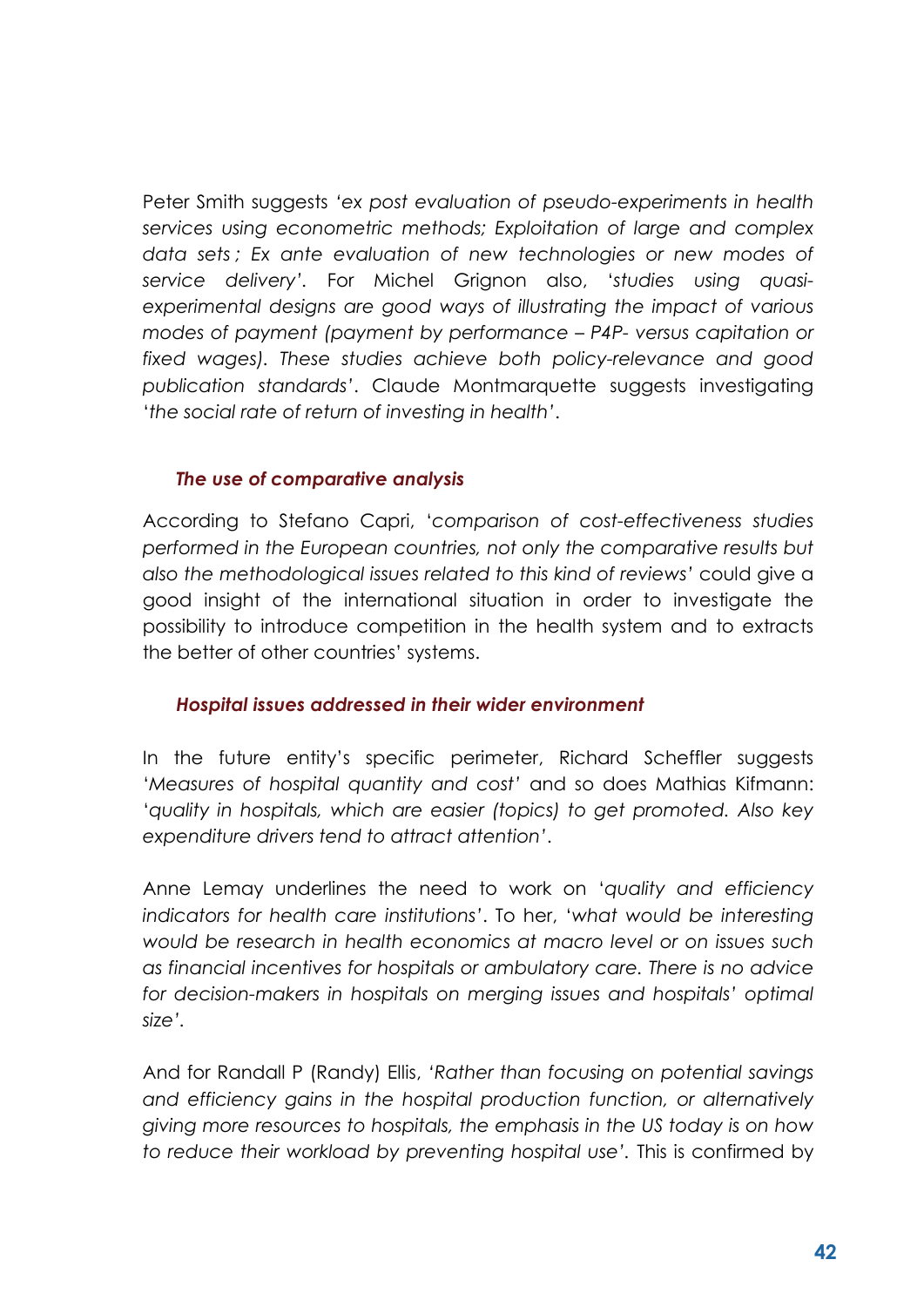Joseph Newhouse: '*At hospital level, what is of interest in the US relates to badly handled post discharge care and on bundling with post discharge'*.

For Giuliano Masiero, the future of hospital care should be one of the priority topics: *'how should a modern hospital be organized and integrated within the health care system? New policy-oriented research should focus on the patient rather than separately on the type of supplier (hospitals, GPs). We need evidence-based decisions for an integrated health care system made of different suppliers who follow the patient'*.

**Recommendation 13**: **Select measurement and evaluation topics related to integrated health care system issues, with an international comparative approach.**

### **2 – Expectations and prospects from collaboration**

### *Strengthening the links with the international scientific community*

A new research entity in France could help develop the European and international networks for Health economics. International comparative research and benchmarking can help drive up international standards in science and scientific impact. Researchers from different institutions could lead common projects.

#### *Learning from cross national experience and sharing expertise*

Cooperation on similar problems stimulates scientific and policy advances. Researchers from different institutions could be inspired in terms of research methods. It could then lead to exchange of knowledge in different health care systems. The comparison of successful health services organization and delivery could bring new solutions*.* Many respondents expressed their wish to participate to common projects with high profile researchers in France via perhaps visiting sessions and student exchanges. Their commitment would depend on the topics, the type of research the entity is carrying out, and of course the collaboration terms.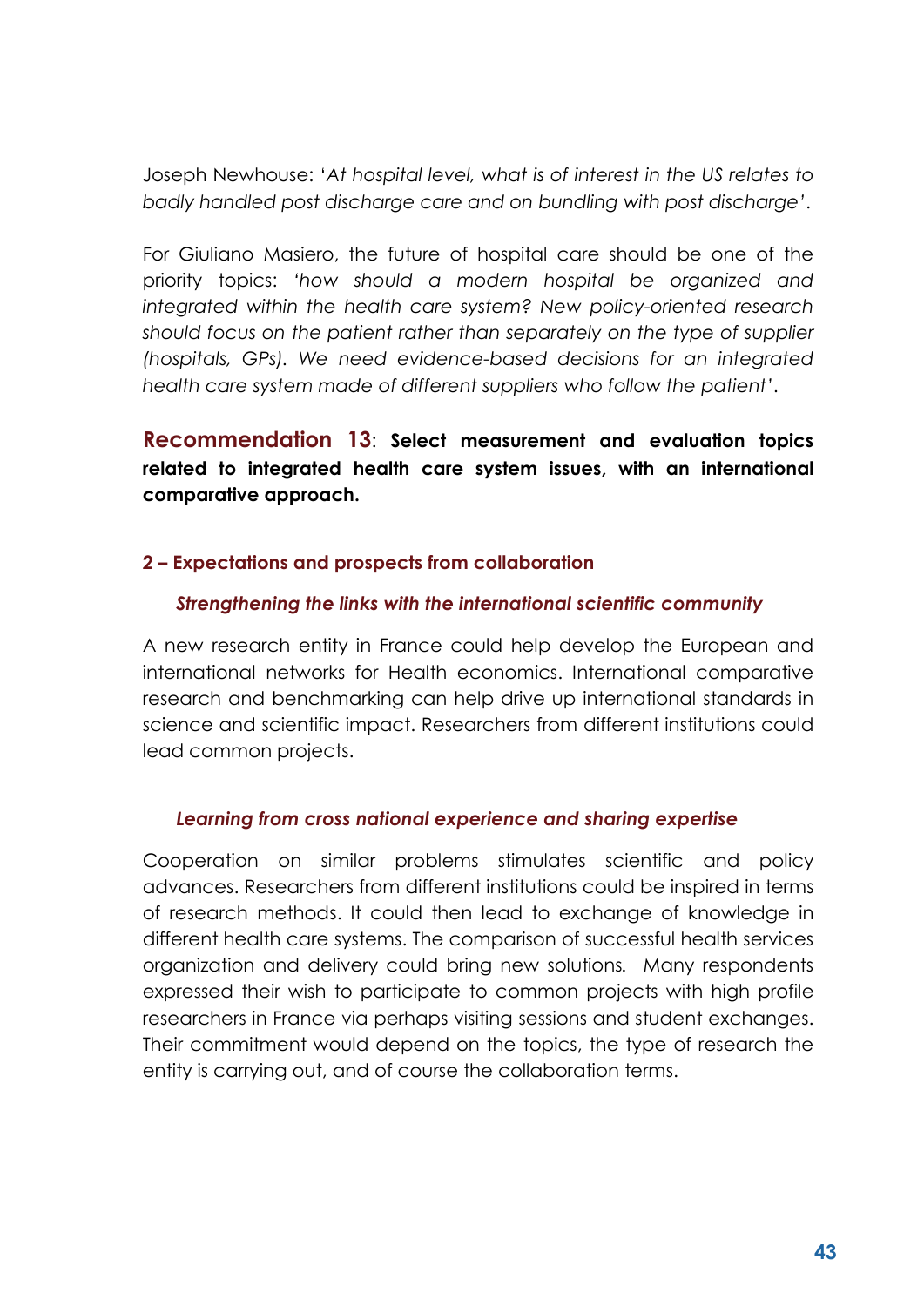

Would you be interested - in your own name - in being associated/affiliated at some point?

23 respondents said they would be interested in participating in their own name and 15 said they would be interested in being associated at some point in their organization's name.

# **Conclusion**

Although rated difficult, the goal assigned to the new research entity, i.e. encouraging publishable policy-oriented research and contributing to more evidence-based decision-making, is not inaccessible, provided a number of strict conditions are fulfilled. Most respondents welcomed the fact that, by bridging the gap between health economists and decisionmakers, academic research will have a greater impact on people's lives.

Respondents have offered multiple explanations for the gap (section 2), amongst which different timelines and poor data come out first, and have suggested concrete solutions at both system and individual level (section 3). They have offered a rich set of convergent recommendations, presented in section 4. The large consensus on most of the important issues has extended to their final recommendation, which is perseverance.

Three areas would, however, benefit from further investigation.

The first relates to the role of private partners. The consensus is to phase in their inclusion, but the actual nature of their involvement remains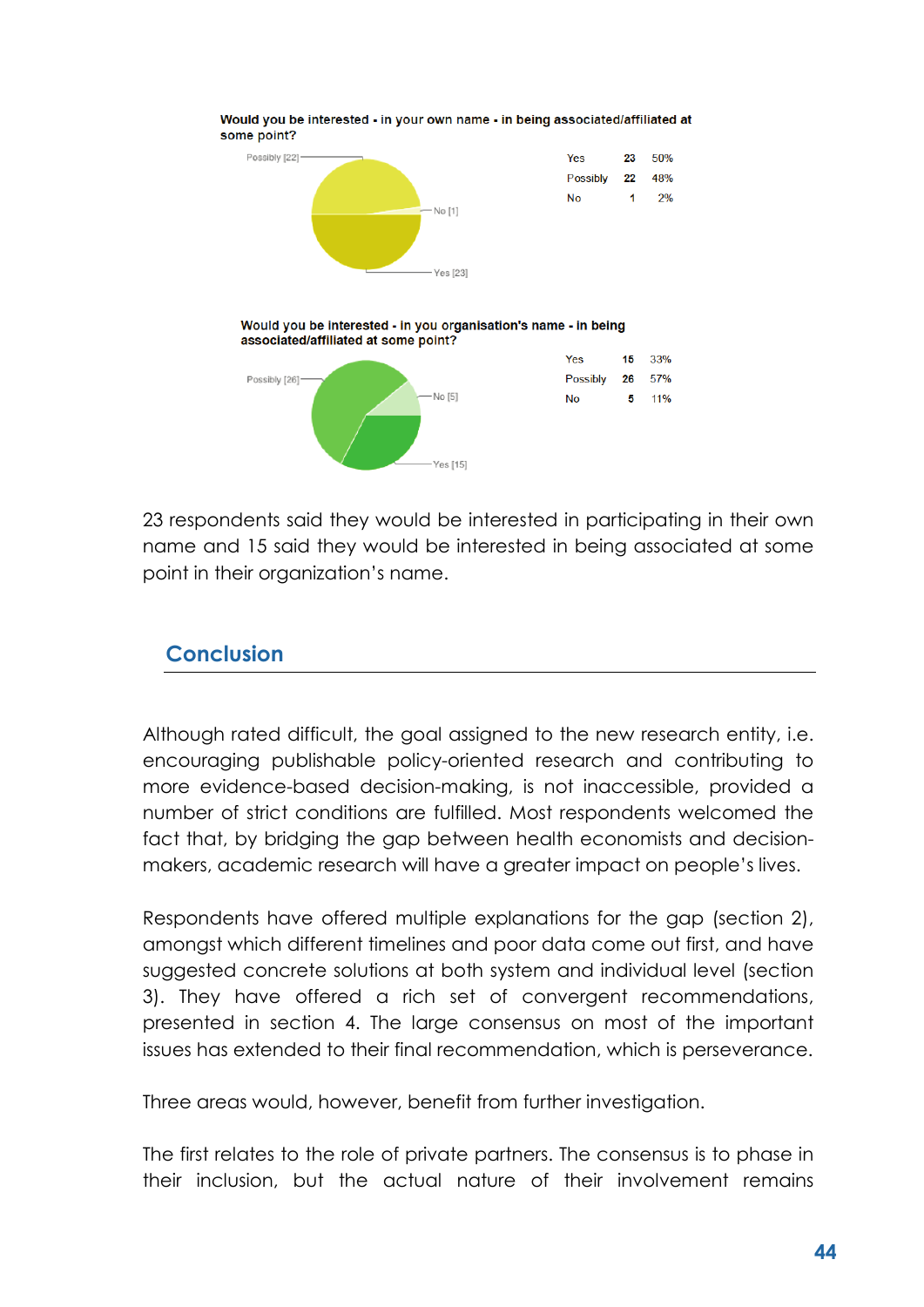controversial. It is likely to depend on local circumstances and on development prospects that cannot be anticipated at this early stage. But it is clearly a structural choice in the positioning of the entity and it will have to be addressed explicitly by its future governance.

The second area, which requires further investigation, is the potential of Knowledge Transfer and Exchange (KTE) in the field of health economics. Its systematic use would both benefit the choice of research topics and the shaping of stakeholders' interaction.

The third area opens up an even larger debate and relates to the use of incentives at both team and individual level, based on process or outcome indicators. Interestingly, economists, who have been the advocates of such change levers, are not necessarily convinced by their relevance, when it comes to their own work. The lack of agreement between respondents on the very need for incentives is reminiscent of the still lively debate opened up by Kreps<sup>[8](#page-44-0)</sup> on the eviction of good will effects of financial incentives. The heterogeneity of preferences, related to the respective size of intrinsic versus extrinsic motivations at individual level, is clearly central to the question of whether incentives are needed or not. When it comes to defining outcome-based incentives, the question relates to the ability to prove causality between an academic recommendation and a policy decision. These two questions of preference heterogeneity and causality inference require further research and would benefit from an open discussion. Such could be the focus of the international entity launch seminar next autumn.

 $\overline{a}$ 

<span id="page-44-0"></span>*<sup>8</sup>* Kreps, D. M. [1997], « Intrinsic Motivation and Extrinsic Incentives », *American Economic Review*, vol. 87, n° 2, p. 360.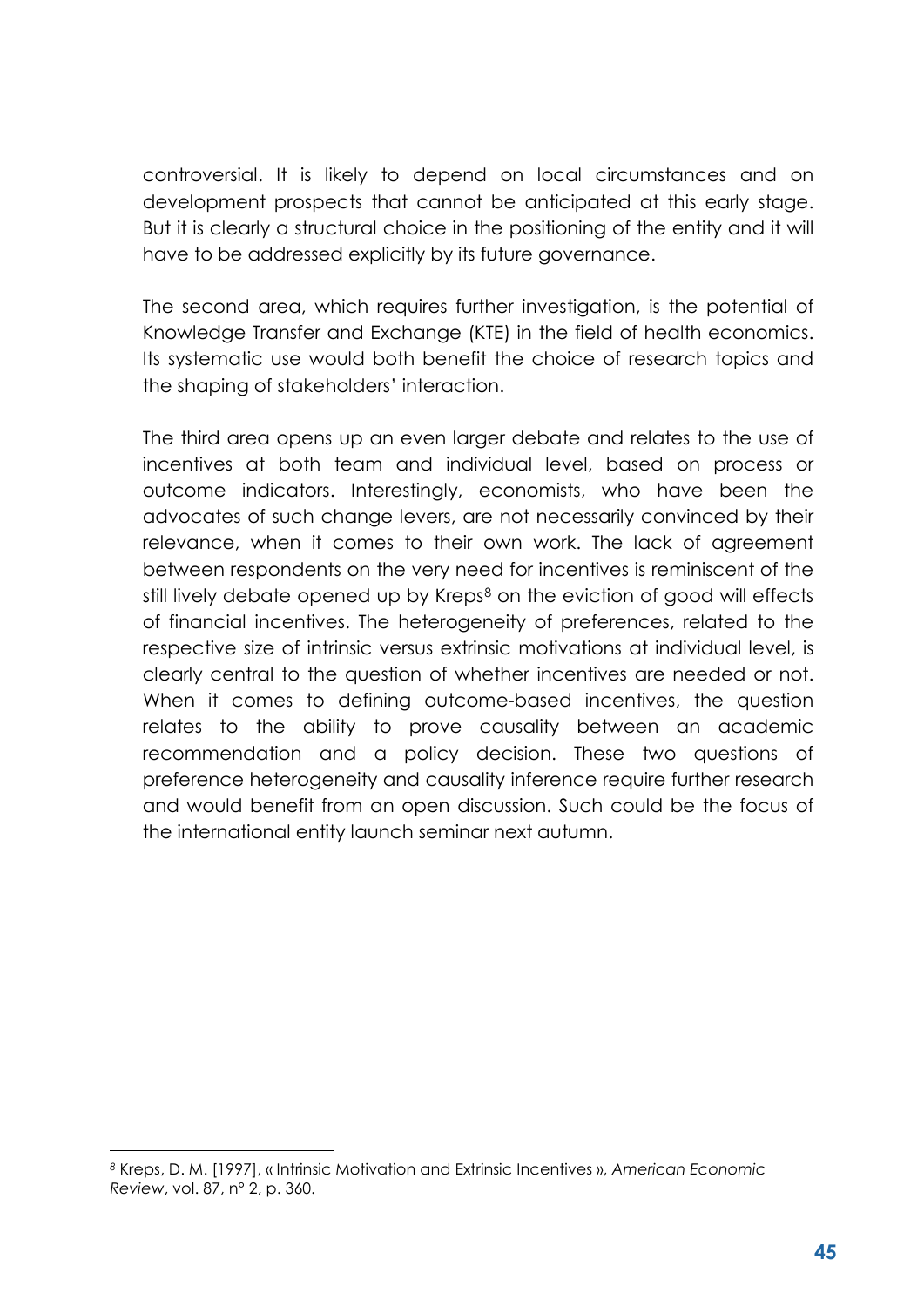#### **Appendix 1: Survey presentation**

#### **Pilot Survey - Health Economics Institute, Paris**

Hospitals of Paris (AP-HP) are setting up an **International Institute of Health Economics**, taking on board all interested researchers with innovative partnerships. A first step will be the launch in March 2014 of a joint **Paris School of Economics** (PSE) - **Hospitals of Paris** (AP-HP) chair on innovation in health care systems which will have a focus on hospital efficiency and equity of access.

Topics of interest will include **organisational changes** (information & incentive schemes, new production modes such as task delegation, teamwork, telemedicine, individual patient data management), as well as **economic assessment of new technologies** (drugs, procedures and medical devices).

The goal is to encourage **high quality policy-oriented research** (with academic publications in peer-reviewed journals) and to contribute towards **increasingly evidence-based decisions** (with clear incentives to reconcile research and decision making).

We are carrying out a feasibility study and we would like to draw on your experience in this respect.

Thank you for having accepted to answer to our questions. It should take no more than 20 minutes of your time. Please do not forget to click submit at the end of the questionnaire.

Kind regards,

**Lise Rochaix** Full professor in Economics at Aix-Marseille University **Raphaël Beaufret** Project manager at AP-HP

*Can you please fill in your name?*

*Can you please fill in your organisation (Institution/Unit/Department)?*

*Can you please fill in your e-mail?*

**1. How difficult do you think this dual goal of encouraging high quality policy-oriented research while contributing towards increasingly evidence-based decisions is to achieve? (1 to 4, from very easy to very difficult)**

**2. Have you personally tried to achieve such a goal in your organisation? (Y/N/NA)**

**If yes: What were, in your opinion:**

- o **The three main obstacles?**
- o **The three key success factors?**
- o **The main research themes suited to the goal?**

**3. If you were to set up such an institute, which mechanisms (incentive schemes, organisation structure) would you define to:**

- **Ensure interaction between researchers and decision-makers?**
- **Guarantee cooperation between theoretical and applied economists?**
- **Foster dialogue between economics and medical sciences as well as other social sciences (sociology, philosophy)?**

**4. What is critical for a new institute to increase its international visibility?**

**5. How can the challenges (legal, practical, etc.) encountered in terms of access and use of data (administrative databases, medical records, etc.) be overcome?**

**6. Should private partners be taken on board?**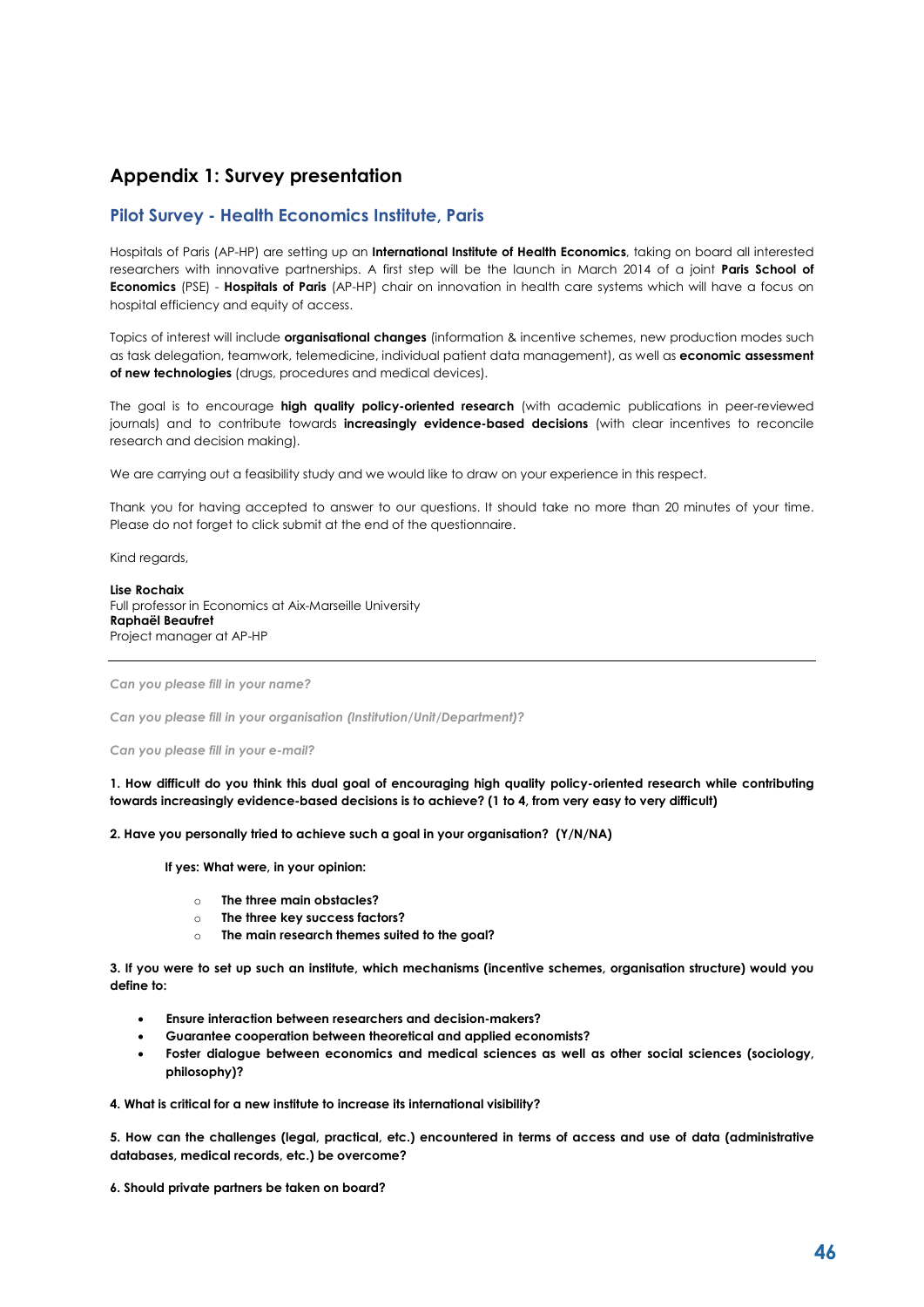- **In financing**
- **In governance**
- **In training**
- **None of the above**

#### **Why?**

**7. What suggestions can you make for the management of conflicts of interest, both at the institute level and at researchers' level?**

**8. Regarding long term financing, what would be your best recommendation?**

**9. Association/Affiliation:**

- **What benefits would you personally expect from a collaboration and/or partnership with this institute?**
- **Would you be interested - in your own name - in being associated/affiliated at some point? (Y/Possibly/N) Comments**
- **Would you be interested - in you organisation's name - in being associated/affiliated at some point? (Y/Possibly/N) Comments**

**10. Would you agree to participate in a phone conversation in the next two weeks? (Y/N)**

• **If yes, please fill in the doodle below and give us your phone number in the box below (land line preferred).**

**Please don't forget to click on submit on next page to complete this questionnaire.**

**Thank you for your time and insights.**

**Do feel free to pass on this questionnaire to other people who you think could bring other insights.**

**Please don't forget to click on submit below to complete this questionnaire.**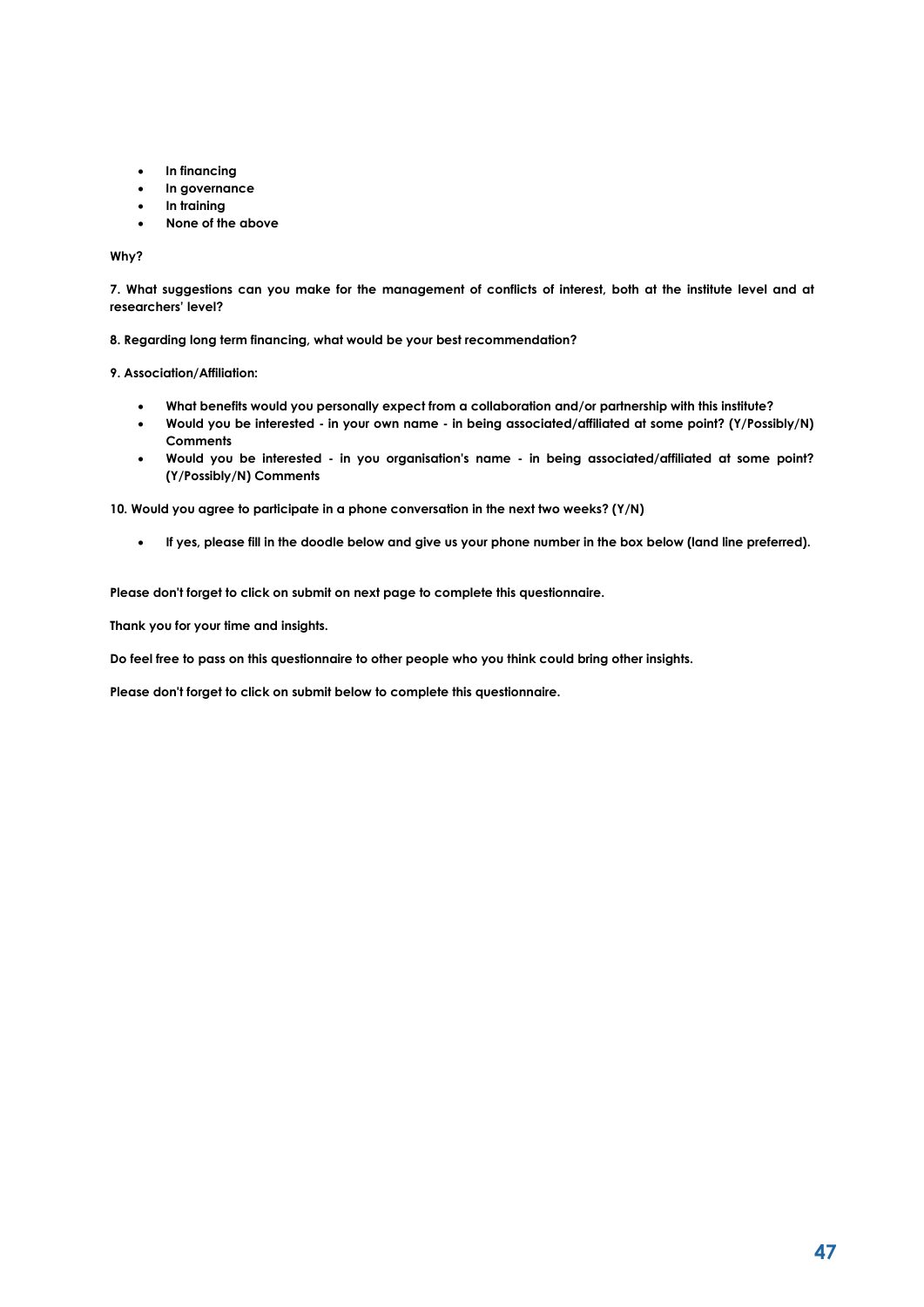# **Appendix 2.1: Respondents names and affiliation**

| John              | Appleby          | Kings Fund                             | UK                     |
|-------------------|------------------|----------------------------------------|------------------------|
| Jan-Erik          | Askildsen        | University of Bergen                   | <b>NO</b>              |
| Simon             | <b>Burgess</b>   | CMPO, Bristol University               | UK                     |
| Reinhardt         | <b>Busse</b>     | Technischen Universität Berlin         | DE                     |
| Jim               | <b>Butler</b>    | <b>ACERH, University of Queensland</b> | AU                     |
| Stefano           | Capri            | LIUC University, Castellanza           | $\mathsf{I}\mathsf{T}$ |
| Terkel            | Christiansen     | <b>Odense University</b>               | DK                     |
| Anthony           | Culyer           | University of York                     | UK                     |
| Patricia          | Danzon           | Wharton School                         | US                     |
| <b>Bob</b>        | Elliott          | HERU, Aberdeen University              | <b>UK</b>              |
| Randall P (Randy) | <b>Ellis</b>     | <b>Boston University</b>               | US                     |
| Martin            | Gaynor           | Carnegie Mellon University             | US                     |
| Maria             | Goddard          | CHE, University of York                | UK                     |
| Michel            | Grignon          | <b>McMaster University</b>             | CA                     |
| Unto              | Hakkinen         | University of Kuopio                   | F1                     |
| Chris             | Henshall         | <b>Brunel University</b>               | <b>UK</b>              |
| Alberto           | Holly            | IEMS, HEC Lausanne                     | <b>CH</b>              |
| Katharina         | Janus            | Columbia and Ulm Universities          | DE                     |
| Andrew            | Jones            | York University, dept of economics     | <b>UK</b>              |
| Mathias           | Kifmann          | <b>Hamburg University</b>              | DE                     |
| Audrey            | Laporte          | Universiy of Toronto                   | CA                     |
| Julian            | Le Grand         | London School of Economics             | UK                     |
| Anne              | Lemay            | AQESSS                                 | CA                     |
| Rosella           | Levaggi          | Univeristy of Brescia                  | T                      |
| Maarten           | Lindeboom        | Erasmus Universiteit Rotterdam         | NL                     |
| Guillermo         | Lopez-Casasnovas | Pompeu Fabra University                | ES                     |
| Carl-Hampus       | Lyttkens         | Lunds universitets                     | SE                     |
| Albert            | Ma               | <b>Boston University</b>               | US                     |
| Giuliano          | Masiero          | University of Bergamo                  | $ \mathsf{T} $         |
| Jurgen            | Maurer           | <b>IEMS HEC Lausanne</b>               | <b>CH</b>              |
| Tom               | McGuire          | Harvard Medical School                 | US                     |
| Claude            | Montmarquette    | CIRANO, Montréal                       | CA                     |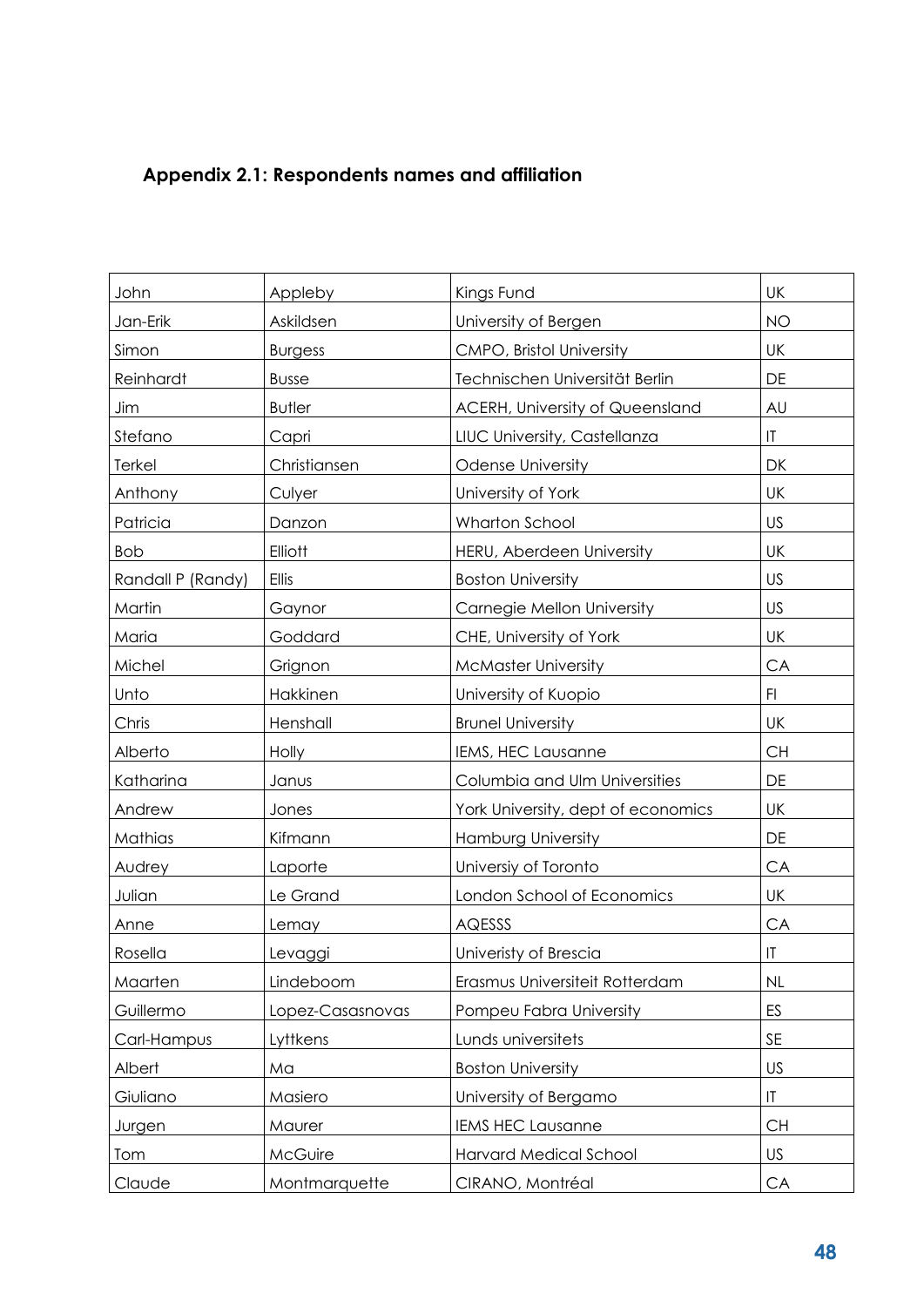| Joseph    | Newhouse        | <b>Harvard Medical School</b>                | US        |
|-----------|-----------------|----------------------------------------------|-----------|
| Charles   | Normand         | University of Dublin                         | IR        |
| Fred      | Paccaud         | IUMSP, Lausanne                              | <b>CH</b> |
| Laura     | Pellise         | Pompeu Fabra University                      | ES        |
| Pedro     | Pita-Barros     | Universidade nova de lisboa                  | PT        |
| Joan      | Rovira-Forns    | University of Barcelona                      | ES        |
| Laura     | Sampietro-Colom | Hospital Clinic Barcelona                    | ES        |
| Richard   | Scheffler       | School of public health, Berkeley            | US        |
| Erik      | Schokkaert      | Université de Louvain                        | <b>BE</b> |
| Ruth      | Schwarzer       | <b>UMIT</b> - University for Health Sciences | AT        |
| Anthony   | Scott           | MonashUniversity Melbourne                   | AU        |
| Mark      | Sculpher        | CHE, University of York                      | UK        |
| Luigi     | Siciliani       | York University, Dept of economics           | <b>UK</b> |
| Peter     | Smith           | Imperial College London                      | UK        |
| Andrew    | Street          | CHE, University of York                      | UK        |
| Sandy     | Tubeuf          | University of Leeds                          | UK        |
| Eddy      | Van Doorslaer   | Erasmus Universiteit Rotterdam               | NL        |
| Siegfried | Walch           | Management Center Insbruck                   | AT        |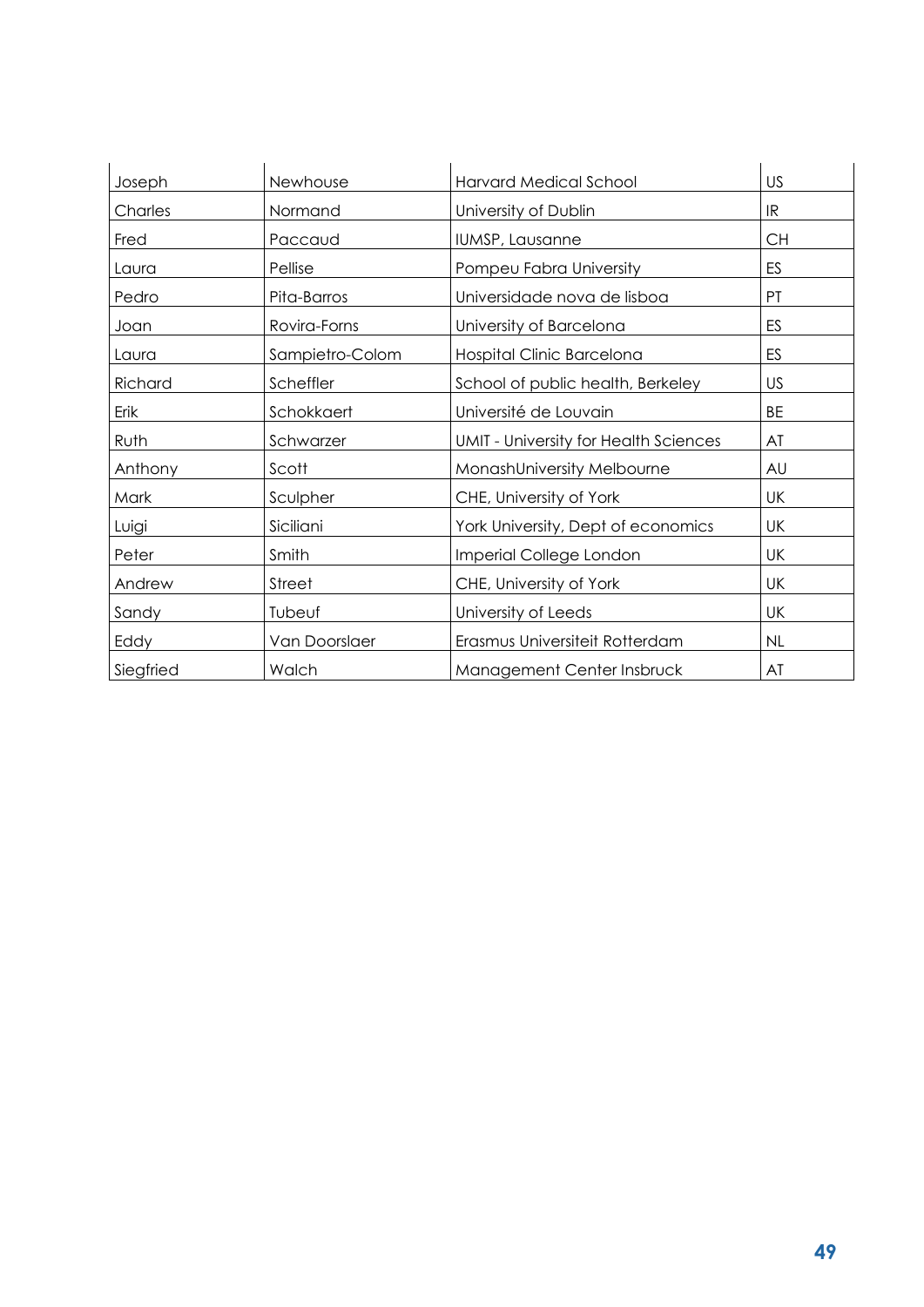#### **Appendix 2.2: Respondents short biographies**

#### **John Appleby**

As well as his post of Chief Economist at the King's Fund, John Appleby is a Visiting Professor at the Department of Economics, City University, London and at the Institute of Global Innovations at Imperial College London. John Appleby has worked in the NHS and acted as an advisor to the UK government and Parliament in various capacities. The focus of his research and commentary work at the King's Fund is on current health policy matters, in particular the economic issues associated with the government's reform agenda for health care such as the expansion of competitive forces into the NHS, patient choice, secondary care payment system and patient reported outcome measures.

#### **Jan-Erik Askildsen**

Pr Jan-Erik Askildsen is head of the department of economics at University of Bergen. He is a labour economist who has become interested in health economics. He increasingly takes part in governmental committees for advisory work for hospitals, which takes time off research but is very interesting. He is an expert on a task force developing rules for waiting list prioritization, based on cost-efficiency and medical conditions. He is also a member of a medical committee working on payments to encourage cooperation between hospitals from different regions and on how to allocate resources between hospitals. He coordinates work on the DRG system and how it affects access to health care. He is also a member of the EU research programme MUNRO, working on task delegation between health care professionals. The economics department at Bergen has also made 3 applications for Horizon 2020, one of which is on financing and HTA.

#### **Simon Burgess**

Simon Burgess is a professor of economics in the department of economics, University of Bristol. He is the director of the Centre for Market and Public Organisation (CMPO) and also the director of the Centre for Understanding Behaviour Change, CUBeC. Pr Burgess is also a Visiting Professor at LSE through CASE, and a research fellow at Centre for Economic Policy Research and Institute for the Study of Labor. He is a labour economist. His current research interests are in the economics of education, including market-based education reforms such as school performance tables, school accountability, choice and competition, admissions and unequal access to high-performing schools. He also works on ethnic segregation in schools, and the educational performance of minority students. Previously he has worked on the analysis of poverty and household income dynamics, incentives in organisations, and employment and unemployment dynamics, and a few other topics.

#### **Reinhardt Busse**

Reinhard Busse is professor and department head for health care management at Technische Universität Berlin. Besides being one the Observatory's Associate Head of Research Policy and Head of the Berlin hub, he is a member of several scientific advisory boards (e.g. for the Federal Association of Company-based Sickness Funds, the German Agency for Health Technology Assessment, and the Federal Physicians' Chamber) and a regular consultant for WHO, the EU Commission, OECD and other international organizations within Europe and beyond as well as national health and research institutions. His research focuses on both the methods and the contents of comparative health system analysis (with a particular emphasis on the reforms in Germany, other social health insurance countries and central and eastern Europe, role of EU), health services research including cost-effectiveness analyses, health targets, and health technology assessment (HTA).

#### **Jim Butler**

Jim Butler holds a Chair in health economics at The Australian National University and is foundation Director of the Australian Centre for Economic Research on Health. He has a PhD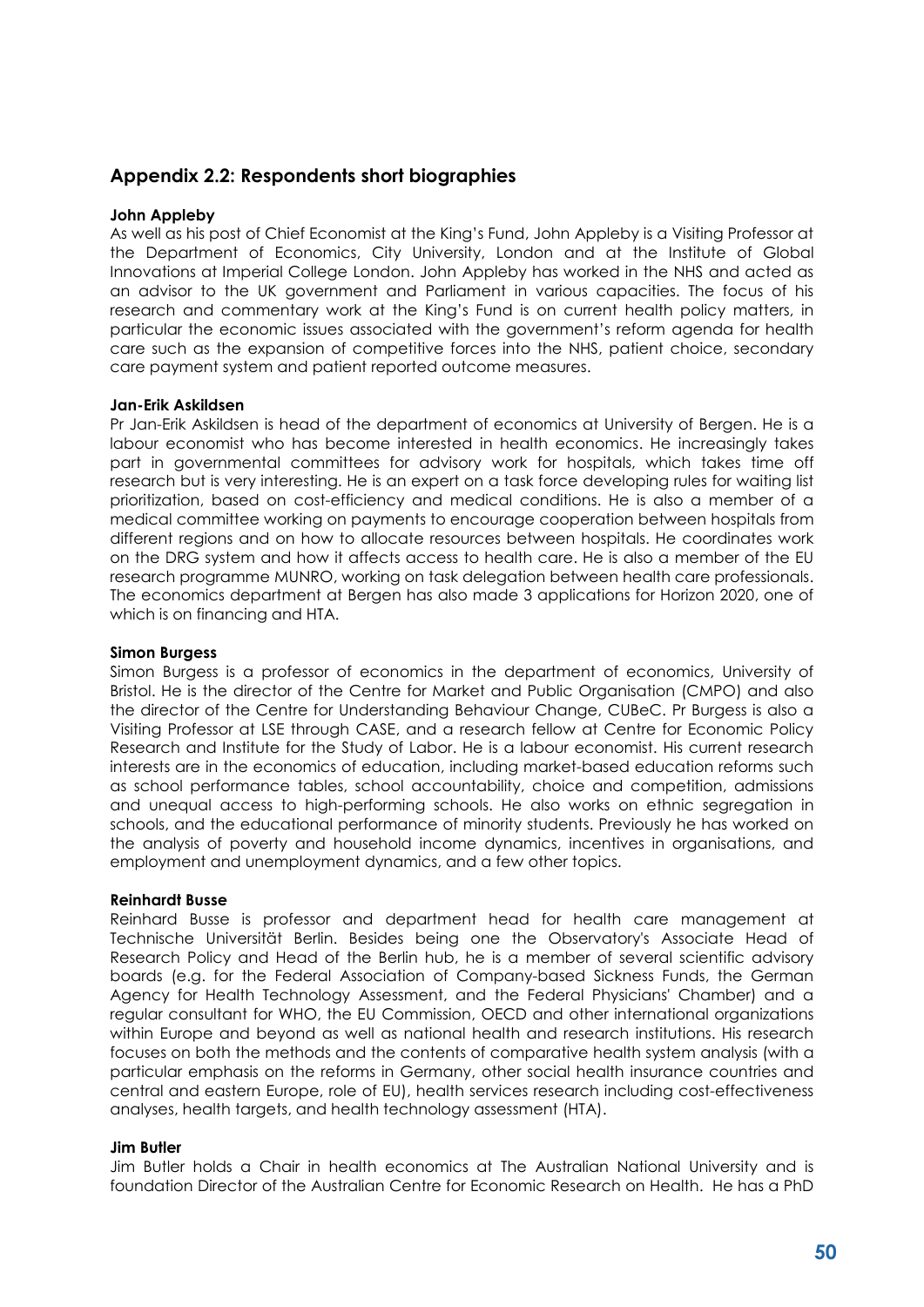in economics from the University of Queensland and over 30 years research and consulting experience in health economics. He has been a Wiener Fellow at Harvard University and Visiting Associate Professor at the University of Pennsylvania. His consulting experience includes projects for numerous public and private sector organisations in Australia and overseas, including the World Bank, AusAid, the Asia-Pacific Economic Cooperation (APEC) Business Advisory Council (ABAC), and the Office of Health Economics (London UK). He has also been a member of advisory boards for global pharmaceutical companies. His research interests include health insurance, health care financing, hospitals costs and health technology assessment/economic evaluation. Since 2009, he has been a member of the Australian Government's Medical Services Advisory Committee (MSAC) which advises the Minister for Health and Ageing on evidence relating to the safety, effectiveness and costeffectiveness of new medical technologies and procedures. This advice informs Australian Government decisions about public funding of these services. He has also been Chair of MSAC's Evaluation Sub-Committee since 2009. Professor Butler was also recently appointed Chair of the Advisory Council on Intellectual Property (ACIP). This is an independent body appointed by the Australian Government that advises the Federal Minister for Industry - and his Parliamentary Secretary - on intellectual property matters. It also provides advice on the strategic administration of IP Australia, the Australian Government agency that administers intellectual property rights and legislation relating to patents, trademarks, designs and plant breeder's rights. The Council was established in 1994.

#### **Stefano Capri**

Prof. Stefano Capri is Senior Research Fellow on Economics at Cattaneo University-LIUC, Castellanza (VA), School of Economics and Management. He holds a position of adjunct professor of industrial economics; he also teaches Economics at the Faculty of Law. Since 2010 he is responsible for economic evaluation at Center for Health Technology Assessment, Institute of Public Health, Catholic University, Rome. He was educated at Bocconi University, Milan, (Economic and Social Disciplines), and at University of York, UK (Health Economics). He has been involved for many years in economic analysis of health care systems and economic evaluations of health care programmes and technology assessment for pharmaceutical companies and Public Authorities (Ministry of Health, Ministry of Economy, Regional Health Authorities). In 2009 he has been appointed as Member of the Healthcare Technology Assessment Committee of the Lombardy Region, responsible for providing regional guidance on drugs and medical devices. He also worked on developing the Italian guidelines for economic evaluations as recommended by the Italian Group of Pharmacoeconomic Studies and by AIES (Italian Association of Health Economics). Stefano is author of about 110 scientific publications and 8 books.

#### **Terkel Christiansen**

Terkel Christiansen is professor of health economics at University of Southern Denmark, and he has for more than a decade been the leader of the Health Economics Research Unit at this university. His was among the first to teach health economics in Denmark in the 1970s, and he was co-founder of NHESG, the Nordic Health Economists' Study Group. In his research he has been internationally oriented and taken part in several EU funded projects as well as other projects based on international collaboration. He has served on several advisory boards to the Ministry of Health or National Board of Health. In 2007 he was the local host of iHEA's 6th World Congress in Copenhagen.

#### **Tony Culyer**

Tony Culyer, CBE, BA, Hon DEcon, Hon FRCP, FRSA, FMedSci, is a professor in the Department of Economics & Related Studies who has spent his career since 1969 at York. He is also the Ontario Research Chair in Health Policy & System Design at the Institute of Health Policy, Management and Evaluation (IHPME), University of Toronto. He works mainly in the Centre for Health Economics. Previously at York, Tony was Head of Department from 1986 to 2001 and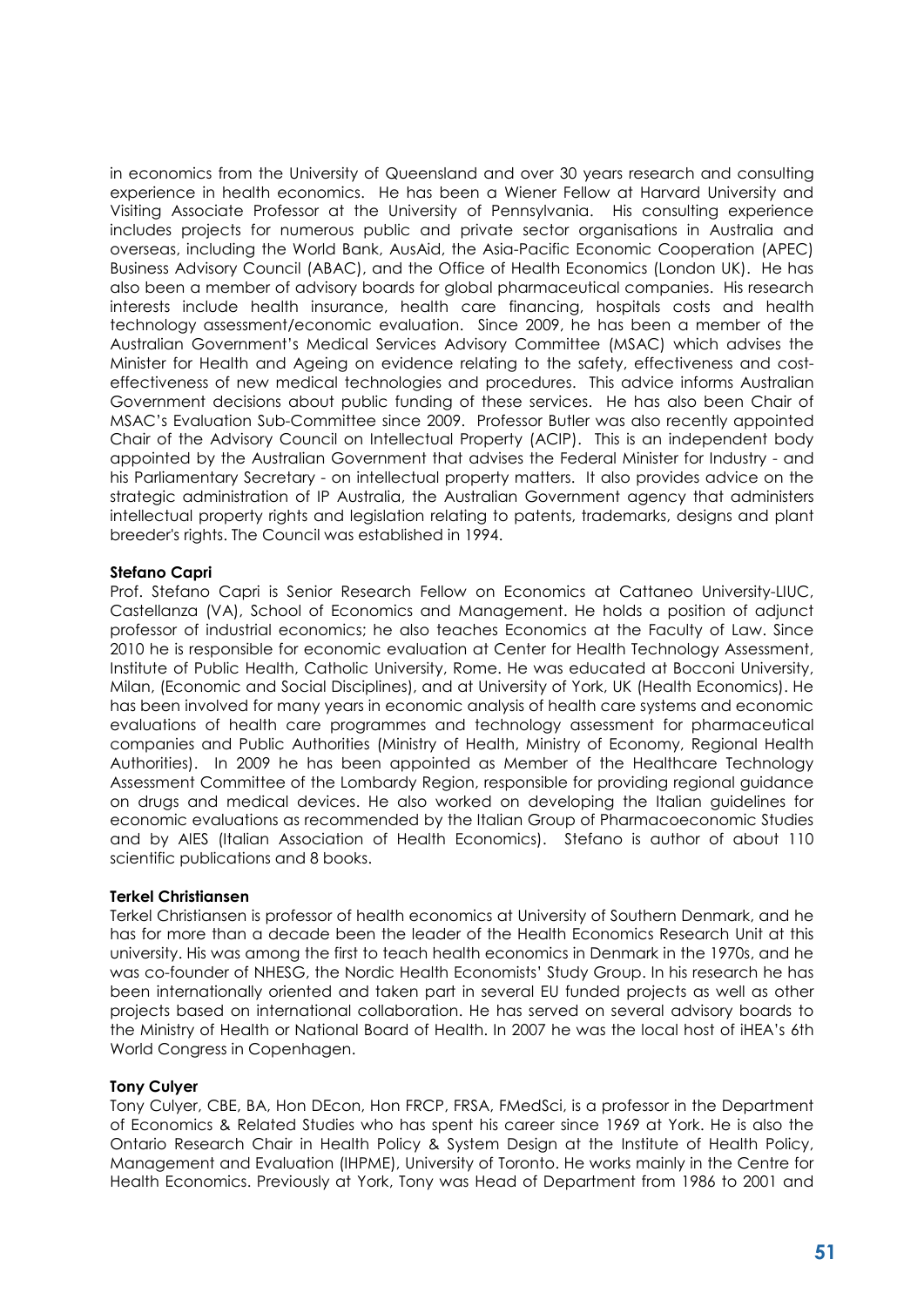Pro- and then Vice-Chancellor between 1991 and 1997. He was the founding co-editor, with Joe Newhouse, of the Journal of Health Economics and he was the founding Organiser of the Health Economists' Study Group. Between 2003 and 2006 Tony was the Chief Scientist at the Institute for Work and Health in Toronto. Tony was the founding Vice Chair of the National Institute for Health and Clinical Excellence (NICE) and he still chairs NICE International. He also chairs the Office of Health Economics in London. His current research interests relate to problems in thinking about how equity in health is best achieved and how decisions about cost-effective technologies are best arrived at.

#### **Patricia Danzon**

Patricia Danzon is the Celia Moh Professor at The Wharton School, University of Pennsylvania. She is an internationally recognized expert in the fields of economics of health care, the biopharmaceutical industry, and insurance. She is a member of the Institute of Medicine and the National Academy of Social Insurance, and a Research Associate at the National Bureau of Economic Research. She has served as a consultant to many governmental agencies, NGOs and private corporations in the US and internationally. Professor Danzon has served on the Board of Directors of Medarex, Inc., the Policy and Global Affairs Board of the National Academy of Sciences, and the Policy Board of the Office of Health Economics in London.

#### **Bob Elliott**

Bob is Professor in the Health Economics Research Unit and Department of Economics at the University of Aberdeen. He joined HERU as Director in December 2001, a post he held until September 2012. He is a Fellow of the Royal Society of Edinburgh and from 2007 has been a Commissioner on the [Low Pay Commission](https://www.gov.uk/government/organisations/low-pay-commission) which sets the UK minimum wage. He has held visiting positions at several universities in the USA, Europe and Australia and has acted as consultant and adviser to the Police Federation, HM Treasury, the EC and OECD. He coordinates the EC Framework 7 research project MUNROS - Health Care Reform: The iMpact on practice, oUtcomes and costs of New roles for health pROfeSsionals. He is conducting research into potentially preventable hospitalisation in conjunction with researchers in Aberdeen and the Sax Institute in Australia and into health workforce with researchers at the Melbourne Institute, Australia. He is course co-ordinator on 'The Economics of the Health Workforce' module on the MSc in Economics of Health run by HERU.

#### **Randall P (Randy) Ellis**

Randall P. Ellis, Ph.D., is a professor in the Department of Economics at Boston University, where he has been on the faculty since 1981. He earned his Ph.D. in economics from MIT after attending Yale University and the London School of Economics and Political Science. For 30 years his research has focused on health economics, spanning both US and international economics topics, and including the economics of health in developing countries. Dr. Ellis is Past President of the American Society of Health Economists and an associate editor of the Journal of Health Economics. An entrepreneur, he co-founded DxCG, Inc. in 1996 (now part of Verisk Health, Inc.), a healthcare information and consulting firm, in which he currently has no economic interest. Dr. Ellis has written and coauthored over 100 articles, reports and papers. Many have focused on risk adjustment, but others explore provider response to reimbursement systems; optimal insurance; health plan competition; the economics of mental health; health demand modeling in developing countries; and the cost-effectiveness of cancer screening. His recent research funding has been from the Australian Research Council, Verisk Health, and The Commonwealth Fund.

#### **Martin Gaynor**

Martin Gaynor, PhD, is the E.J. Barone Professor of Economics and Health Policy in the H. John Heinz III College and the Department of Economics at Carnegie Mellon University. He is also chair of the Governing Board of the Health Care Cost Institute (HCCI), an independent non profit dedicated to advancing knowledge about the determinants of U.S. health care costs.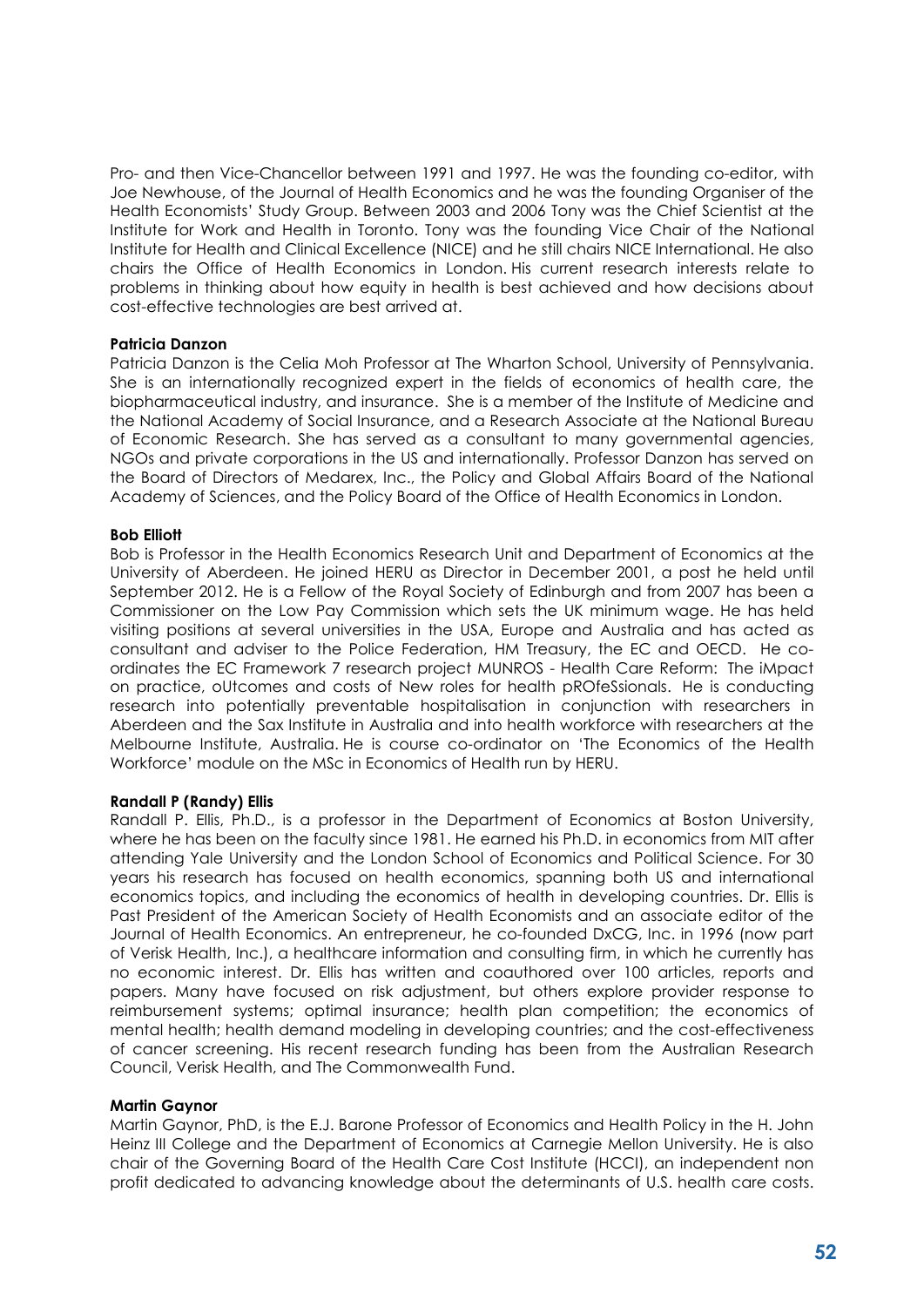His other affiliations are research associate of the National Bureau of Economic Research and international research fellow of the Centre for Market and Public Organisation at the University of Bristol. He is a member of the Economics Reference Group of the Cooperation and Competition Panel in the United Kingdom, advising the British National Health Service on competition issues. Professor Gaynor's research focuses on the economics of health care markets and health care organizations, particularly competition and antitrust in health care markets and provider compensation and incentives in health care organizations. This work has been published widely in scientific journals, including the Journal of Political Economy, American Economic Review, Rand Journal of Economics, Journal of Industrial Economics and the Journal of Health Economics.

#### **Maria Goddard**

Maria Goddard is Professor of Health Economics and Director of the Centre for health economics, University of York. Her current research interests in health policy include the measurement of performance, commissioning, mental health, the role of incentives and the regulation and financing of health care systems. Policy experience has been gained through working in the NHS at health authority level and then as an Economic Adviser in the NHS Executive (Department of Health) for three years. At the NHS Executive, she was involved in the economic aspects of purchasing, commissioning, planning and regulation. Maria has recently been appointed as a Non-Executive Director to the Board of the Health and Social Care Information Centre (HSCIC). She was elected as a Fellow of The Learned Society of Wales in their inaugural election, and has previously been an elected member of the Women's Committee of the Royal Economic Society. She is a member of the National Institute for Health Research (NIHR) Clinical Scientist Award Panel and has been a member of numerous research award and funding panels in the UK and overseas. She has acted as an adviser and consultant to the OECD, World Bank, World Health Organization and the Audit Commission. She is an Associate Editor for the Journal of Health Services Research and Policy and for BMC Health Services Research. She is a member of University of York's Equality and Diversity Committee.

#### **Michel Grignon**

Michel Grignon, who was named director of CHEPA on Sept. 1, 2011, is an associate professor in the Department of Economics and the Department of Health, Aging and Society at McMaster University. He is editor-in-chief of the journal *Health Reform Observer – Observatoire des Réformes de Santé* and is also an adjunct scientist at the Institute for Health Economics in Paris, France. Before joining McMaster in July 2004, he worked at the Institut de Recherche, d'Etudes et de Documentation en Economie de la Santé (IRDES) in Paris. He was born in France, and obtained his Master's Equivalent at the National School for Statistics and Economics in Paris, and his PhD at Ecole de Hautes Etudes en Sciences Sociales, also in Paris. Grignon has extensive experience at an international level in research projects and activities in the areas of health economics, health-related policies, health insurance and aging. His current research projects cover a broad range of topics, including how an aging society impacts health care expenditures in Canada and in France. He is also involved in research examining inequities in health care utilization and health policy in Canada, as well as exploring equity and efficiency by using experimental economic methods for financing health care.

#### **Unto Hakkinen**

Unto Häkkinen is a research professor Centre for Health Economics at THL, Finland. He earns a M.Sc from the University of York and a PhD from the University of Kuopio. His research focuses on Hospitals. He is involved in several projects such as EuroHope (European Healthcare Outcomes, Performance and Efficiency).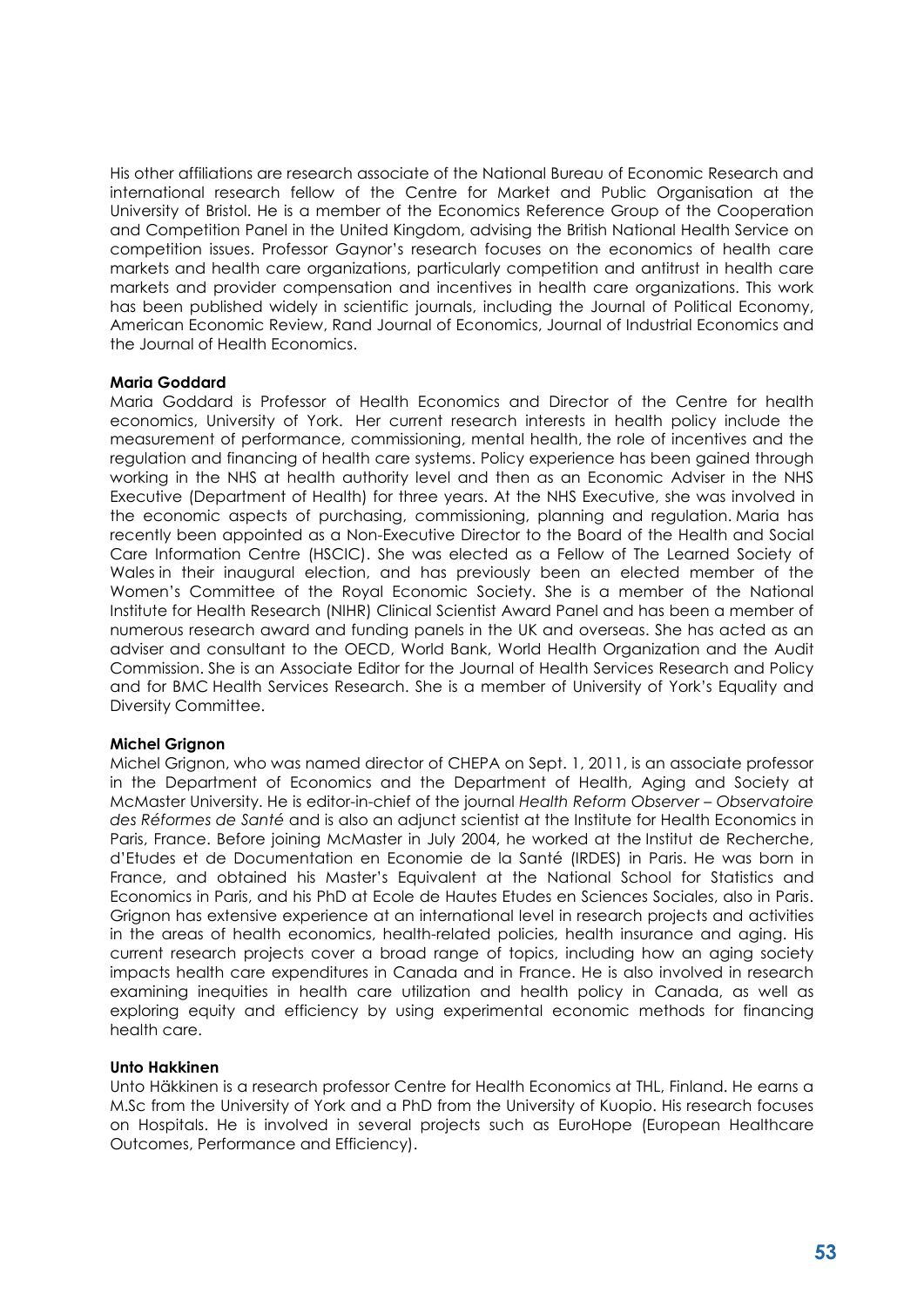#### **Chris Henshall**

Dr Chris Henshall is an Honorary Professor at Health Economics Research Group (HERG). Chris has held various academic and senior management positions within the health research system and the higher education system within the UK. After securing a PhD in developmental psychology at the University of Cambridge in 1981 he held various academic posts. In 1988 he became a Principal Scientific Officer at the Medical Research Council. He joined the R&D Division of the Department of Health, and from 1996 – 2001 was Deputy Director of R&D. From 2001-4 he was Director of the Science and Engineering Base Group in the Office of Science and Technology and from 2005-10 he was Pro Vice Chancellor for External Relations at the University of York. From 2003-5 he was also Founding President of Health Technology Assessment international (HTAi). Chris is now drawing on this wealth of experience in his current role as an independent consultant on health, research and innovation policy. From various positions he has over many years encouraged, supported and contributed to the stream of work at HERG on assessing the Payback from health research, and his involvement has been enhanced through his appointment as an Honorary Professor at HERG.

#### **Alberto Holly**

Dr Alberto Holly is Professor Emeritus at the University of Lausanne, Faculty of Business and Economics (HEC Lausanne), Switzerland. He is Visiting Professor, Institute of Health Economics and Management (« Institut d'économie et management de la santé » (IEMS)), University of Lausanne and Visiting Professor, Faculty of Economics, Universidade Nova de Lisboa (FEUNL), Portugal. He is the founder and former director of the Institute of IEMS (1998 - 2009).

#### **Katharina Janus**

Katharina Janus, PhD, MBA, is Professor of Healthcare Management at Ulm University, Germany, and the Director of the Center for Healthcare Management, an international research center. She also heads the "Care-Tank", a global think-tank and platform for innovation, and holds an appointment at Columbia University's department of health policy and management, New York, USA. Prof. Janus focuses her research on the design and implementation of monetary and non-monetary incentive systems in healthcare organizations as well as on the assessment of innovative medical/management interventions and their impact on performance in various healthcare systems and organizations. As a healthcare manager in research and practice she puts a strong emphasis on managing the human side of healthcare delivery in the new age of care management – formerly known as "managed care." She has been the principal investigator of several international studies on physician motivation and professional culture in collaboration with the Hannover Medical School, the University of California at Berkeley and Stanford University, USA. She also serves as a member of the board of Allianz private health insurance, Munich, Germany. Born in Eutin (Northern Germany) in 1975, Dr. Janus earned her Master's Degree in Business Administration at the Universities of Hamburg and the Université Panthéon-Sorbonne Paris in 2000. She holds a PhD in Business and Social Sciences from Helmut-Schmidt-University in Hamburg (2003). Dr. Janus was a 2006-07 Harkness Fellow in Health Care Policy at The Commonwealth Fund and a Rockefeller Foundation academic fellow (2012). She will be a Brocher Foundation resident in 2014.

#### **Andrew Jones**

Professor Andrew Jones, PhD (York) has been Head of the Department of Economics and Related Studies since January 2011. Between 1994 and 2011 he was responsible for the Graduate Programme in Health Economics with more than 500 graduates from 70 different countries. He has supervised 23 PhD students. Andrew researches in the areas of micro econometrics and health economics with particular interests in the determinants of health, the economics of addiction and socioeconomic inequalities in health and health care. Andrew is joint editor of the Wiley-Blackwell journal Health Economics. He edited the Elgar Companion to Health Economics (published in 2006 with a second edition in 2012). He has a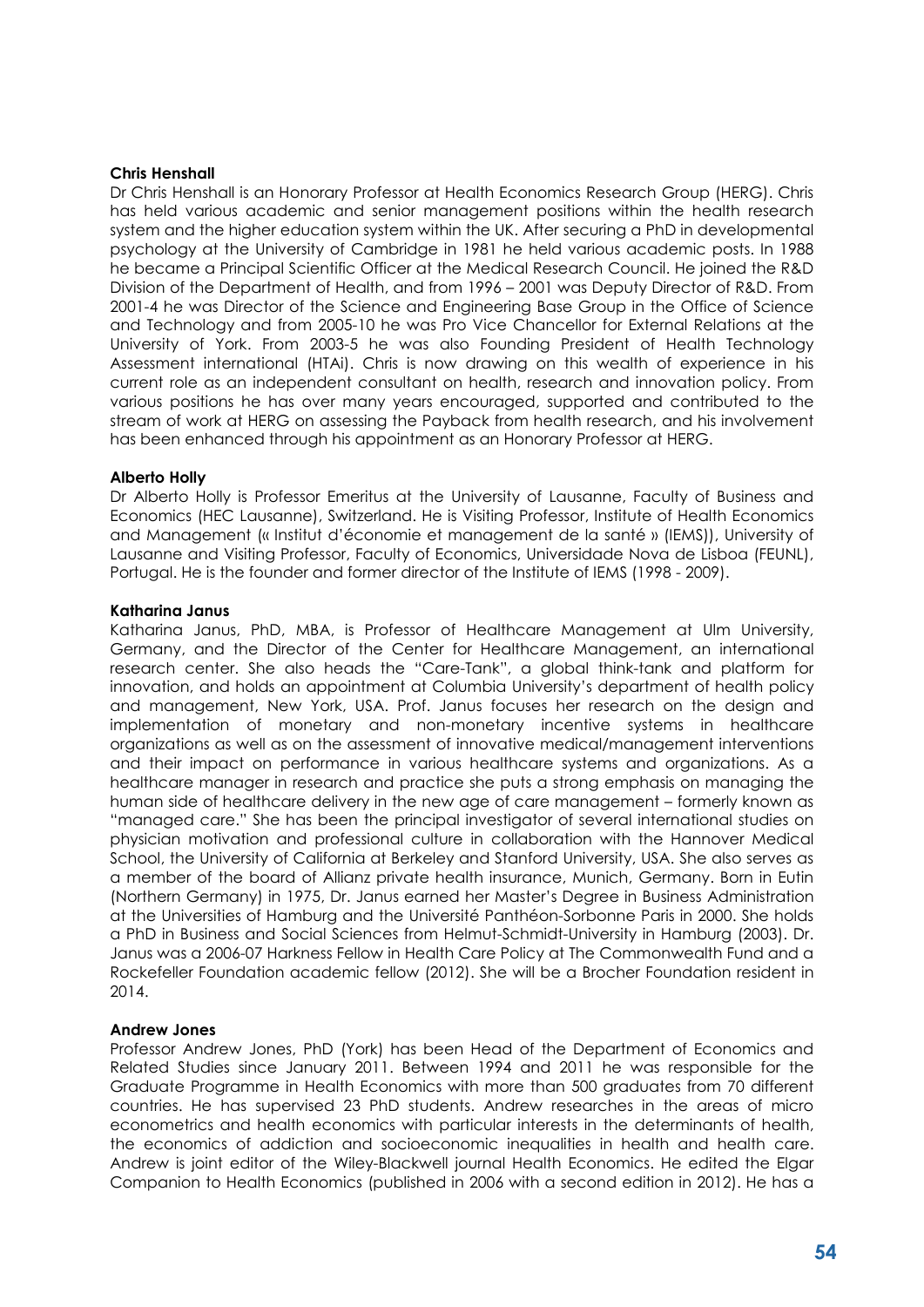particular interest in developing and disseminating the use of applied econometrics in health economics. In 1992 he established the European Workshops on Econometrics and Health Economics. Andrew is the Research Director of the Health, Econometrics and Data Group (HEDG) which has been funded by an ESRC large grant. He has been elected to the executive board of the International Health Economics Association (iHEA) and is co-chair of their Arrow Award committee.

#### **Mathias Kifmann**

Mathias Kifmann is professor of Health Economics and Social Policy at the Department of Socioeconomics of the University of Hamburg. He obtained his education in economics at the University of Munich, the London School of Economics and the University of Konstanz. From 2006 to 2010, he was Professor of Economics at the University of Augsburg. He belongs to the core members of the Hamburg Center for Health Economics. His teaching and research focuses on health economics and the economics of the welfare state. Among his research topics are regulated health insurance markets, risk adjustment, provider reimbursement and insurance against long-term risks. Together with Friedrich Breyer and Peter Zweifel he has written the textbook Health Economics. He is associate editor of the Journal of Health Economics and belongs to the founding members of the German Health Economics Association.

#### **Audrey Laporte**

Audrey Laporte is Director of the newly established Canadian Centre for Health Economics (CCHE). She is associate professor of health economics at the Institute for Health Policy, Management and Evaluation in Toronto.

#### **Julian Le Grand**

Julian Le Grand is the Richard Titmuss Professor of Social Policy at the London School of Economics and has been be professor of Social Policy since 1993. From 2003 to 2005 he was seconded to No 10 Downing Street as Senior Policy Adviser to the Prime Minister, Tony Blair. He is a Founding Academician of the Academy of the Social Sciences, an Honorary Fellow of the Faculty of Public Health Medicine, and a Trustee of the Kings Fund. As well as these positions, he has acted as an adviser to the European Commission, the World Bank, the World Health Organization, the OECD, HM Treasury, the UK Department of Work and Pensions and the BBC. He has been vice-chairman of a major teaching hospital, a commissioner on the Commission for Health Improvement, and a non-executive director of several health authorities. He has served on many National Health Service working parties, on several thinktank commissions and on two grants boards for the Economic and Social Research Council. He is one of the principal architects of the UK Government's current public service reforms introducing choice and competition into health care and education.

#### **Anne Lemay**

Anne Lemay is director for quality at the federation of hospitals and social care institutions (AQESSS) in Montreal. She has a Ph.D in economics and has been deputy director of the largest hospital in Montreal for a few years (CHUM). She is currently in charge of a large project aiming at defining and using efficiency indicators for AQESSS affiliates.

#### **Rosella Levaggi**

Rosella Levaggi has a chair in Public Economics at the Faculty of Economics, University of Brescia. She is also teaching Health Economics and Policy at the University of Lugano (Switzerland). She has been awarded a D. Phil in Economics by the University of York (U.K.) and before entering the academic profession in Italy she has been working for five years as Research Fellow at the Institute of Research in Social Sciences of the University of York. She is author of several publications in national and international journals in the area of public economics, health economics and fiscal federalism. She is member of national and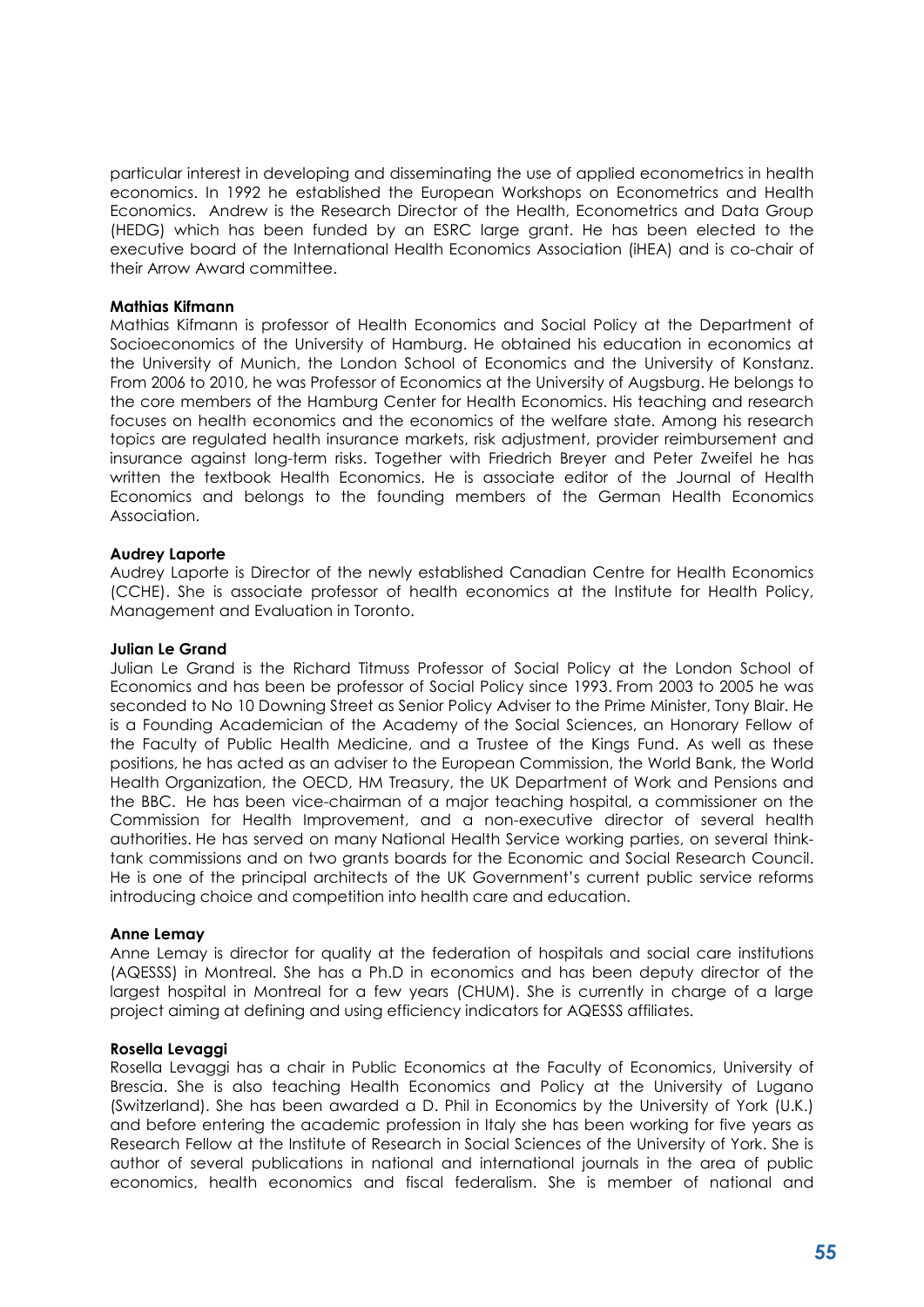international scientific societies such as the Società Italiana di Economia Pubblica and the Associazione Italiana di Economia Sanitaria. She is Vice President of the Società Italiana di Economia Pubblica (SIEP). She is referee for italian and international journals such as Health Economic, Journal of Health Economics, Journal of Theoretical Economics, International Journal of Health Care Finance and Economics, Economic Journal, Social Science and Medicine, Bulletin of Economic Research, Health Care Management Science, Public Choice, Journal of Public Economics

#### **Marteen Lindeboom**

Maarten Lindeboom is Professor of Economics at VU University Amsterdam. He studied econometrics at Free University of Amsterdam and graduated in 1986. He received his Ph.D. at Leiden University in 1992. Maarten held positions at Leiden University and at Tilburg University. His research interests are Health and Labor economics, in particular issues related to Health and Work, the Determinants of Later Life Mortality. Among others he has published in *American Economic Review* the *Economic Journal*, *Review of Economics and Statistics*, *Journal of Health Economics*, *Journal of Applied Econometrics*, *Demography*, *Journal of th European Economic Association Journal of the Royal Statistical Society* (series A & B) and *Journal of Human Resources*.

#### **Guillem Lopez-Casasnovas**

Born in Ciutadella, Menorca, married and with three children. Bachelor of Economics (with Honours, 1978) and Law degree (1979) from the University of Barcelona, he earned his Ph.D. in Public Economics from the University of York (United Kingdom, Ph.D. 1984). He has taught at the University of Barcelona, and has been visiting scholar at the Institute of Social and Economic Research (UK), University of Sussex and the Graduate School of Business at Stanford University (USA). Since June 1992 he is Professor of Economics at the Pompeu Fabra University of Barcelona. He has been deputy rector of Economics and International Relations and Dean of the Faculty of Economics and Business Administration of the same university between 2000 and 2004. In 1996 he co-founded, along with Vicente Ortún, the Centre for Research in Health and Economics (CRES-UPF), an institution that he run until 2006. He is currently Senior Research Fellow and member of the Governing Council of the same centre. He is co-director of the Master of Public Management (UPF-UAB-EAPC) and the Master of Health Economics & Policy of the Barcelona Graduate School of Economics (Barcelona GSE). His main research interests include the measurement of the efficiency of the public sector, the changing role of the public sector in general (and in the health sector in particular), fiscal balances, the financing of local government finances, health economics, dependency and intergenerational balances. Since 2005 he is an independent adviser of the Governing Council of the Bank of Spain and member of the Advisory Council for Economic Recovery and Growth (CAREC). He was President of the International Health Economics Association (IHEA) between 2007 and 2011 and has also served as an expert adviser for the World Health Organization (WHO) on health inequalities in the European Union.

#### **Carl-Hampus Lyttkens**

Carl Hampus Lyttkens is professor in economics at Lund University, where most of the health economics research is done in Sweden, except for HTA. Areas of interest for teaching and research cover, among other topics, health determinants (obesity), health and labour market outcomes, organization and incentives in health care, indices of social inequalities.

#### **Albert Ma**

Albert Ma is professor of Economics in Boston University. He holds a Ph.D from the London School of Economics. His research interests include health economics, incentives and industrial organisation. He is the director of Industry Studies Program.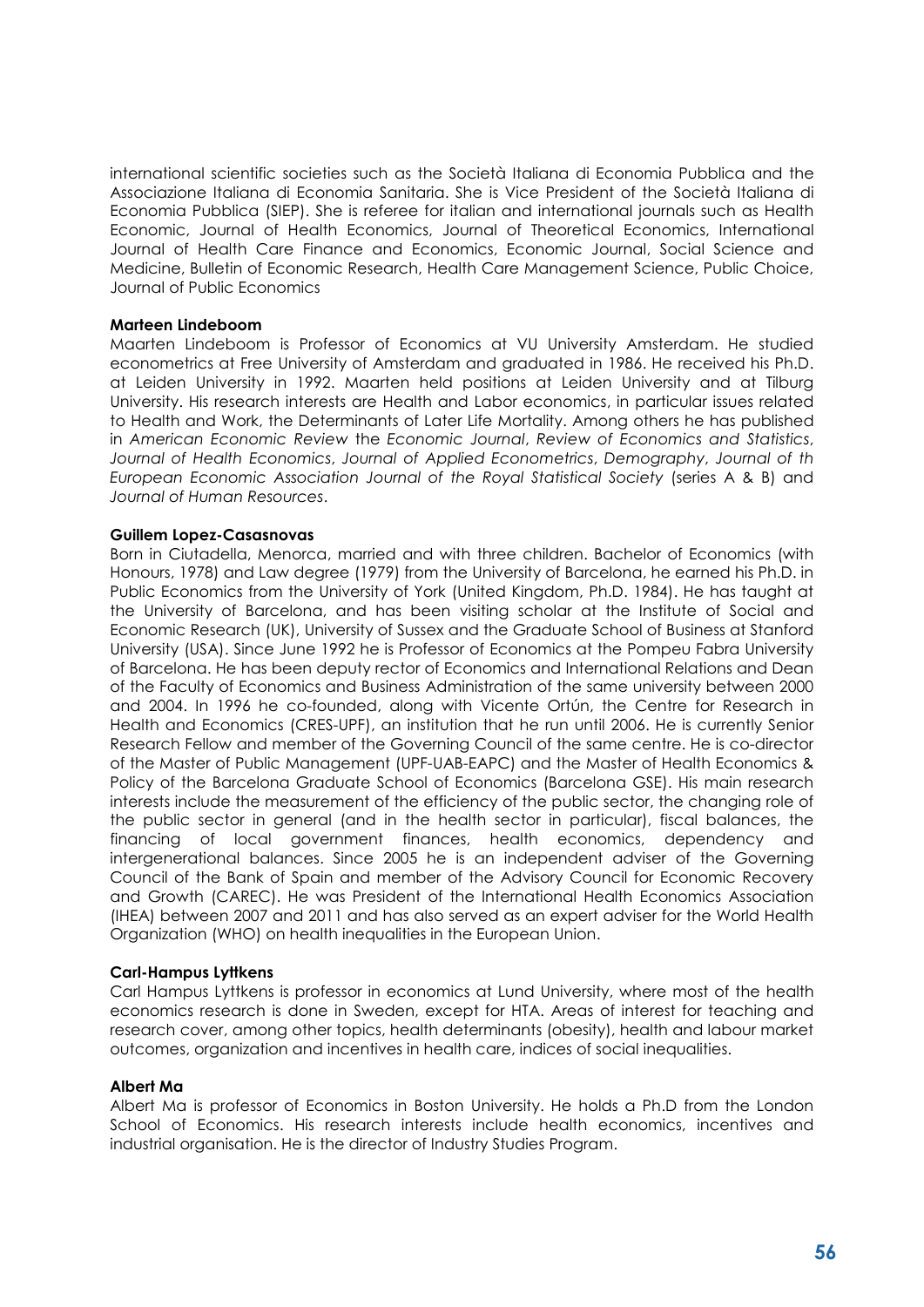#### **Giuliano Masiero**

Giuliano Masiero is Assistant Professor of Economics at the University of Bergamo and researcher at USI. He holds a PhD in Economics from the University of York (UK) and a doctorate in Economics from the University of Ancona. He has worked in collaboration with with the Centre for Health Economics and the Centre for Review and Dissemination (York) and the European Surveillance of Antimicrobial Consumption (Antwerp). He has conducted research and teaching at the Department of Economics and Management (University of Milan) and the Catholic University of Rome. He has devoted peculiar attention to the economics and regulation of primary care and patient choices. Currently, he studies the dynamics of antibiotic consumption and the efficiency aspects of long-term care. He has published and reviewed articles in the main journals of health economics and policy. His main research area is health economics, with a particular focus to regulation and policy aspects, using theoretical models and econometric techniques.

#### **Jürgen Maurer**

Jürgen Maurer is director of IEMS in Lausanne and professor at HEC Lausanne. He holds a Ph.D from European University Institute, Florence. He used to work in the Institute for Fiscal Studies, UK, in Mannheim Research Institute for the Economics of Aging, Germany and in RAND Corporation, USA. His research interests include micro-economics and micro-econometrics applied to aging, human development across life, health, health services and disease control.

#### **Thomas G. McGuire, Ph.D.**

Thomas G. McGuire, PhD, is a professor of health economics in the Department of Health Care Policy at Harvard Medical School and a Research Associate at the National Bureau of Economic Research. His research focuses on the design and impact of health care payment systems, the economics of health care disparities, and the economics of mental health policy. McGuire has contributed to the theory of physician, hospital, and health plan payment. His research on health care disparities includes developing approaches to defining and measuring disparities, and study of the theory and measurement of provider discrimination. For more than 35 years, McGuire has conducted academic and policy research on the economics of mental health. McGuire is a member of the Institute of Medicine, and recently completed ten years as an editor of the Journal of Health Economics.

#### **Claude Montmarquette**

Claude Montmarquette is president, chief executive officer, and vice-president of Public Policy at the *Centre interuniversitaire de recherché en analyse des organisations* (CIRANO). He is an elected fellow of the Royal Society of Canada and professor emeritus of Economics and holder of the *Bell-Caisse de dépôt et placement du Québec* chair in Experimental Economics at the Université de Montréal. A global leader and innovator in the fields of experimental economics and applied econometrics, Professor Montmarquette's research focus is the application of experimental economics to questions of economic policy as it relates to education and health. For many years, Professor Montmarquette was a visiting professor at the Université de Paris 1 and the Université de Lyon. He has also lectured at France's Université de Clermont-Ferrand and Université de Montpellier and at Morocco's Université Hassan II. The author or editor of eight books and over 70 scientific articles, the results of his work have had significant impacts on the development of public policy both at home and abroad. Over the course of his career, Professor Montmarquette has chaired several committees for the Government of Quebec, and served on many others, both nationally and internationally. He was named a member of the Order of Canada in 2012 and voted a Great Montrealer in 2010.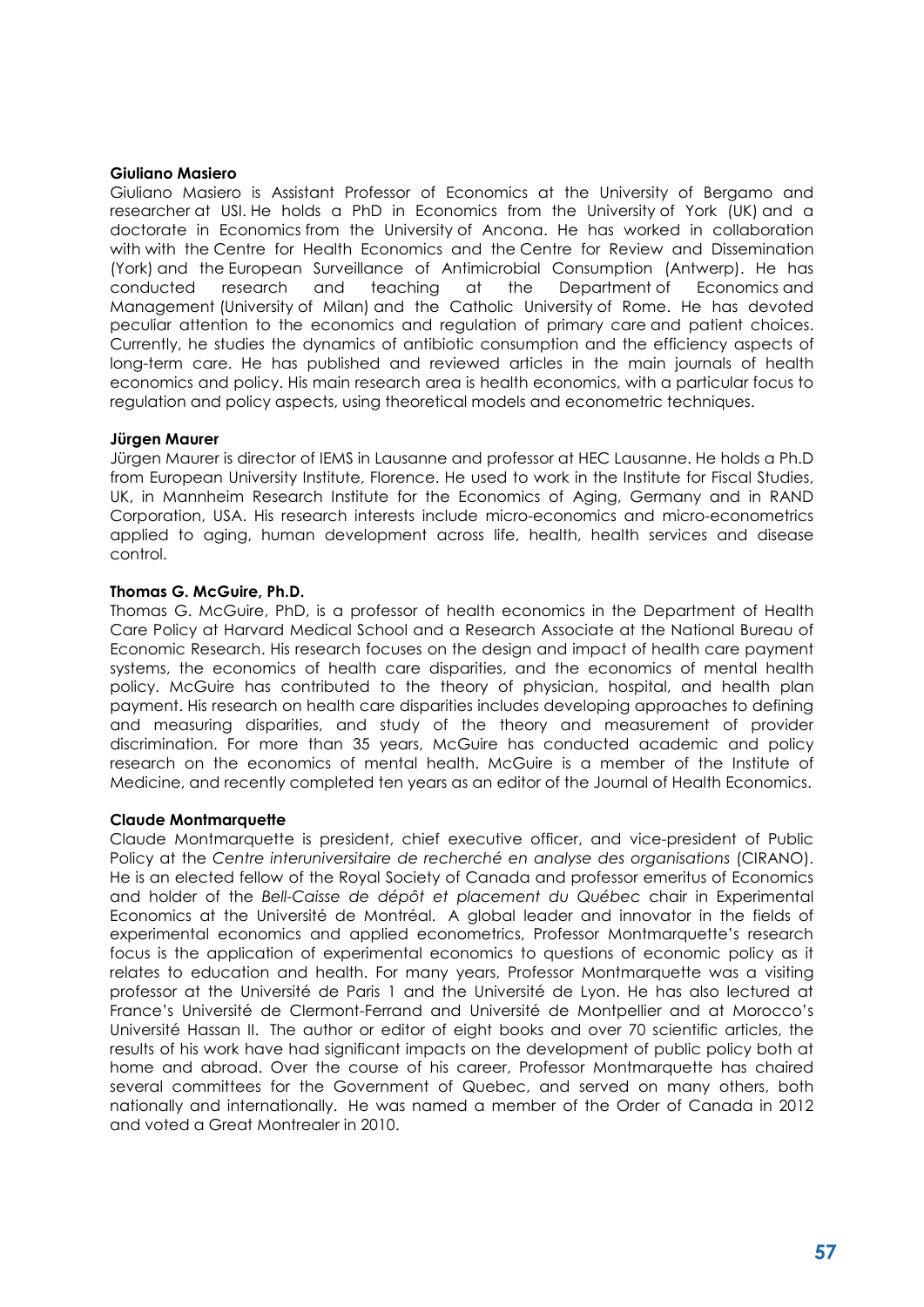#### **Joseph Newhouse**

Joseph Newhouse is the John D. MacArthur Professor of Health Policy and Management at Harvard University, Director of the Division of Health Policy Research and Education, chair of the Committee on Higher Degrees in Health Policy, and Director of the Interfaculty Initiative in Health Policy. He is a member of the faculties of the Harvard Kennedy School, the Harvard Medical School, the Harvard School of Public Health, and the Faculty of Arts and Sciences, as well as a Faculty Research Associate of the National Bureau of Economic Research. He received B.A. and Ph.D. degrees in Economics from Harvard University. Dr. Newhouse spent the first twenty years of his career at RAND, where he designed and directed the RAND Health Insurance Experiment. From 1981 to 1985 he was Head of the RAND Economics Department. In 1981 he became the founding editor of the Journal of Health Economics, which he edited for 30 years. He was elected to the Institute of Medicine in 1977 and has served two terms on its governing Council. He has been elected a Fellow of the American Academy of Arts and Sciences. He was the inaugural President of the American Society of Health Economists.

#### **Fred Paccaud**

Fred Paccaud is, since 1988, Head of the Institute for social and preventive medicine (IUMSP) in the University Hospital, and Professor of epidemiology and public health at Faculty of biology and medicine, both in Lausanne (Switzerland). He is Member of National Research Council of the Swiss National Science Foundation, Division of biomedical sciences. He is also currently Associate professor at the Faculty of medicine of both the University of Montreal and the University McGill. His previous positions include: Head of the Research Center at Charles leMoyne Hospital (University of Sherbrooke) and Vice-Rector of the University of Lausanne. Fred Paccaud is a board-certified specialist in public health (FMH "Prevention and Public Health"), after a postgraduate training in public health in London and in Brussels. He has been active in various fields of public health, including cardiovascular disease (especially in countries in epidemiological transition) and health services research (information systems for management). The activities at IUMSP are funded by the local partners, but also by the Swiss National Science Foundation, the Swiss Federal Office of Public Health, the Swiss Co-operation Agency, World Health Organisation, UNAIDS, the World Bank, the National Institute of Health.

#### **Laura Pellisé**

Laura Pellisé is currently a senior research fellow at the Centre for research in economics and health (CRES) at the Universitat Pompeu Fabra. She has recently been appointed independent expert for the Horizon 2020 SME instrument by the European Commission. Laura joined the CRES (UPF) in 2012 and, until very recently, has been its Director, with responsibilities on the research, development and management areas. The CRES was created in 1996 by Prof. Guillem López-Casasnovas, past-President of the International Health Economics Association, and Prof. Vicente Ortún, Dean of the Faculty of Economics and Management of the Universitat Pompeu Fabra, with the aim of undertaking research, teaching as well as advisory projects in the field of Economics and Health. She was previously managing director of the Vall D'Hebron Institute of Oncology of Barcelona, the leading centre for translational research in Oncology in Spain, were teams of researchers from both basic and clinical research fields would work together bridging bench and bedside needs. She had previously covered for almost a decade top managing positions at the USP private nationwide group of hospitals in Barcelona. She holds also some experience in the political decision making arena in Madrid, where she was technical director of studies at the Spanish Ministry of Health. Laura holds a PhD in Economics from the Universitat Pompeu Fabra (1996), a Master of Science in Health Policy and Management from Harvard University (1992), Boston, and attended the Program in General Management at the IESE Business School (2006), Barcelona.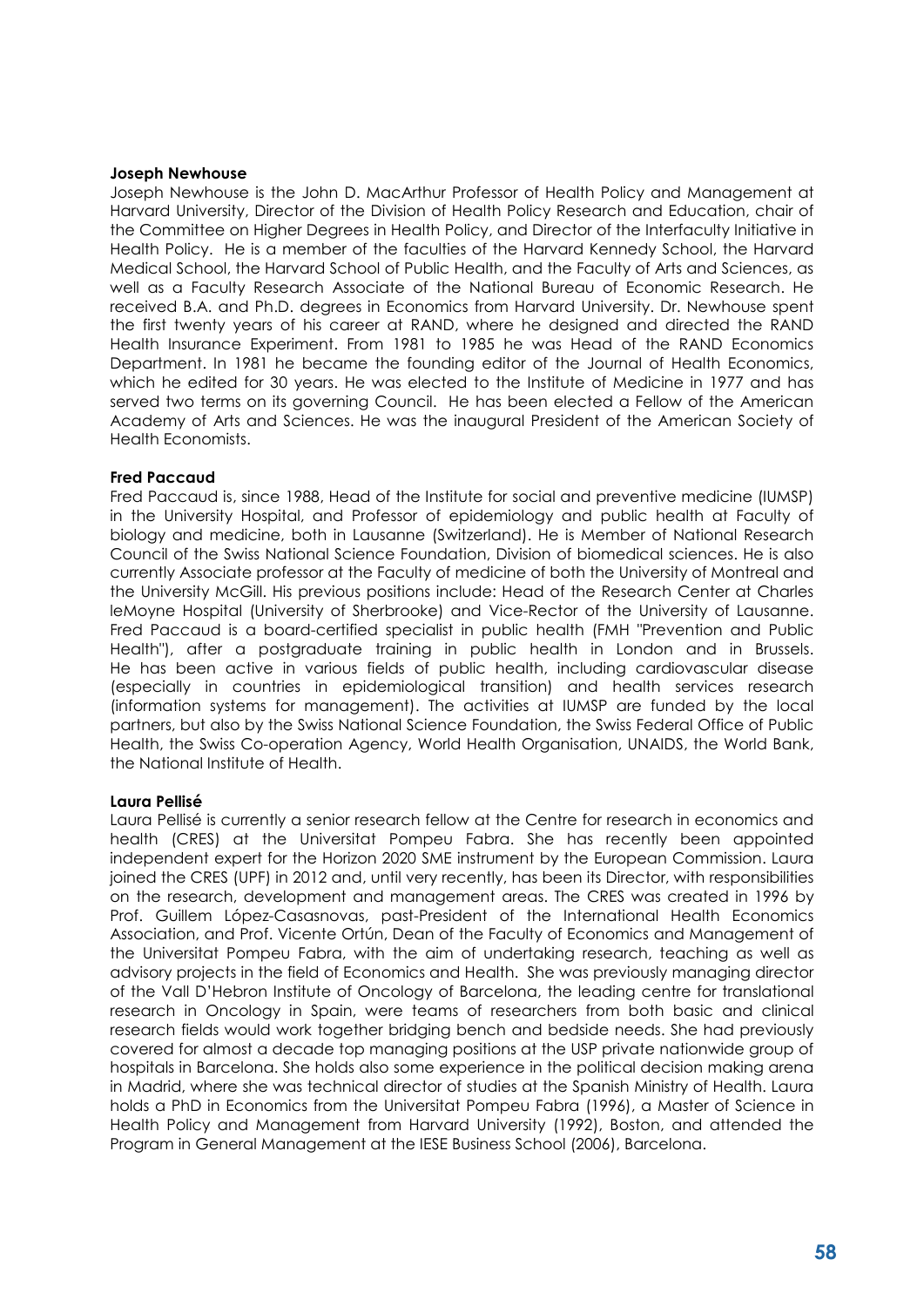#### **Pedro Pita Barros**

Pedro Pita Barros is Professor of Economics at Universidade Nova de Lisboa where he teaches industrial organization and health economics. He is also a research fellow at the Centre for Economic Policy Research (London). Pedro Pita Barros' research focuses on issues on health economics and on regulation and competition policy. His work has covered different topics including: health expenditure determinants, waiting lists, bargaining in health care, competition policy in Portugal and in the European Union, among others. His research has appeared in many academic journals (such as the Journal of Health Economics, Health Economics, Economic Journal, European Economic Review, Journal of Industrial Economics, Journal of Economics and Management Strategy, International Journal of Health Care Finance and Economics, Health Care Management Science, among others). Pedro Pita Barros is currently Editor of the International Journal of Health Care Finance and Economics and Associate Editor of Journal of Health Economics, Health Economics, and Health Care Management Science. He has served as Member of the Board of the Portuguese Energy Regulator (2005/2006) and on the Governmental Commission for the Financial Sustainability of the National Health Service (2006/2007). Over time he has acted as consultant for both private and public entities, in Portugal and at the European level, in the areas of health economics, competition policy and economic regulation.

#### **Joan Rovira-Forns**

Professor Emeritus at the Department of Economics, University of Barcelona. Associate professor of the Andalusian School of Public Health. Senior Health Economist for Pharmaceuticals at the Department of Human Development of the World Bank, Washington (2001-2004). Short term professional at the WHO European Office in Copenhagen, as acting Officer for Health Economics (1989), consultant on health policy and economics for the WHO, the PAHO, the IDB and the European Commission. Editor-in-Chief of the journal Cost-Effectiveness and Resource Allocation. His present areas of interest include economic evaluation of health technologies, optimization of clinical trials, modelling disease processes, health systems financing, IP policies, pricing and reimbursement, generic drug policies, and other topics related to the accessibility to medicines.

#### **Laura Sampietro**

Dr Laura Sampietro-Colom is the Deputy Director of Innovation and Head of the Health Technology Assessment (HTA) Unit at the Hospital Clinic of Barcelona, a high-tech hospital and a reference for health care, research and medical training in Spain. She is currently the coordinator of the EU-funded research project AdHopHTA (FP7) on promoting the adoption of hospital-based HTA. Prior to this, Dr Sampietro-Colom was the General Director of Information Systems, Projects and Evaluation of the Catalan Health Institute, the leading provider of public health services in the Region of Catalonia (8 Hospitals and 238 Primary Care Centres) and the Director of the Strategic Planning Unit of Health Services within the Planning and Evaluation Directorate of the Ministry of Health of Catalonia (Spain). Laura has over 20 years of experience in evaluative research, specifically in HTA and was one of the founders of the Catalan Agency for Health Technology Assessment (nowadays AQuAS) with which she still collaborates as research associate. She was the Founding member of the International Society for Health Technology Assessment (HTAi). She has been temporary adviser of the United Nations Agencies WHO and PAHO. Laura is a trained Medical Doctor; Board Certified Specialist in Preventive Medicine and Public Health (University of Barcelona) and holds a PhD in Medicine and Surgery by the Autonomous University of Barcelona.

#### **Richard Scheffler**

Distinguished Professor of Health Economics and Public Policy at the University of California, Berkeley and holds the Chair in Healthcare Markets & Consumer Welfare endowed by the Office of the Attorney General for the State of California. He is Director of The Nicholas C. Petris Center On Health Care Markets and Consumer Welfare. At Berkeley, he serves as Co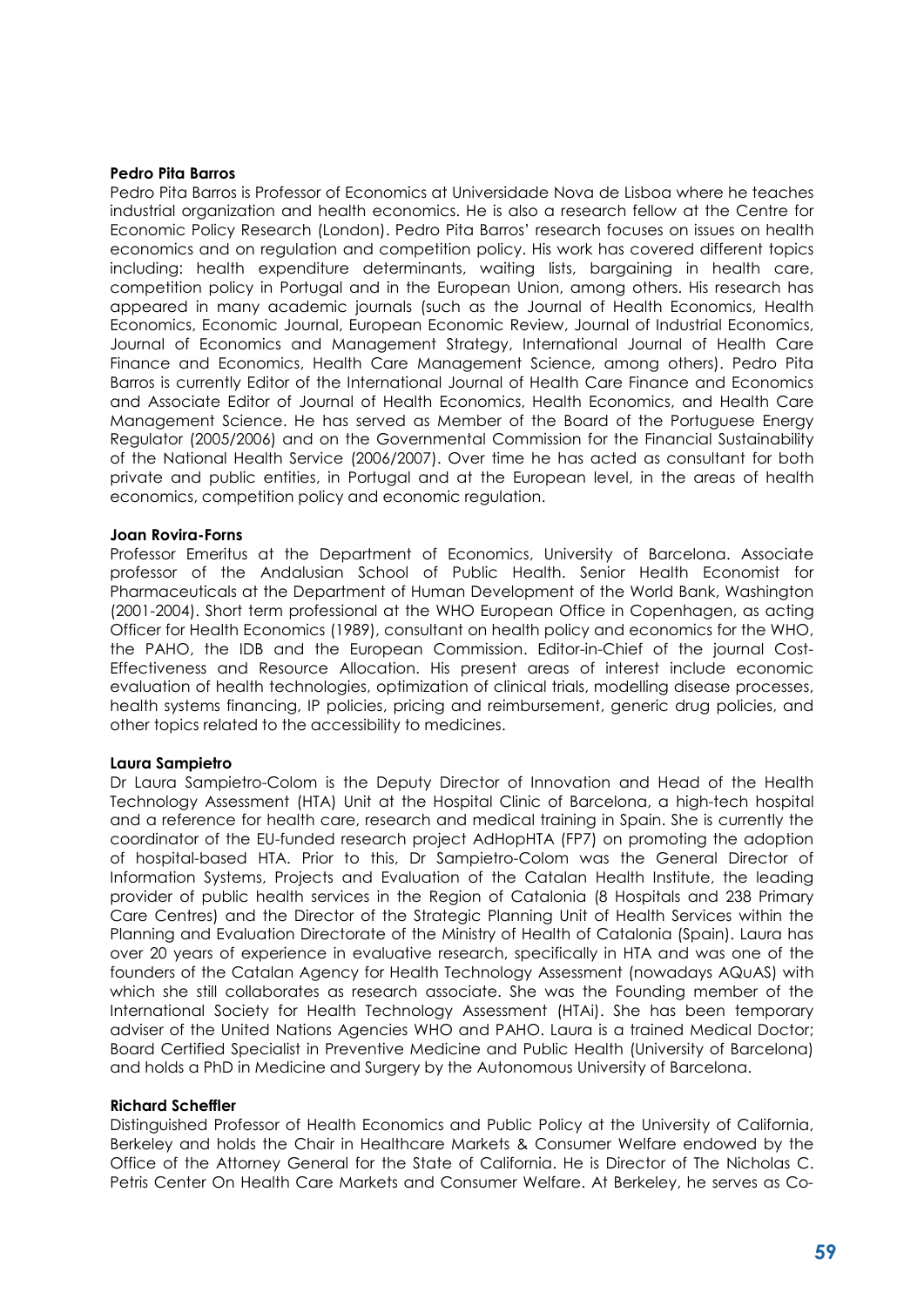Director of the Scholars in Health Policy Research Program funded by the Robert Wood Johnson Foundation; he is founding Co-Director of the National Institutes of Mental Health (NIMH) pre- and post-doctoral training programs. Co-directs the NIH-Fogarty Mental Health & Policy Research Training for Czech Post Doctoral Scholars program; the Agency for Healthcare Research and Quality (AHRQ) pre and postdoctoral training program; and the Edmund S. Muskie Fellowship Program. He served as President and Program Chair of the International Health Economics Association (iHEA) 4th World Congress San Francisco, June 2003. His research is on healthcare markets, health insurance, the health work force, mental health economics, and international health system reforms in Western and Eastern Europe. Professor Scheffler is the current recipient of the American Public Health Association's Carl Taube Award, which honors distinguished contributions to the field of mental health services research. He is a recipient of a senior scientist award from NIMH for work on mental health parity, the economics of the public mental health system in California, managed care in mental health, and the mental health work force. Professor Scheffler has been a Fulbright Scholar, a Rockefeller Scholar and a Scholar in Residence at the Institute of Medicine– National Academy of Sciences. Professor Scheffler has published over a hundred papers and edited and written six books. His forthcoming book is on the future of the health work force -University of California Press.

#### **Erik Schokkaert**

Erik Schokkaert is professor in economics at the University of Leuven. He has had personal experience with pursuing this dual goal. But in Belgium, there are no University centres that explicitly try to do so, particularly in the area of hospitals. [KCE](http://kce.fgov.be/) is the only institution in health care that attempts to do so. It is a government-sponsored institution that manages to produce guidelines and to publish in good economic journals.

#### **Ruth Schwarzer**

Dr Ruth Schwarzer, MA, MPH, is a senior scientist at UMIT, Austria. Her research interests cover various fields of HTA (methods, impact, ethics, etc.), personalised healthcare in cancer and social psychology in public health.

#### **Tony Scott**

Tony leads the Health Economics Research Program at the Melbourne Institute of Applied Economic and Social Research at the University of Melbourne, and jointly co-ordinates the University of Melbourne Health Economics Group. He has a PhD in Economics from the University of Aberdeen. Tony is a National Health and Medical Research Council (NHMRC) Principal Research Fellow. He is an Associate Editor of Journal of Health Economics and Health Economics. He leads the Centre of Research Excellence in Medical Workforce Dynamics. Funded by the NHMRC, the Centre runs a large nationally representative panel survey of physicians - Medicine in Australia: Balancing Employment and Life (MABEL). Tony's research interests focus on the behaviour of physicians, health workforce, incentives and performance, and primary care. Tony's research interests include the role of financial and other incentives in changing the behaviour and improving the performance of health care providers, with a focus on general practice and primary care and the labour markets of health care professionals. Tony is principal investigator on the Medicine in Australia: Balancing Employment of Life panel survey of 10,498 doctors, with Wave 4 due to go out in 2011. Funded by the NHMRC, this project focuses on labour supply and participation decisions by doctors, including mobility across geographical areas. De-identified data are available for others to use. He is also principal investigator on an NHMRC Partnerships Project grant: Measuring and explaining hospital performance. This is funded for 5 years with the Department of Health (Victoria) as a research partner.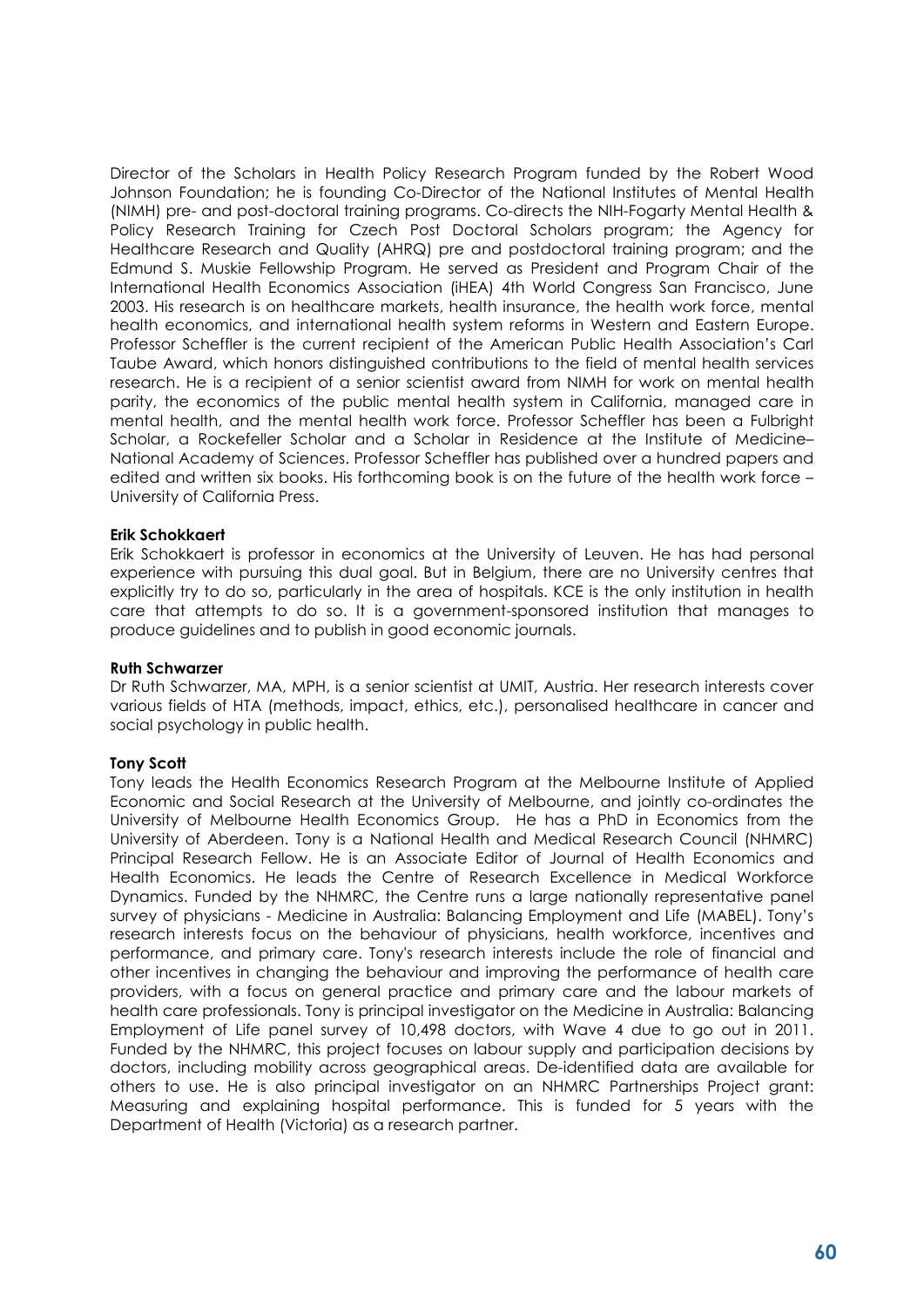#### **Mark Sculpher**

Mark Sculpher is Professor of Health Economics at the Centre for Health Economics, University of York, UK where he is Director of the Programme on Economic Evaluation and Health Technology Assessment. He is also Deputy Director of the Policy Research Unit in Economic Evaluation of Health and Care Interventions, a 5-year programme, run collaboratively with the University of Sheffield and funded by the UK Department of Health. Mark has worked in the field of economic evaluation and health technology assessment for over 25 years. He has researched in a range of clinical areas including heart disease, cancer, diagnostics and public health. He has also contributed to methods in the field, in particular relating to decision analytic modelling and techniques to handle uncertainty, heterogeneity and generalisability. He has over 200 peer-reviewed publications and is a co-author of two major text books in the area: Methods for the Economic Evaluation of Health Care Programmes (OUP, 2005 with Drummond, Torrance, O'Brien and Stoddart) and Decision Modelling for Health Economic Evaluation (OUP, 2006 with Briggs and Claxton). Mark has been a member of the National Institute for Health and Care Excellence (NICE) Technology Appraisal Committee and the NICE Public Health Interventions Advisory Committee. He currently sits on NICE's Diagnostics Advisory Committee. He chaired NICE's 2004 Task Group on methods guidance for economic evaluation and advised the Methods Working Party for the 2008 update of this guidance; he has also advised health systems internationally on HTA methods including those in France, Ireland, Germany, Portugal and New Zealand. He has been a member of the Commissioning Board for the UK NHS Health Technology Assessment Programme and the UK NIHR/Medical Research Council's Methodology Research Panel, and is currently a member of the UK Department of Health's Policy Research Programme's Commissioning Panel. He was President of the International Society of Pharmacoeconomics and Outcomes Research (ISPOR) (2011-12).

#### **Luigi Siciliani**

Luigi Siciliani holds a BSc in Economics (Bocconi University, Milan, Italy), and MSc in Economics from London School of Economics (1998) and PhD in Economics at University of York (2003). After working as an economist in the Health Policy Unit at the OECD in Paris for two years (2001-2003), he returned to York as a lecturer in 2003 where he is currently Professor in the Department of Economics and Related Studies. He is Director of the MSc program in Health Economics, and Co-Editor of the Journal of Health Economics (since 2008). He is an internal affiliate with the Centre for Health Economics, and member of the The Economics of Social and Health Care Research Unit, financed by the Department of Health. His main research interest is in health economics and in particular hospitals, with a focus on industrial organisation theory and applied micro-econometrics. Most of his research focuses on modeling purchaser-provider interactions in health care, including quality hospital competition, contract design, pay for performance, and, last but not least, waiting times for elective treatments. He enjoys developing applied theoretical studies, testing their predictions empirically (with large administrative or survey data), and engaging with and disseminating findings to policy makers. He Co-Edited the recent OECD book (2013): Waiting times policies in the health sector: what works?

#### **Peter Smith**

Peter C. Smith is Emeritus Professor of Health Policy at Imperial College London. He is a mathematics graduate from the University of Oxford, and started his academic career in the public health department at the University of Cambridge. His main research has been in the economics of health, and he was a previous Director of the Centre for Health Economics at the University of York. Peter has advised many governments and international agencies, including the World Health Organization, the International Monetary Fund, the Global Fund, the World Bank, the European Commission and the Organization for Economic Cooperation and Development.